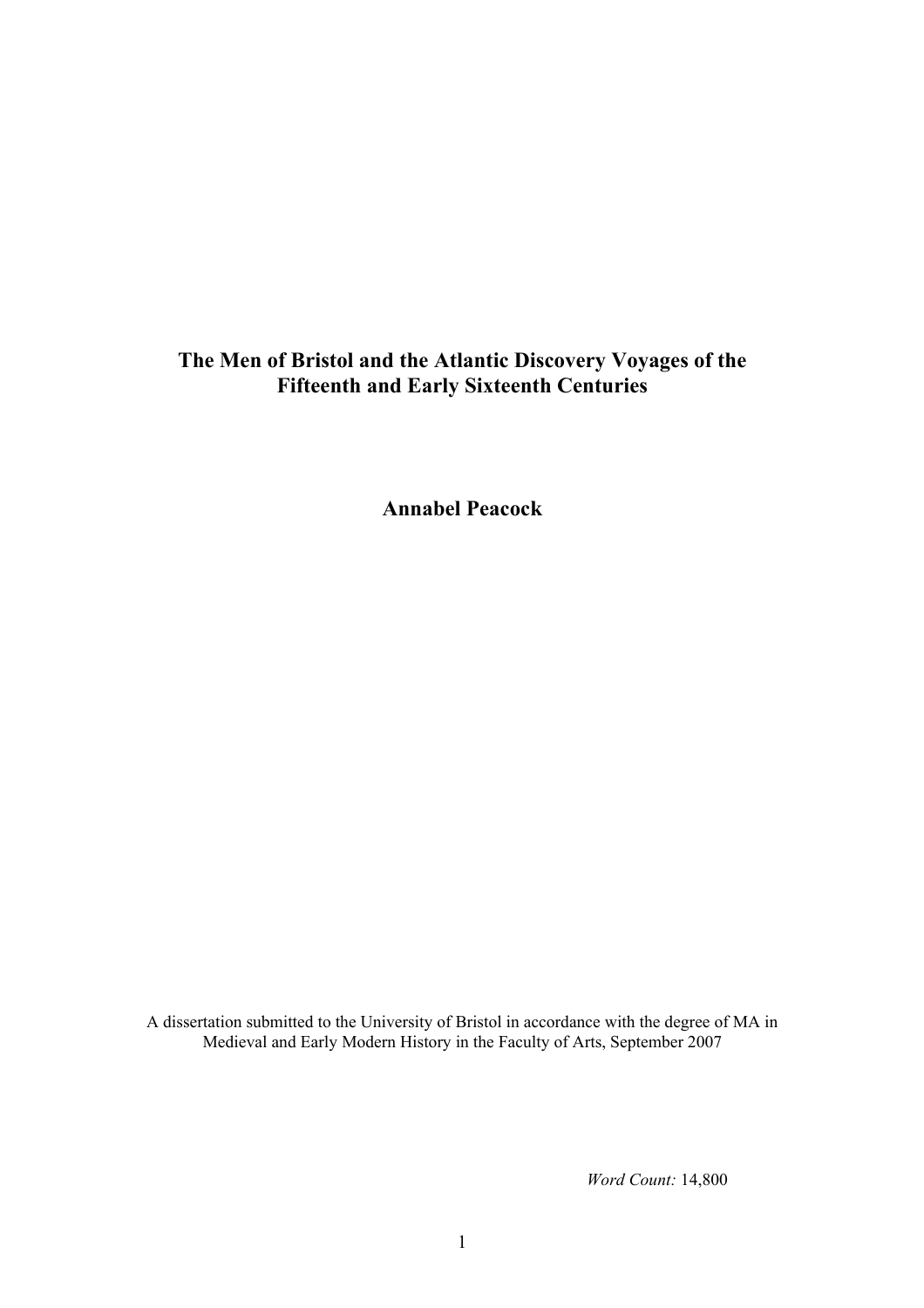## **Abstract**

This dissertation is concerned with the Atlantic voyages which departed from Bristol in the late fifteenth and early sixteenth centuries. Very little is known about the individuals from the city who played a part in these expeditions and this dissertation is an attempt to address that deficiency. In the last decades of the twentieth century the historian Alwyn Ruddock was rumoured to have made some significant finds regarding the Bristol voyages of discovery, finds which would have rewritten the history books. However, Ruddock died in 2005 leaving little more than several letters and a book proposal produced in 1992 to hint at the revolutionary discoveries she had made. The following chapters aim to investigate the leads she left regarding those men from Bristol who played a part in the voyages, investigating not only their possible role in the expeditions, but placing that within the wider context of their lives.

The first and second chapters will consider two of the men Ruddock stated were involved with the voyages of John Cabot in the late 1490s: John Esterfeld and William Weston, both merchants of Bristol. In chapter three a primary document which directly connects the men with Cabot and the Atlantic expeditions, and what it could refer to, will be examined.

Chapters four and five will go on to consider other Bristol men who possibly played a part in the voyages. Initially the life and career of John Esterfeld junior, another whose involvement was suggested by Ruddock, will be examined, followed by an investigation into the lives of Hugh Elyot and Robert Thorne, men long thought to have played some part in the Atlantic expeditions.

The conclusion will consider the weight of the evidence and what it reveals about the Bristol men who were involved in the Atlantic voyages of discovery from the city.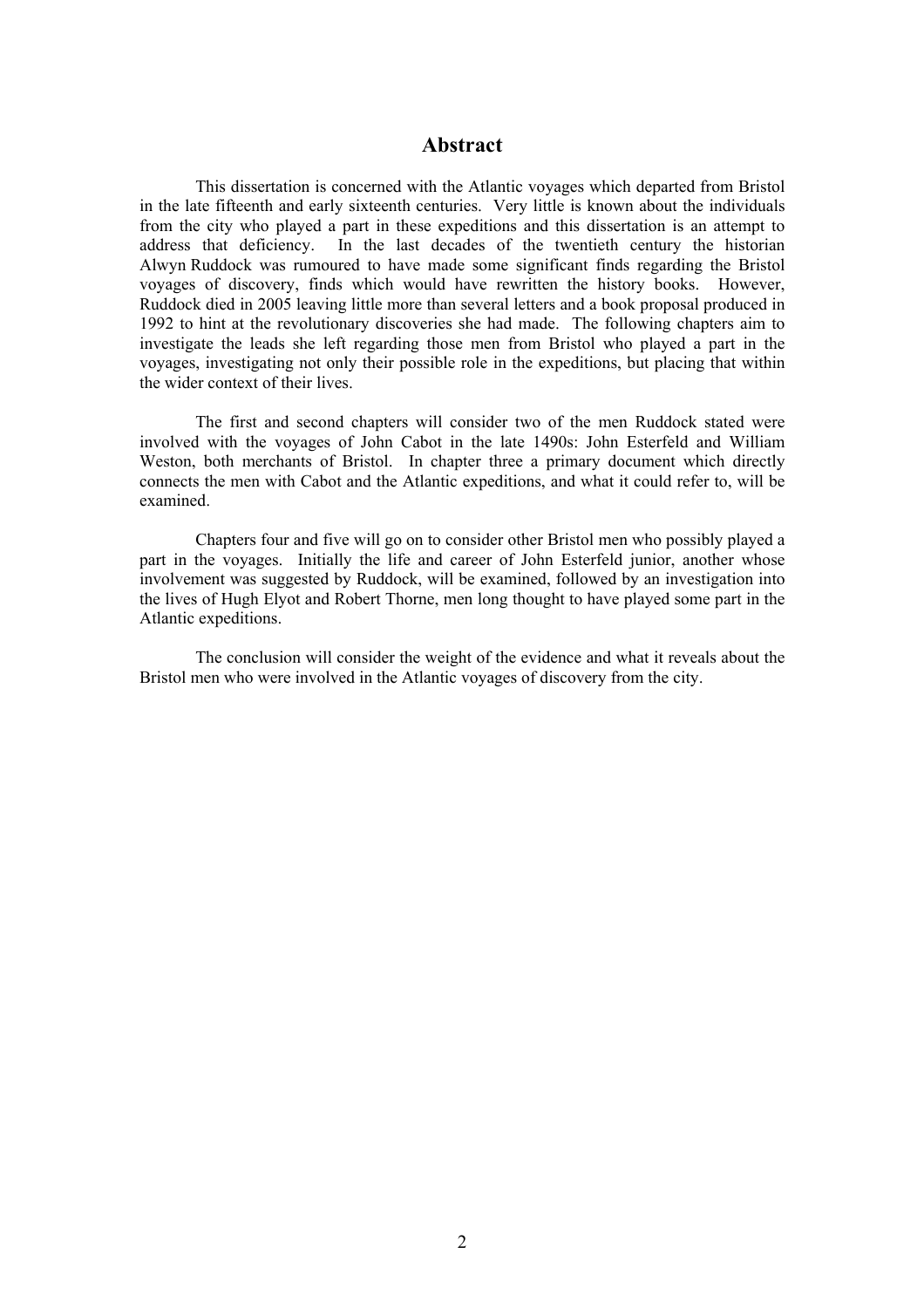## **Declaration**

I declare that the work in this dissertation was carried out in accordance with the Regulations of the University of Bristol. The work is original except where indicated by special reference in the text and no part of the text and no part of the dissertation has been submitted for any other degree. Any views expressed in the dissertation are those of the author and in no way represent those of the University of Bristol. The dissertation has not been presented to any other University for examination either in the United Kingdom or overseas.

*Signed*: *Date*: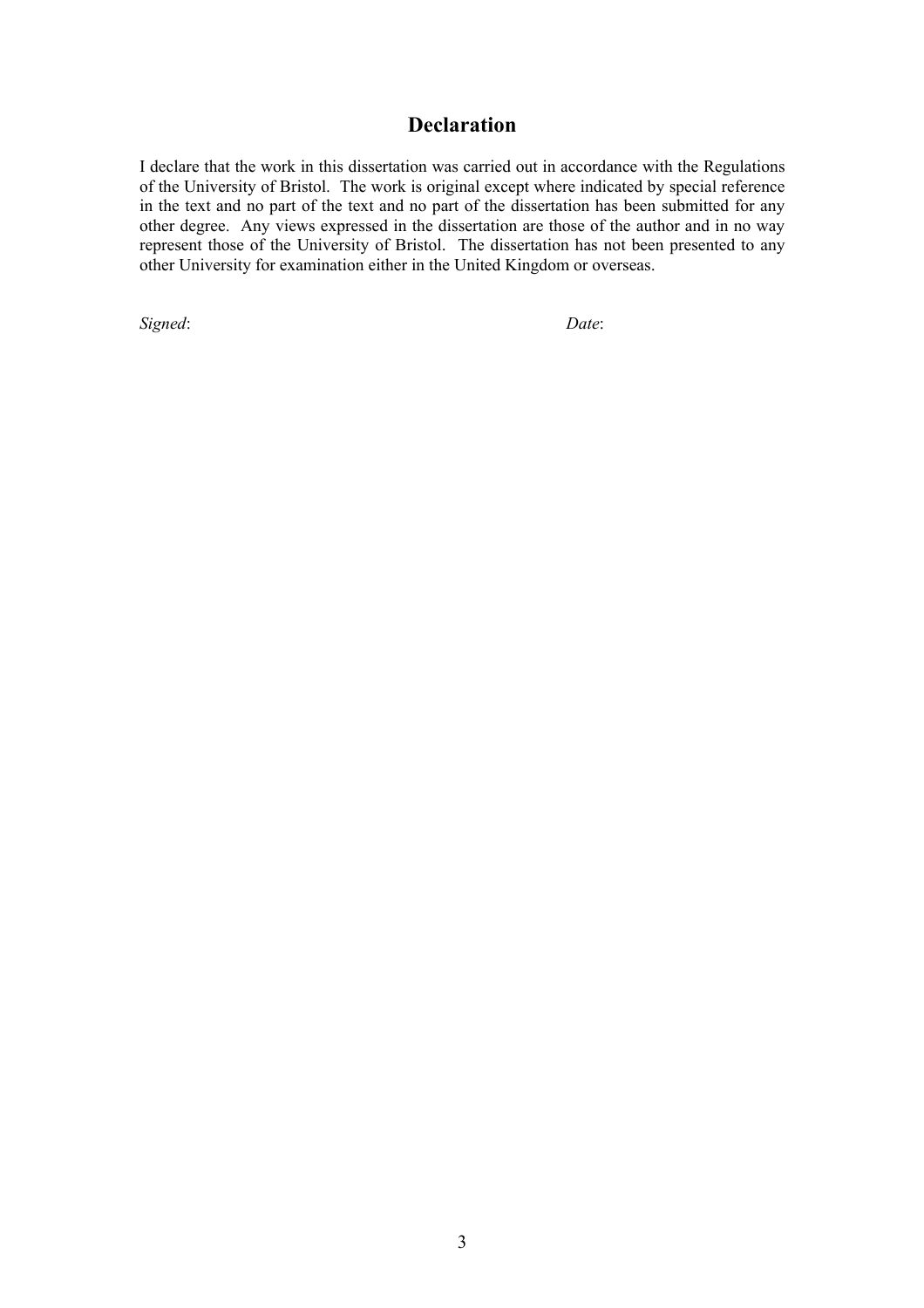# **Contents Page**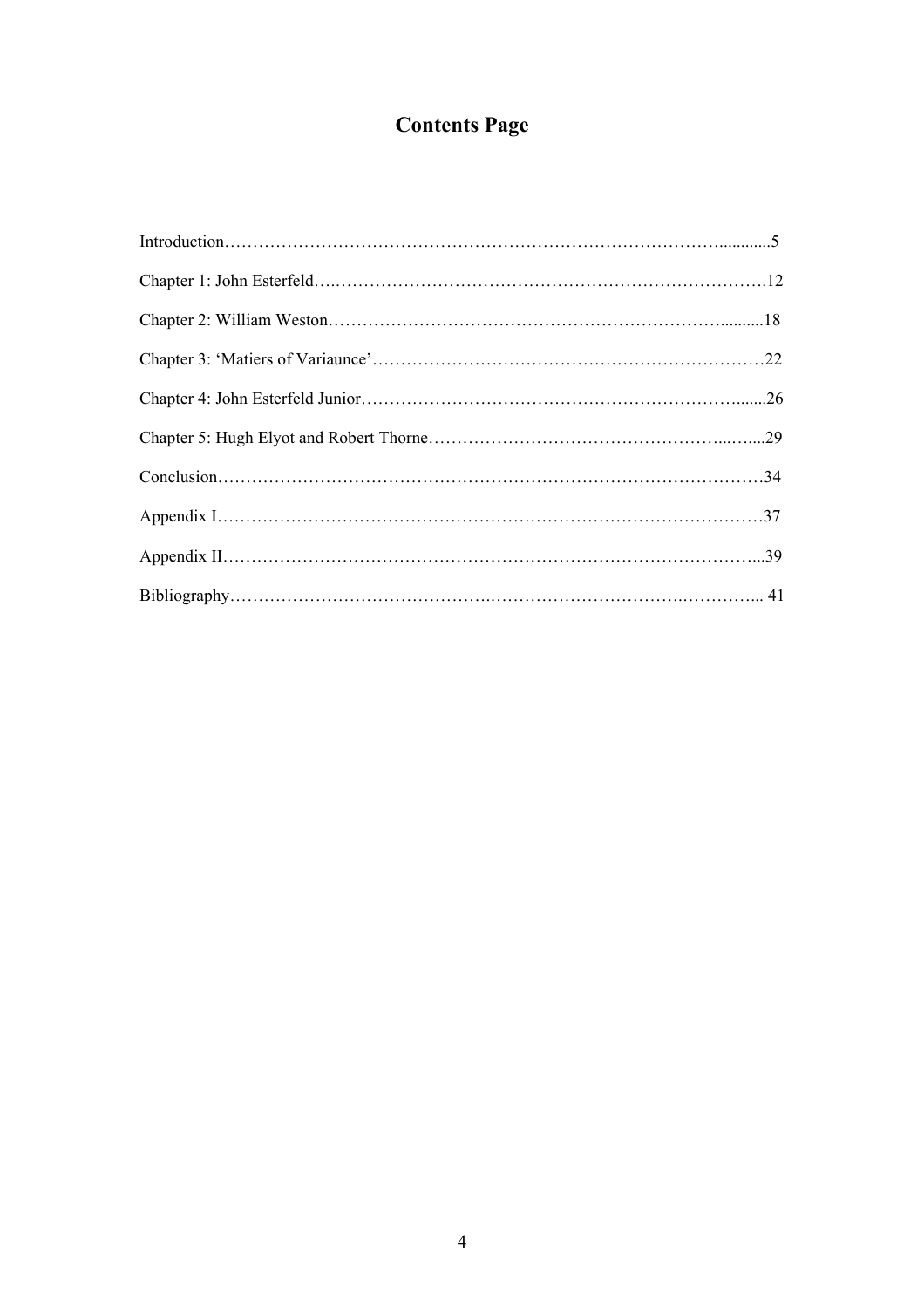## **INTRODUCTION**

It is difficult to avoid the name of John Cabot in Bristol. As well as a monument dedicated to him to commemorate the four hundredth anniversary of his 1497 voyage to Newfoundland, there are schools, shopping centres and numerous companies in the city which bear his name. A replica of his ship the *Matthew* floats in the harbour at Bristol docks. This Italian navigator is regarded as something of a local hero, the man who discovered North America. However, Cabot could not have achieved what he did alone. He needed financial backers and crew, men with previous experience and knowledge of overseas voyages and of the Atlantic itself. Sailing as he did from Bristol a number of men of that city must have been involved in some way in the discovery voyages that left from the port in the late fifteenth and early sixteenth centuries. The surviving contemporary sources confirm this. The ambassador of the Duke of Milan, Raimondo de Raimondi de Soncino, wrote to his master in December 1497 that Cabot's companions 'are practically all English and from Bristol.' He goes on to say that 'the leading men in this enterprise are from Bristol.['1](#page-4-0) The *Chronicle of Maurice Toby* relates that in 1497 'the land of America was found by the Merchants of Bristowe in a shippe ofBristowe, called the *Mathew*.<sup>2</sup> There is also evidence that Bristol men were working independently for some time before Cabot appeared on the scene in the mid-1490s, actively exploring the Atlantic in search of the elusive Isle of Brasil. In 1480 William Worcestre recorded that John Jay junior was involved with a voyage commanded by 'Thloyde,' perhaps Thomas Lloyd, to seek out Brasil.<sup>[3](#page-4-2)</sup> There is evidence that in  $1481$  another expedition was made, this time with the involvement of Thomas Croft.<sup>[4](#page-4-3)</sup> In July 1498 Pedro de Ayala wrote to Ferdinand and Isabella of Spain that Bristol ships had been exploring the Atlantic annually forthe last seven years in search of the Isle of Brasil.<sup>5</sup> In 1497 an English merchant called John Day described how the land Cabot reached had in fact already been found and discovered in the past by men from Bristol, $6$  although it remains unclear just when such a discovery was made. Therefore Bristol men were clearly involved in voyages into the Atlantic at the turn of the sixteenth century, both in association with John Cabot and independently. Despite this, almost nothing is known about these men as individuals, no monuments commemorate them, and no schools proclaim their names. However, this

<span id="page-4-0"></span><sup>&</sup>lt;sup>1</sup> J.A. Williamson, *The Cabot Voyages and Bristol Discovery Under Henry VII*, (Hakluyt Soc.,  $2<sup>nd</sup>$  ser., cxx, Cambridge,  $1962$ ), pp.209 and  $211$ .

<span id="page-4-1"></span>Williamson, *Cabot Voyages,* p.206. 3

<span id="page-4-2"></span>F. Neale (ed.), *William Worcestre: The Topography of Medieval Bristol*, (Bristol Record Society, Vol.51, Bristol, 2000), pp.234-5. 4

<span id="page-4-3"></span>Williamson, *Cabot Voyages*, pp.188-9. 5

<span id="page-4-4"></span>Williamson, *Cabot Voyages*, p.228. 6

<span id="page-4-5"></span><sup>&</sup>lt;sup>6</sup> L.A. Vigneras, 'The Cape Breton Landfall: 1494 or 1497: Note on a Letter from John Day,' in *Canadian Historical Review*, Vol.38, 1957, pp.219-28 and Williamson, *Cabot Voyages*, pp.211-14.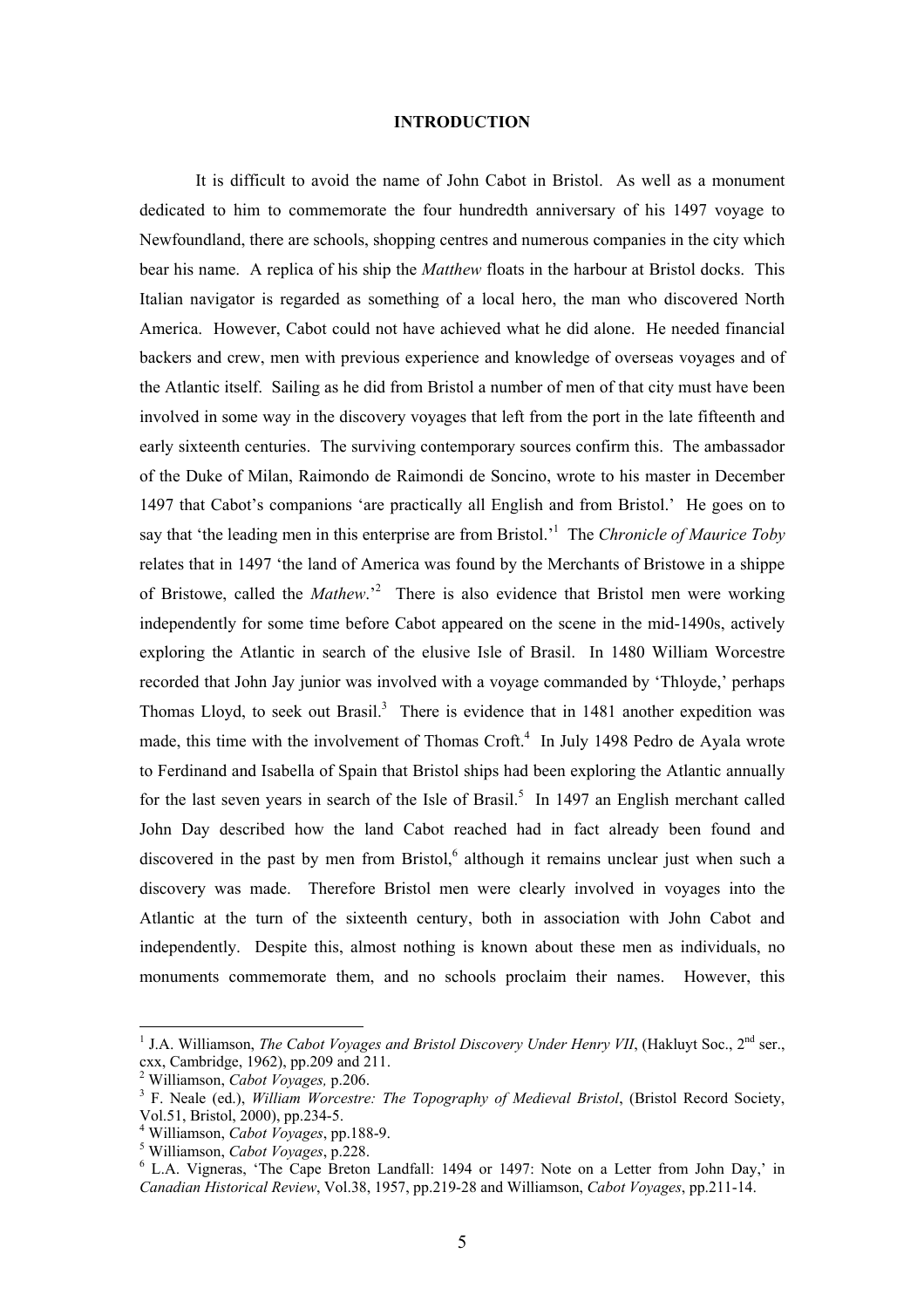situation seems, gradually, to be changing, as recently new evidence has emerged that throws some light on who these Bristol individuals were, and seeks to restore them to their rightful place within the history of Atlantic discovery voyages.

In 1992 Dr Alwyn Ruddock submitted a proposal to the Exeter University Press (UEP) to write a book about John Cabot which would coincide with the five hundredth anniversary of Cabot's voyage to North America in 1997. Ruddock, a reader in history at Birkbeck College, University of London (1952-76), was a highly esteemed economic historian who specialised in the Italian community of late medieval England, but had also published several works connected with the Atlantic voyages and the merchants of late medievaland early modern Bristol.<sup>7</sup> However, the celebrations of 1997 arrived, and the book was not yet ready. Following several years of ill health, Alwyn Ruddock died on 21 December 2005, the long awaited book still unpublished.<sup>[8](#page-5-1)</sup> Her obituary in *The Guardian* newspaper appeared in February 2006. Written by Dr Emma Mason, a friend and former colleague, the piece revealed that Ruddock had 'left strict orders that all research papers were to be destroyed at her death.<sup>'[9](#page-5-2)</sup> Ruddock's will confirmed these instructions, and shortly after her death one of her trustees ensured the destruction of all her unfinished writings and research as well as any letters, photographs and microfilms. Ruddock had in fact never submitted any sort of draft manuscript to UEP; all that remained of her years of research for the book was the rather brief and vague 1992 proposal and certain items of correspondence.<sup>10</sup> However, these alone suggest that Ruddock had made some significant discoveries, which, if proved accurate, would considerably add to our present knowledge of the Atlantic voyages of the late fifteenth and early sixteenth centuries and the men involved in them.

An article by Dr Evan Jones entitled 'Alwyn Ruddock: 'John Cabot and the Discovery of America,' due to appear in print in 2008, sets out Ruddock's 1992 book proposal and considers ways in which the finds and discoveries hinted at by Ruddock could be investigated further. The proposal was brief, by no means a full and detailed synopsis of the argument Ruddock intended to make in the final publication, and the historian nowhere

<span id="page-5-0"></span><sup>7</sup> A.A. Ruddock, 'Columbus and Iceland: New Light on an Old Problem,' in *Geographical Journal*, Vol.136, No.2, (Jun, 1970), pp.177-89; A.A. Ruddock, 'John Day of Bristol and the English Voyages Across the Atlantic Before 1497,' in *Geographical Journal*, Vol.132, No.2, (1966), pp.225-33; A.A. Ruddock, 'The Reputation of Sebastian Cabot,' in *Bulletin of the Institute of Historical Research*, Vol.47,  $(1974)$ , pp.95-9.

<span id="page-5-1"></span>E. Jones, 'Alwyn Ruddock: 'John Cabot and the Discovery of America,'' Institute of Historical Research, [<http://www.blackwell-synergy.com.doi/pdf/10.1111/j.1468-2281.2007.00422.x](http://www.blackwell-synergy.com.doi/pdf/10.1111/j.1468-2281.2007.00422.x), 2007> May  $2007$ , pp. 1-3.

<span id="page-5-2"></span>E. Mason, 'Alwyn Ruddock,' *The Guardian*, 17 Feb 2006,

<sup>&</sup>lt;http://www.guardian.co.uk/otherlives/story/0,,1711599,00.html> August 2007. 1[0](http://www.guardian.co.uk/otherlives/story/0,,1711599,00.html) Jones, 'Alwyn Ruddock,' p.3-4.

<span id="page-5-3"></span>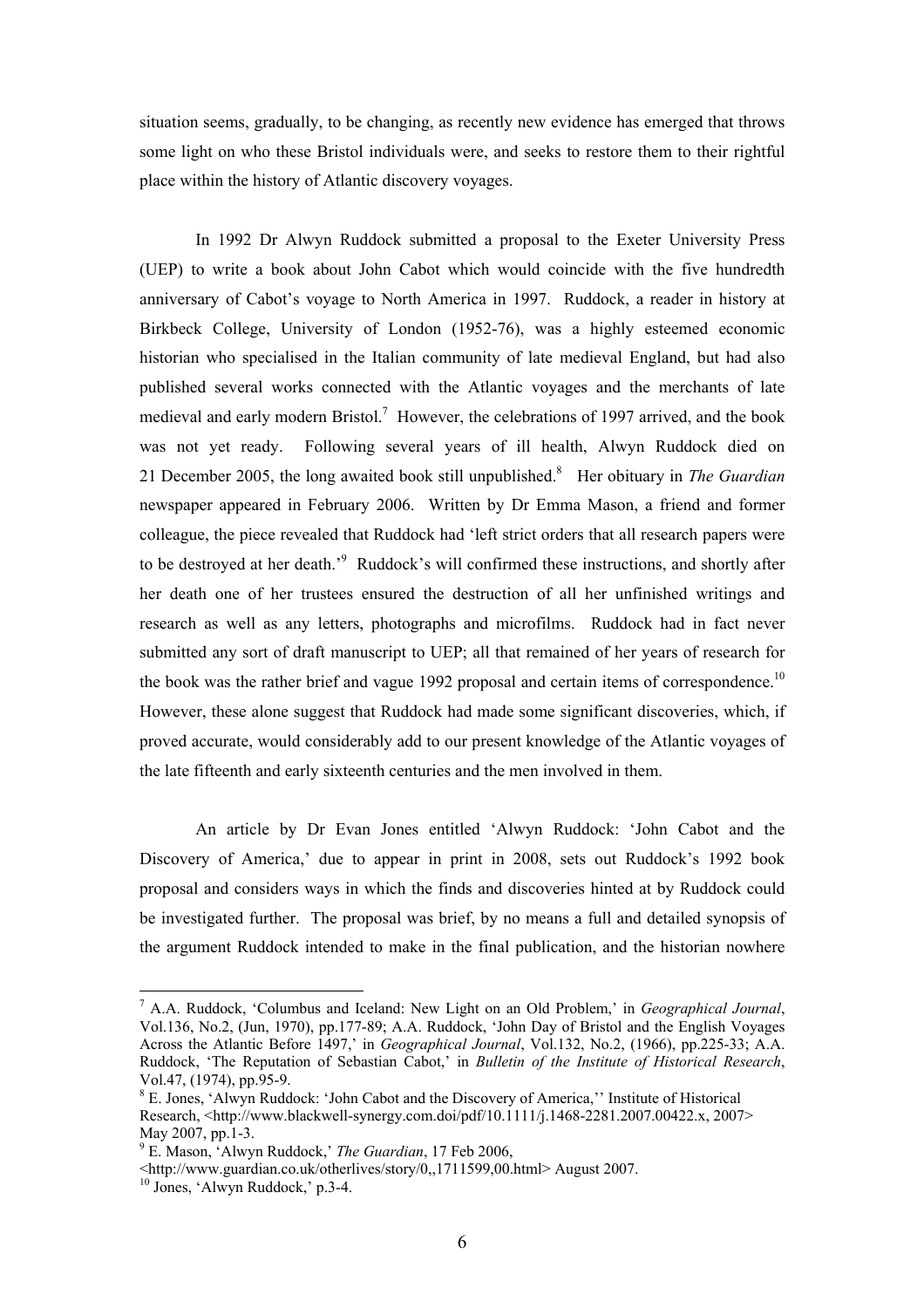includes any formal references as to where documents may be found, although states that she discovered new sources of information in English and Italian archives.<sup>11</sup> This is supported by a letter Ruddock wrote to David Beers Quinn, the leading figure in the field of Atlantic discovery voyages of the day, in March 1992, when she states that she feels confident that she has researched in quite some depth the sources to be found both in England and Italy.<sup>12</sup> However, despite these vague references, Jones suggests that within the proposal pointers to research can be found and explored. The article emphasises that such endeavours are certainly worthwhile, and one should not dismiss the claims made by Ruddock as fabrications of an aging scholar and as having no historical foundation. While it is possible that some of Ruddock's claims do not have firm evidence behind them and will subsequently be proved to be flawed, new findings in the proposal which have been followed up so far have been found to be accurate and verifiable, suggesting that there is much valuable information to be gleaned from the brief book outline.<sup>13</sup> Various items of correspondence written at the time Ruddock was conducting the research for her UEP book also survive and confirm the notion that there is certainly some merit in the views expounded in the book proposal, and that they are worth pursuing.

The 1992 proposal suggests that Ruddock had discovered some twenty one documents previously unknown to scholars. This would have added considerably to the overall picture of the discovery voyages, as almost everything known at present comes from about twenty five surviving documents.<sup>14</sup> Ruddock claimed that these new finds had furthered knowledge of several aspects of the Cabot voyages, including the existence of the earliest yet account of the voyage of 1497, the fact that there were survivors from the 1498 voyage and that they actually returned in the spring of 1500 rather than perishing at sea as was previously assumed, and that Cabot received financial backing from the Italian merchant community in London, a hitherto unknown fact. Perhaps even more significant is the suggestion that the friars, who are known to have sailed with Cabot in 1498, made a successful landfall and remained there for some time, sailing northwards and establishing the first European Christian settlement in North America and building the first church on the continent.<sup>15</sup>

Within the limited scope of this dissertation, Ruddock's claims concerning individual Bristol men who participated in the Atlantic voyages will be investigated. In the part of the

<span id="page-6-1"></span><span id="page-6-0"></span>

<sup>&</sup>lt;sup>11</sup> Jones, 'Alwyn Ruddock,' p.5-6.<br><sup>12</sup> Alwyn Ruddock to David Beers Quinn, 22 March 1992. Library of Congress, Box 158, Folder 7.<br><sup>13</sup> Jones, 'Alwyn Ruddock,' pp.5 and 31.<br><sup>14</sup> Jones, 'Alwyn Ruddock,' p.5, nearly all pu

<span id="page-6-2"></span>

<span id="page-6-3"></span>

<span id="page-6-4"></span>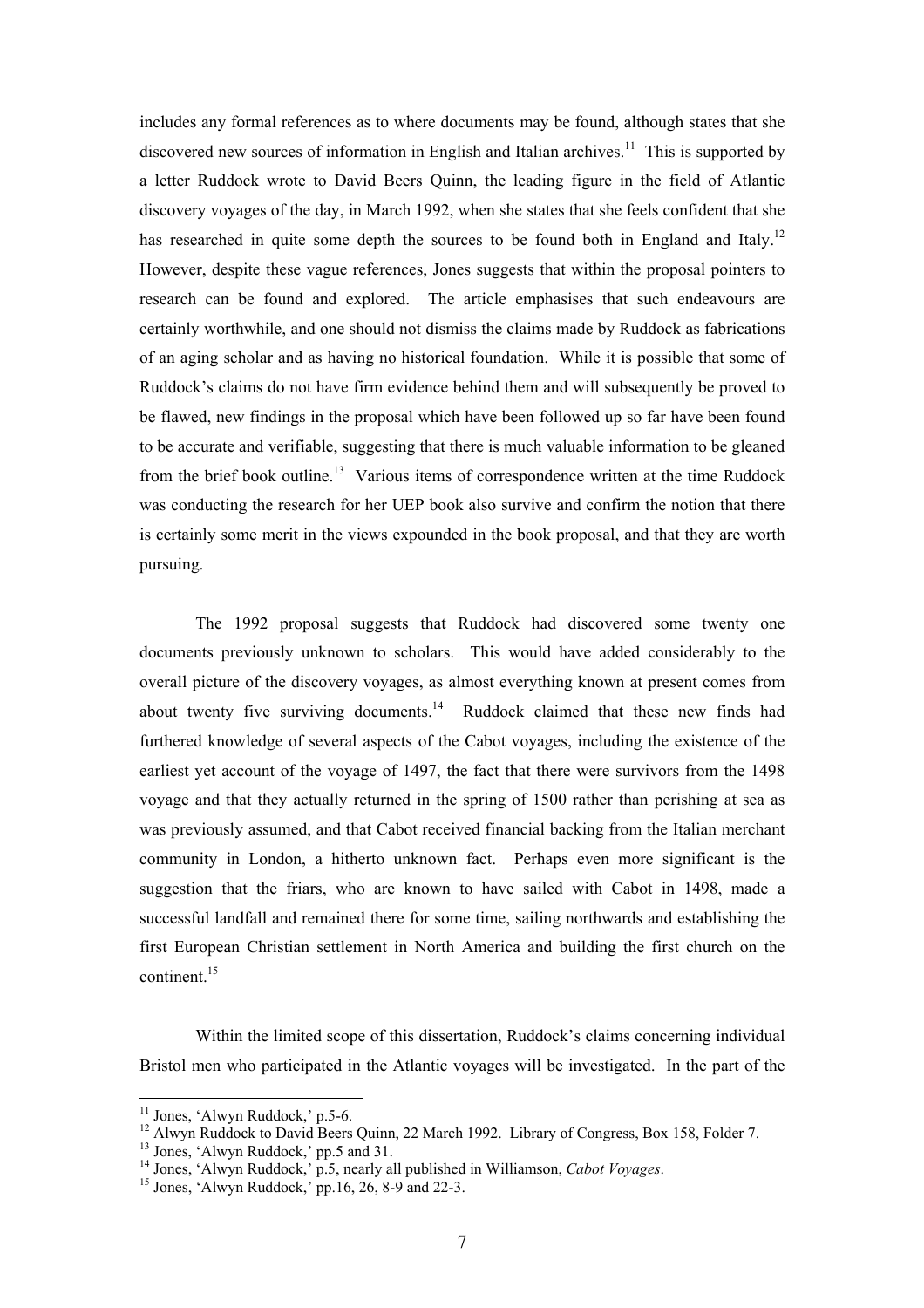book outline which sets out Ruddock's plans for her chapter on Cabot's voyage of 1498, the Esterfeld, or Esterfield, and Foster, or Forster, families of Bristol are said to have been involved in the preparations for the expedition. The experience of the Foster family within the Icelandic trade is emphasised, and the previously unknown fact that the Esterfelds received loans from Henry VII is suggested.<sup>16</sup> Here then are two families that Ruddock believed to have been involved with Cabot and the voyages of discovery from Bristol, a fact hitherto unknown. The Esterfelds were an important Bristol merchant family, which had been involved with overseas trade for some decades. John Esterfeld senior was a major importer and exporter and also participated in the civic life of the city serving as bailiff, sheriff, mayor and Member of Parliament for Bristol. His son, John Esterfeld junior, served as Henry VII's chaplain at St George's in Windsor Castle. John Foster was another member of Bristol's elite merchant class, having dominated Bristol's trade with Iceland in the second half of the fifteenth century. However, Foster died in 1492, and Jones therefore suggests that Ruddock is in fact referring to his son-in-law, William Weston, who was also a member of Bristol's merchant community and had been involved with the first recorded voyage from Bristol to Madeira in 1481.<sup>17</sup> The Esterfelds and Weston therefore, were clearly commercially aware men who may have seen some merit in Cabot's plan to create direct trade links between Bristol and Asia, as he proposed to do in 1497.

Items of correspondence between Quinn, Ruddock and Margaret Condon of the Public Record Office, also suggest that it is worth pursuing the involvement of the Esterfelds and Weston in the Atlantic voyages of discovery. In 1981 Condon wrote to Quinn regarding a document she had discovered which referred to 'certain matiers of variaunce' between John Esterfeld and William Weston. The document states that Weston was shortly to participate on an Atlantic voyage, sailing 'to serche and fynde if he can the new founde land.<sup>18</sup> Quinn discussed this find with Ruddock who was confident that it belonged to the months immediately prior to Cabot's 1498 voyage and confirmed that Weston was a key supporter of this expedition.<sup>19</sup> Ruddock also highlighted that certain complications exist when attempting to define the role of John Esterfeld in the Atlantic discovery voyages. In the last two decades of the fifteenth century there were at least four men in Bristol all named John Esterfeld. John Esterfeld, merchant, not only had a son John, the cleric, but also named a younger son John as well. Ruddock believed that at least two, and perhaps three, of the John Esterfelds of Bristol

<span id="page-7-0"></span>

<span id="page-7-2"></span><span id="page-7-1"></span>

<sup>&</sup>lt;sup>16</sup> Jones, 'Alwyn Ruddock,' p.19.<br><sup>17</sup> Jones, 'Alwyn Ruddock,' p.20.<br><sup>18</sup> Margaret Condon to David Beers Quinn, between 27 November and 15 December 1981. Library of Congress, Box 165, *Henry VII and the Western Atlantic Voyages: Some Additional Information, 1981- 1990*, Folder 9. Quinn collected his correspondence with Condon regarding this matter in one folder which takes its name from the abandoned paper he wrote in 1981.<br><sup>19</sup> Ruddock to Quinn, 22 March 1992.

<span id="page-7-3"></span>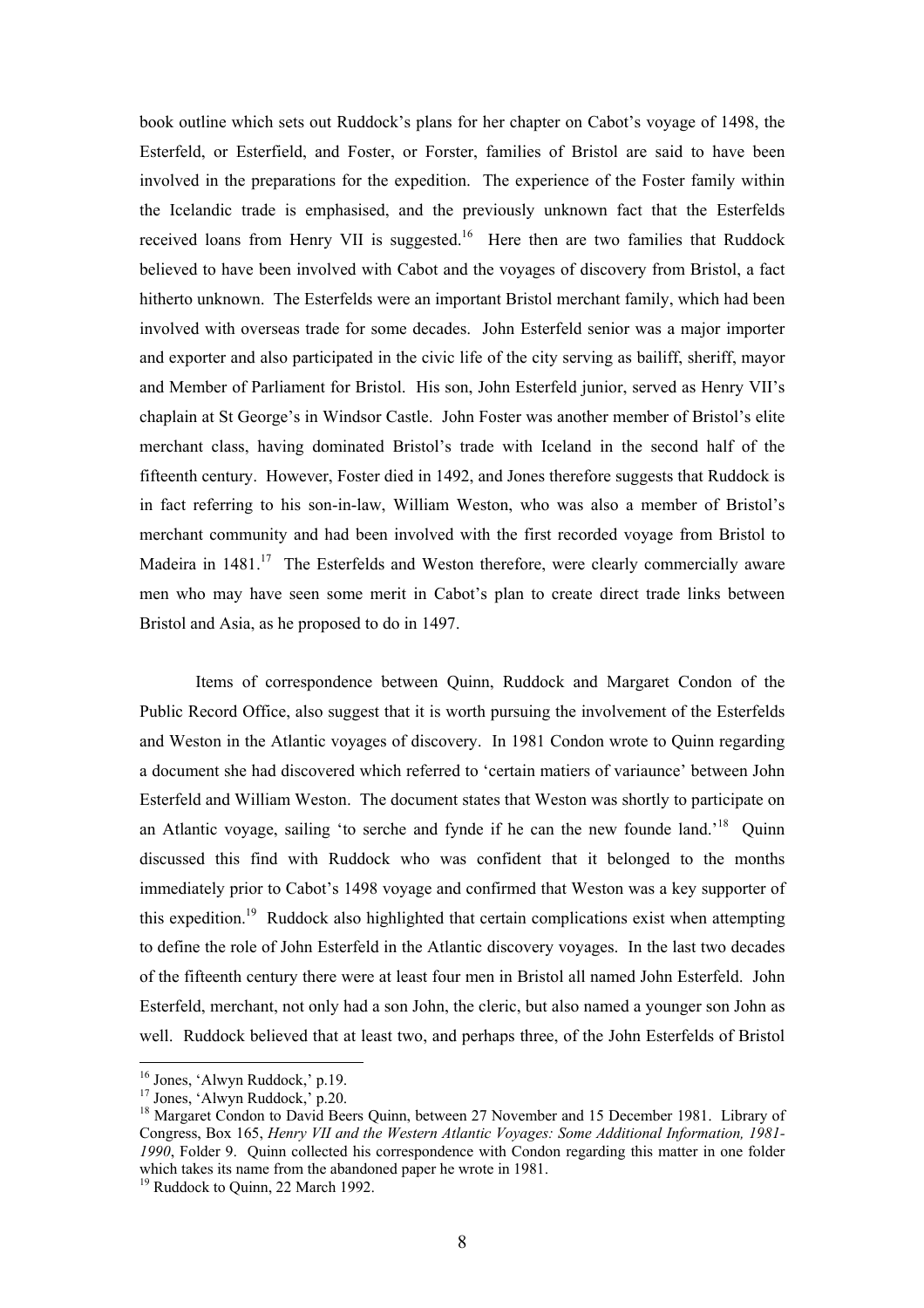were very much involved in the affairs of Cabot, although she could not say with certainty which John Esterfeld the Condon document referred to.<sup>20</sup> This suggests that Ruddock had not come across the document herself previously, as if she had, she would undoubtedly have checked the chancery petitions and discovered the matter it was referring to, which confirms the identity of the Esterfeld in question.

Another document unearthed by Margaret Condon revealed that at some point in 1501-2, Hugh Elyot, another Bristol merchant, received a grant of one hundred pounds from the king.<sup>21</sup> Hugh Elyot and his business partner Robert Thorne have for some years been thought to have played a role in the Bristol discovery voyages of the late fifteenth and early sixteenth centuries. Thorne's son, also named Robert, claimed in 1527 that his father 'with an Marchaunt if Brystow named hughe Elliot [were] the discoverers of the Newfound Landes.<sup>22</sup> Various documents suggest that the men, particularly Elyot, were significant in the post Cabot Atlantic expeditions which left from Bristol in the early sixteenth century. The household books of Henry VII reveal rewards made to men of Bristol voyaging to North America in first years of the sixteenth century, and letters patent granted by the king for the purpose of overseas exploration were issued to syndicates of which Elyot was a member. Other documents also illustrate that the men were involved in the Company of Adventurers to the New Found Lands.<sup>23</sup> The butlerage account found by Condon contributes to our knowledge of Elyot's role in the Atlantic voyages and also reveals the extent of royal support which existed for these intrepid Bristol merchants.<sup>24</sup> This dissertation, while focusing primarily on the Esterfelds and William Weston, men previously unknown to have been involved, will also consider what we know of Elyot and Thorne, Bristol merchants known to have been involved with late fifteenth and early sixteenth century Atlantic voyages from Bristol.

During the last decades of the fifteenth century Bristol exported more cloth, imported more wine and handled more goods subject to poundage than any other provincial port. Atlantic expeditions would have needed heavy expenditure and so perhaps the prosperity enjoyed by Bristol in the late fifteenth century enabled its merchants to participate.<sup>25</sup> However, despite this prosperity Bristol trade experienced upheaval, an experience that itself

<span id="page-8-1"></span><span id="page-8-0"></span>

<sup>&</sup>lt;sup>20</sup> Ruddock to Quinn, 22 March 1992.<br><sup>21</sup> Margaret Condon to David Beers Quinn, 28 September 1981, Library of Congress, Box 165, *Henry VII and the Western Atlantic Voyages: Some Additional Information, 1981-1990, Folder* 

<span id="page-8-3"></span>

<span id="page-8-5"></span><span id="page-8-4"></span>

<span id="page-8-2"></span><sup>&</sup>lt;sup>22</sup> Williamson, *Cabot Voyages*, p.202.<br><sup>23</sup> Williamson, *Cabot Voyages*, pp.215-6 and 250-61 and 262-3.<br><sup>24</sup> Condon to Quinn, 28 September 1981.<br><sup>25</sup> J.W. Sherborne, *The Port of Bristol in the Middle Ages*, (Bristol, 1 'Bristol and America, 1480-1631,' in K.R. Andrews, N.P. Canny and P.E.H. Hair (eds.), *The Westward Enterprise. English Activities in Ireland, the Atlantic, and America 1480-1650*, (Liverpool, 1978), p.84.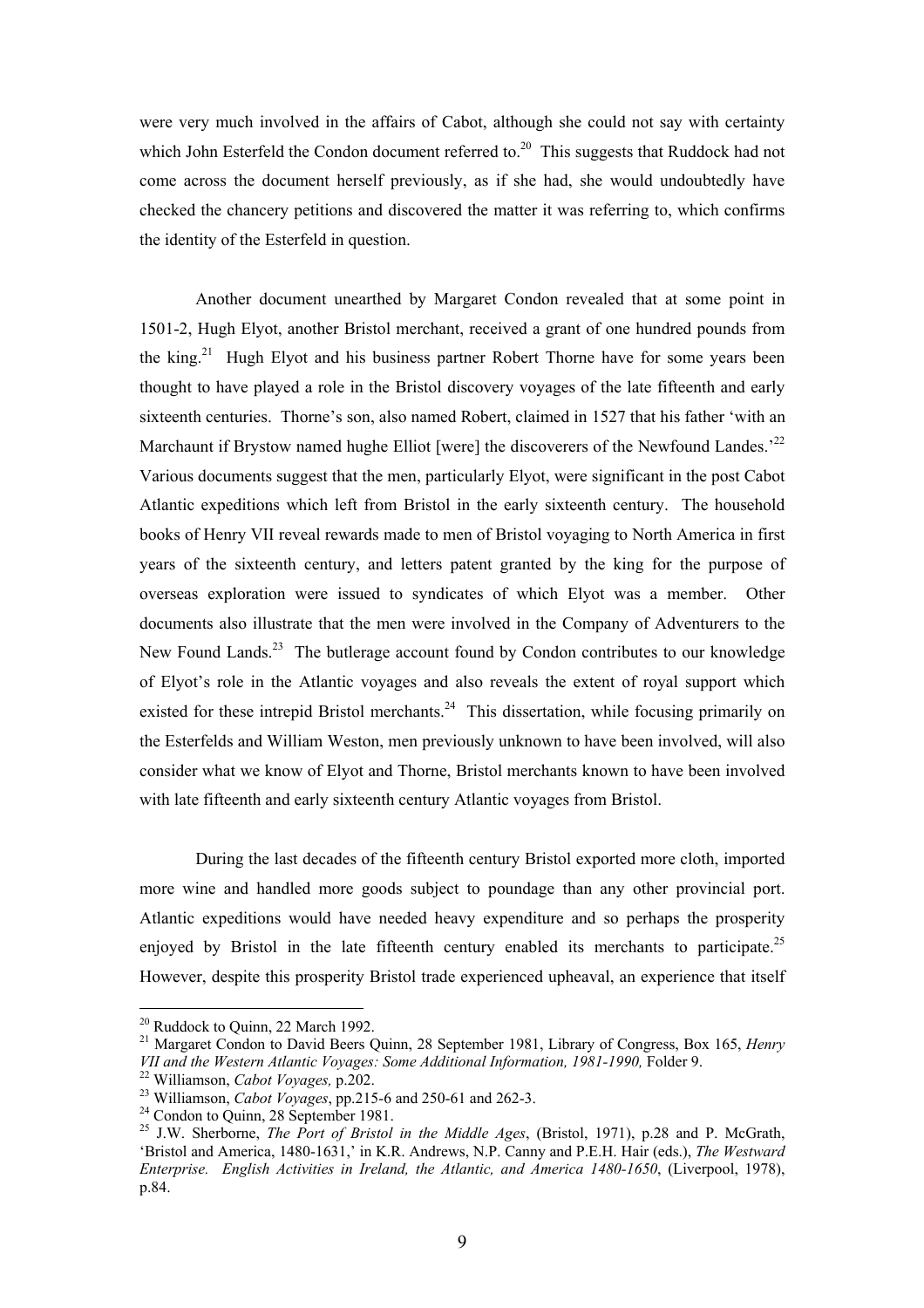provided impetus for the search for new markets and resources to trade. Following the loss of Gascony in 1453 Bristol merchants desperately sought new markets. Some believed the future lay in the Mediterranean. In 1457-8 Robert Sturmy attempted to establish a direct trade link with the Levant, by-passing the Italian middlemen.<sup>26</sup> Attention increasingly shifted towards the Iberian Peninsula and closer contacts were built up with Spain and especially Portugal.<sup>27</sup> Bristol merchants were also experiencing pressures to the north as rivalry with the Hanse in Iceland increased, so much so that by 1481 the trade with Iceland was virtually over.<sup>28</sup> Following the loss of the Icelandic trade, merchants needed not only new markets but new fishing grounds. Some historians suggest that the Atlantic voyages of the 1480s and 90s out of Bristol were fishing expeditions to the Newfoundland Banks, and that any discoveries of land were not publicised in order to keep the fishing grounds secret. However, others maintain that the expeditions were voyages to discover land and fishing grounds that had been discovered in the past and subsequently lost.<sup>29</sup> Whatever the motive behind the late fifteenth century voyages, there is evidence to suggest that the experienced merchants of Bristol would have had knowledge of the Atlantic and what possibly lay out to the west. Norse sagas told of discoveries of land in the west and some historians assert that Bristol ships were travelling to the Norse colony of Greenland at least until the mid fifteenth century and would have heard of these tales. However, there is not any conclusive proof that the Greenland colony even existed by this period.<sup>30</sup> Despite this, records reveal that there were Icelandic men and boys living in Bristol in the late fifteenth century, people who could have brought with them knowledge of the northern seas and perhaps even of lands out to the west.<sup>31</sup> The close contacts established with Portugal could also have brought Bristol merchants knowledge of theories of lands in the Atlantic and voyages made in the past, especially as at this time Portugal was involved in numerous expeditions to Africa and into the Atlantic.<sup>32</sup> Therefore at the turn of the sixteenth century it is reasonable to suggest that the merchants of Bristol would have heard about the possibilities of new markets and fishing grounds that lay to the west and perhaps even about discoveries that had already been made. The economic situation that these men faced at the end of the fifteenth century would have encouraged them to exploit such knowledge. When Cabot appeared on the scene he offered the possibility of establishing

<span id="page-9-0"></span><sup>&</sup>lt;sup>26</sup> S. Jenks, *Robert Sturmy's Commercial Expedition to the Mediterranean (1457/8)*, (Bristol Record Society, Vol.58, Bristol, 2006).

<span id="page-9-1"></span><sup>&</sup>lt;sup>27</sup> D.H. Sacks, *The Widening Gate. Bristol and the Atlantic Economy, 1450-1700*, (Oxford, 1991),

<span id="page-9-2"></span>p.24.<br><sup>28</sup> D.B. Quinn, *England and the Discovery of America, 1481-1620.* From the Bristol *Voyages of the Fifteenth Century to the Pilgrim Settlement at Plymouth: The Exploration, Exploitation, and Trial-and*

<span id="page-9-3"></span><sup>&</sup>lt;sup>29</sup> Ruddock, 'John Day of Bristol,' p.231 and Quinn, *England and the Discovery of America*, p.14.<br><sup>30</sup> Quinn, *England and the Discovery of America*, pp.21-2 and 48.<br><sup>31</sup> Quinn, *England and the Discovery of America*, p

<span id="page-9-4"></span>

<span id="page-9-5"></span>p.184. 32 Quinn, *England and the Discovery of America*, pp.51-2.

<span id="page-9-6"></span>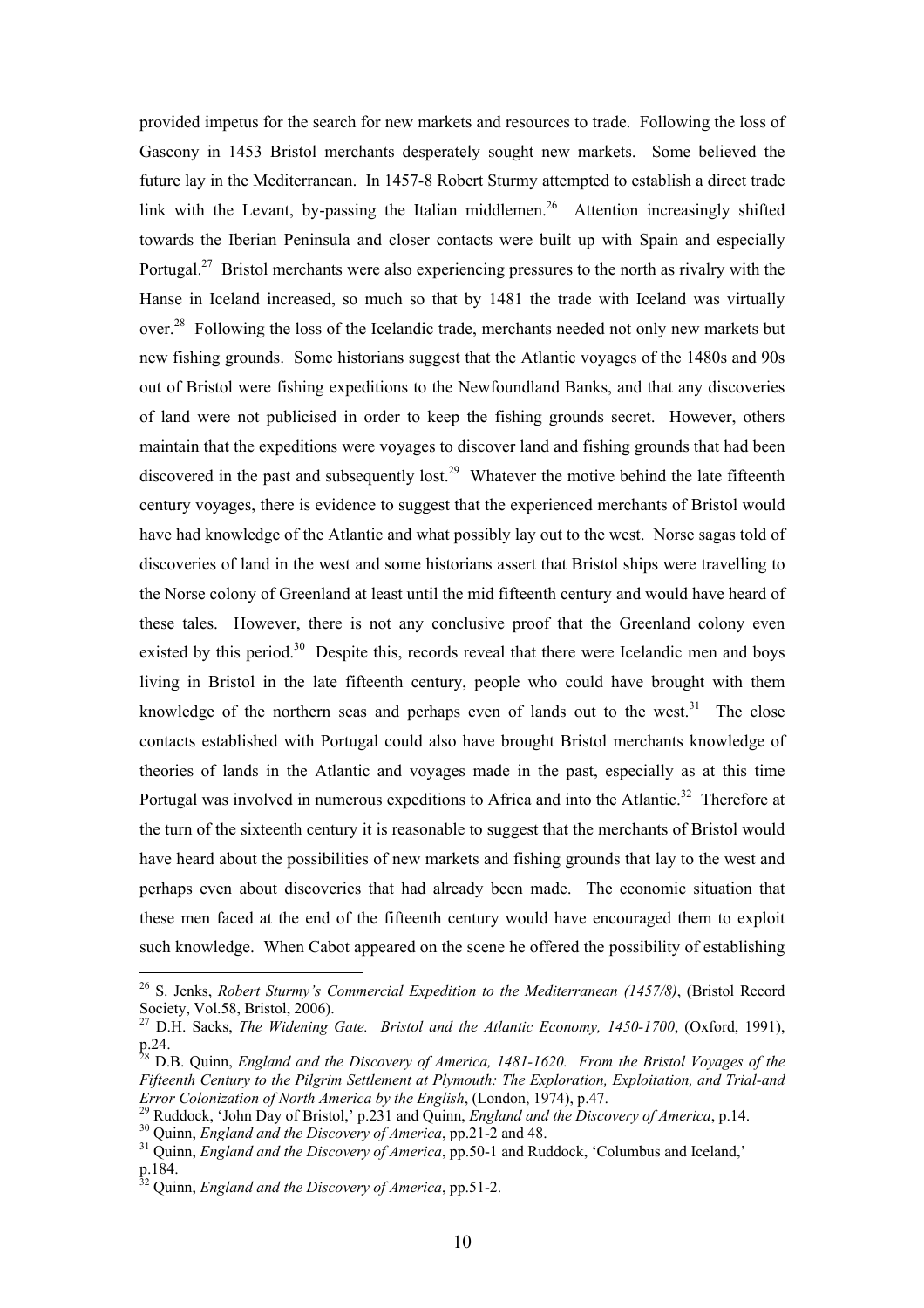a direct trade route between Bristol and the riches of Asia, something which would have brought huge wealth to Bristol and especially its merchant class. All this helps explain why experienced Bristol merchants such as the Esterfelds, Weston, Elyot and Thorne might have become involved with expeditions into the Atlantic.

In the last few decades numerous books and articles have been published in the field of the discovery voyages of the late fifteenth and early sixteenth centuries. Works such as James A. Williamson's *The Cabot Voyages and Bristol Discovery Under Henry VII*, Samuel Eliot Morison's *The European Discovery of America* and David Beers Quinn's *England and the Discovery of America*, have covered this area of research at length and in detail.<sup>33</sup> There have also been discoveries of documents long forgotten about which revealed important new information concerning the expeditions. The most significant of such finds was probably the letter referred to above discovered by L.A. Vigneras in 1956 in which John Day, an English merchant, wrote to the Lord Grand Admiral of Spain, most probably Christopher Columbus, about the voyage of 1497 and referred to pre-Cabot voyages across the Atlantic by Bristol men.[34](#page-10-1) However, Ruddock's book proposal and private correspondence suggest that her research would have made a highly significant contribution to the debate, not only adding greatly to the number of documents in circulation connected to the Atlantic voyages, but in furthering our knowledge and understanding of this period of activity. Rumours of Ruddock's revolutionary finds had been circulating for some years while she conducted her research,<sup>35</sup> and perhaps scholars did not pursue certain lines of enquiry themselves as they were confident that Ruddock's book would be the definitive and up to date work in the field. However, the long awaited book never appeared and it remains to be seen what can be salvaged from the fragments of research that remain. This dissertation is in no way an attempt to address this mammoth task. It merely sets out to consider one aspect of the discoveries hinted at by Ruddock in her 1992 book proposal; that of the Bristol men who were closely involved with the Atlantic discovery voyages. It seeks to investigate not simply how these men might have been involved in Atlantic discovery, but to learn anything we can of their lives. This dissertation will attempt to place them within the context not just of the discovery voyages but also within that of early modern mercantile Bristol.

<span id="page-10-0"></span><sup>33</sup> Williamson, *Cabot Voyages*; Samuel Eliot Morison, *The European Discovery of America. The* 

<span id="page-10-1"></span><sup>&</sup>lt;sup>34</sup> Vigneras, 'Cape Breton,' pp.219-28 and Williamson, *Cabot Voyages*, pp.211-14.<br><sup>35</sup> Jones, 'Alwyn Ruddock,' p.4.

<span id="page-10-2"></span>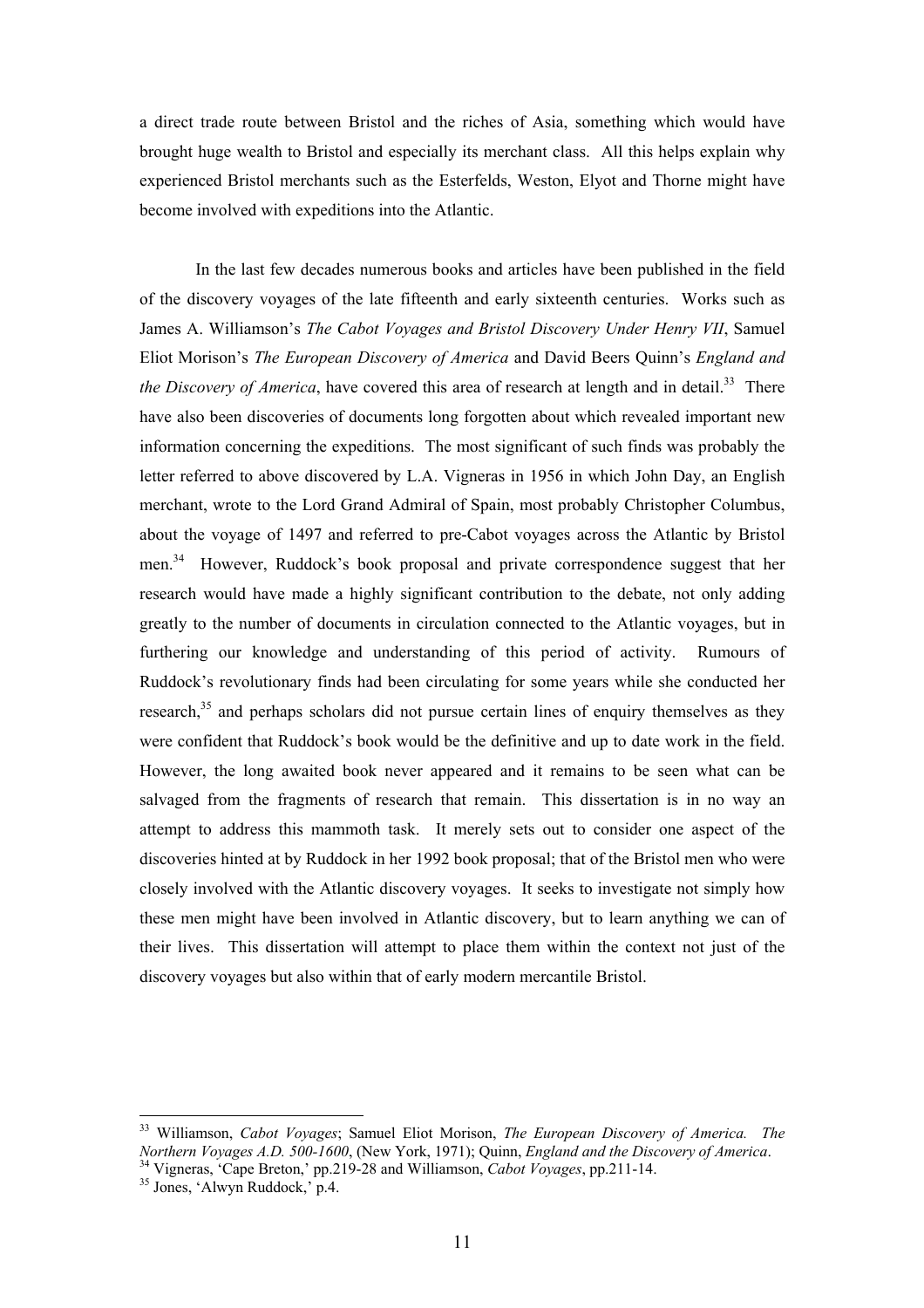## **CHAPTER 1 – JOHN ESTERFELD SENIOR**

John Esterfeld was a member of Bristol's merchant elite, a class which not only directed the trading interests of the city, but which also dominated its civic life. As such, in the last decades of the fifteenth century Esterfeld was one of the key players in the politics of Bristol. He served as bailiff in 1472 and in 1482 was appointed sheriff, serving in the same office again in the civic year of 1484. In September 1487 Esterfeld was elected as mayor for the first time, going on to serve twice in that post, again in  $1494-5$ <sup>36</sup>. He served in parliament in 1485-6 and again in 1487, being elected while still mayor.<sup>37</sup> At other points during these years Esterfeld remained an active member of the city council and civic elite, being appointed constable along with Henry Dale in September  $1492<sup>38</sup>$  and appearing in commissions at various points. In December 1495 for example Esterfeld was named as one of those commissioned to execute the office of Admiral of England within the city and county of Bristol, an office which had been exempted from the jurisdiction of the Admiral of England since a grant of Edward IV. This commission was repeated in November of 1498.<sup>39</sup> He also served as a justice of gaol delivery from 1488.<sup>40</sup> John Esterfeld therefore, was one of Bristol's ruling political elite during a period of significant events both locally and on a national scale. During his time on the council he would have lived through the deaths of Edward IV, Richard III, Edward IV and Edward V, and witnessed the beginning of a new royal dynasty with the coronation of Henry VII October 1485. On occasion Esterfeld, as a member of the council, may even have come into personal contact with such figures. Soon after he acceded to the throne Henry VII visited Bristol.<sup>41</sup> Then, in 1489, the civic officials of Bristol were summoned before the king in London to present a group of men from Waterford

<span id="page-11-0"></span><sup>36</sup> L. Toulmin Smith (ed.), *The Maire of Bristowe is Kalendar, By Robert Ricart, Town Clerk of Bristol 18 Edward IV*, (London, 1872) pp.45 and 47-8; *Adams's Chronicle of Bristol*, (reproduced Bristol, 1910), pp.72 and 77; *Calendar of the Close Rolls Preserved in the Public Record Office. Prepared Under the Superintendence of the Deputy Keeper of the Records. Edward IV, Edward V and Richard III. 1476-1485,* (London, 1954), p.288; *Calendar of the Patent Rolls Preserved in the Public Record Office. Prepared Under the Superintendence of the Deputy Keeper of the Records. Edward IV, Edward V, Richard III. 1476-1485*, (London, 1901), p.328; *Calendar of the Patent Rolls Preserved in the Public Record Office. Prepared Under the Superintendence of the Deputy Keeper of the Records. Henry VII. Vol.2. 1494-1509*, (London, 1916) p.10; E.W.W. Veale (ed.), *The Great Red Book of Bristol*, (Bristol Record Society, Vol.8, Bristol, 1938), p.152; E.W.W. Veale (ed.), *The Great Red Book of Bristol*, (Bristol Record Society. Vol.18, Bristol, 1953), p.98 and J.C. Wedgwood, *History of*   $^{37}$  Wedgwood, History of Parliament, p.303.<br> $^{38}$  Calendar of the Patent Rolls Preserved in the Public Record Office. Prepared Under the

<span id="page-11-2"></span><span id="page-11-1"></span>*Superintendence of the Deputy Keeper of the Records. Henry VII. Vol.1. 1485-1494*, (London, 1914),

<span id="page-11-4"></span><span id="page-11-3"></span>

pp.405 and 410. 39 *Calendar of Patent Rolls, 1494-1509*, pp.50 and 155. 40 *Calendar of Patent Rolls, 1485-1494*, pp.212 and 351, *Calendar of Patent Rolls, 1494-1509,* pp.31, 33, 68 and 147 and Wedgwood, *History of Parliament,* p.303.. 41 *Adams's Chronicle*, p.75.

<span id="page-11-5"></span>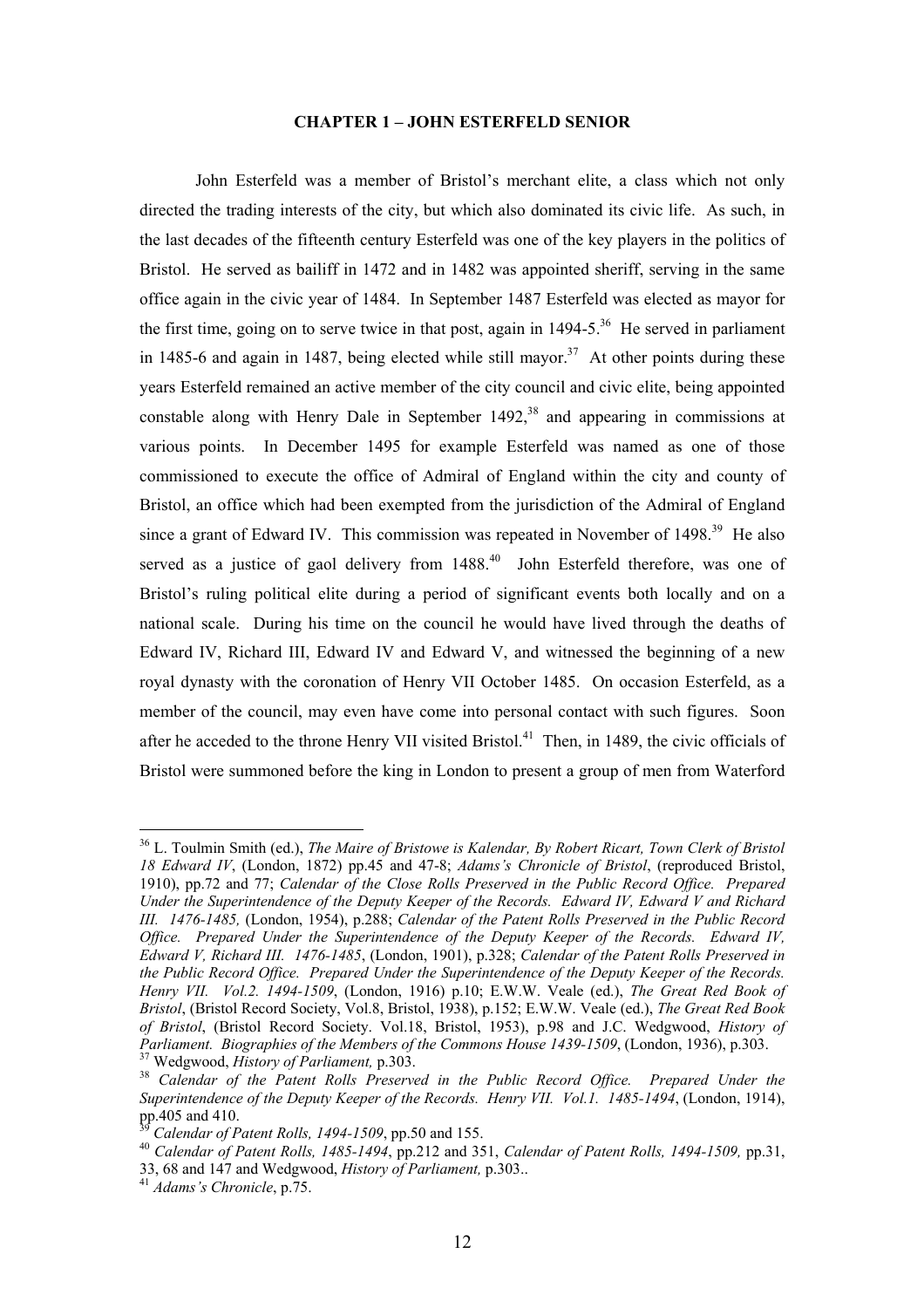they had in their custody having arrested them for bringing counterfeit money into England.<sup>42</sup> It is possible that Esterfeld was among this group of dignitaries. Henry VII returned to Bristol in 1490 along with the Lord Chancellor, Cardinal John Morton, when a Benevolence was collected from the city.<sup>43</sup> Several years later Bristol dignitaries again became involved with the king when Henry VII's uncle, Jasper Tudor, Duke of Bedford, died at Thornbury in December 1495. The mayor and his followers transported the body to Keynsham where it was to be buried. When the King and his Queen visited Bristol shortly afterwards the council received great thanks for their efforts.<sup>44</sup> Esterfeld was a member of the council during the threats to the safety of the fledgling dynasty, during the Lambert Simnel and Perkin Warbeck affairs of the 1480s and 1490s. In 1497 following Warbeck's welcome in Cornwall, Cornish rebels asked Bristol to billet two thousand men in the city. The council forbade the rebels to approach and set to work fortifying the defences, an approach commended by the king.<sup>45</sup> Esterfeld remained a supporter of the Tudor dynasty, in 1502 sending to Queen Elizabeth, who was then residing at Berkeley Castle, a gift of oranges and 'suckades.<sup>'46</sup>

Esterfeld would have also served the city during events of local importance. 1483 was the year of a great flood in Bristol. The waters washed away houses, corn, and cattle and drowned some two hundred people. Bristol merchants, conceivably Esterfeld amongst them, according to a local chronicle, were particularly affected as the flood waters ensured that 'great hurt was done in Bristow in merchants' houses and cellars.'[47](#page-12-5) The beginning of the last decade of the fifteenth century saw some improvements to the infrastructure of the city, improvements which the council would have overseen, such as the construction of a new stone bridge over the weir and the paving of numerous Bristol streets.<sup>48</sup> There had been tensions between the Abbey of St Augustine's and the city of Bristol for centuries, but in the 1490s the issues of trading privileges, jurisdiction and sanctuary came to a head. *The Great White Book of Bristol*, begun in order to record the dispute, mentions that John Esterfeld, as a prominent member of the council, was involved. In 1496 relations had worsened to such an extent that a riot broke out between the men of the Abbey and of the mayor on the green outside St Augustine's.[49](#page-12-7)

<span id="page-12-0"></span>

<span id="page-12-1"></span>

<span id="page-12-2"></span>

<span id="page-12-3"></span>

<span id="page-12-4"></span>

<span id="page-12-5"></span>

<span id="page-12-7"></span><span id="page-12-6"></span>

<sup>&</sup>lt;sup>42</sup> Adams's Chronicle of Bristol, p.76 and Toulmin Smith, Maire of Bristowe, p.47.<br><sup>43</sup> Adams's Chronicle, p.77.<br><sup>44</sup> Adams's Chronicle of Bristol, p.77 and Toulmin Smith, Maire of Bristowe, p.48.<br><sup>45</sup> Toulmin Smith, Mai pp.52-3 and P. Fleming, 'Conflict and Urban Government in Later Medieval England: St Augustine's Abbey and Bristol,' in *Urban History*, Vol.27, No.3, (2000), pp.331-4.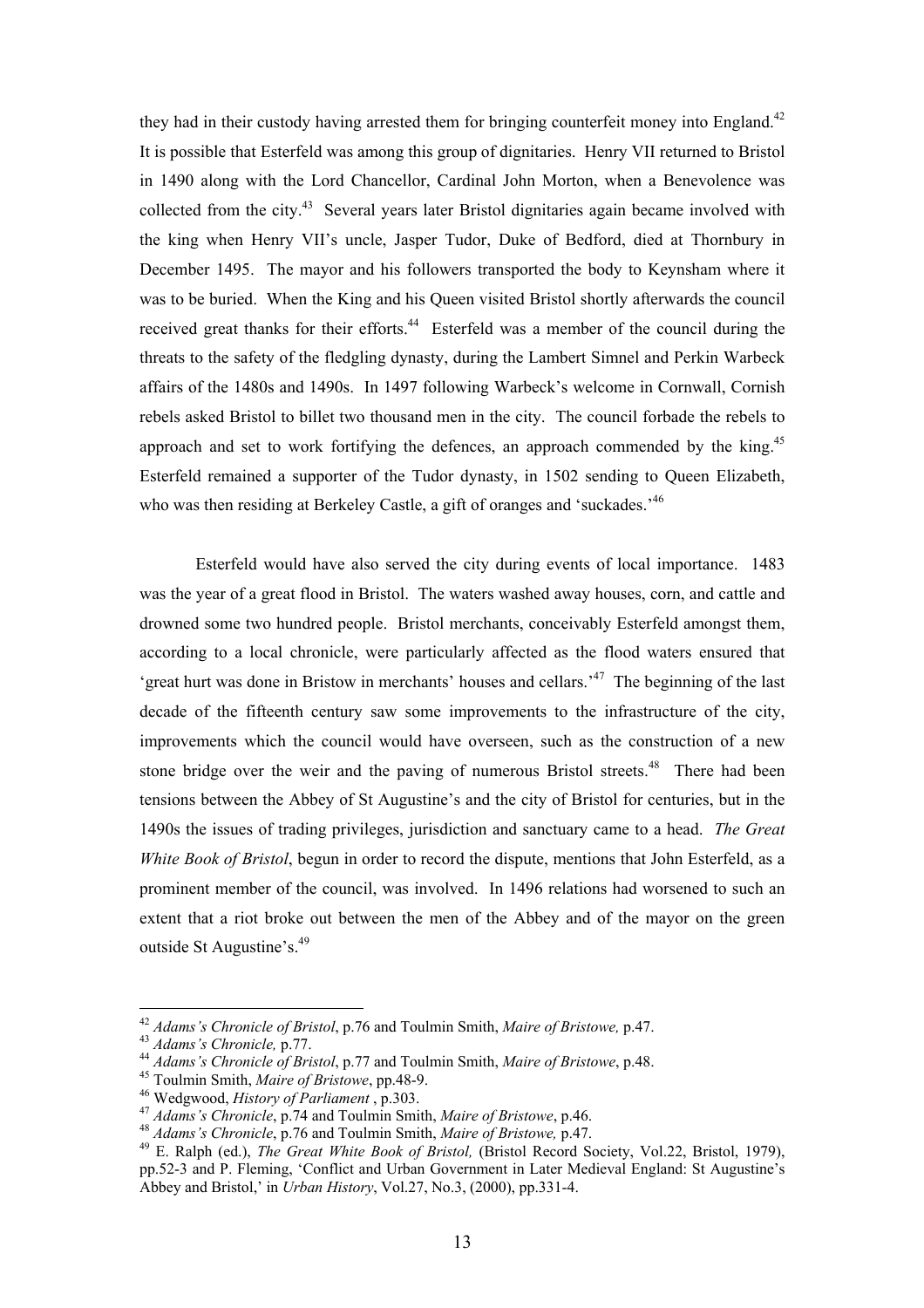As a wealthy and influential citizen and a member of Bristol's civic elite Esterfeld was required to perform legal functions. The witnessing of wills was one such duty, one which brought him into contact with other Bristol notables and merchants, such as John Foster and William Weston.<sup>50</sup> He also acted as the executor for Henry Vaughan in 1499.<sup>51</sup> Esterfeld became entangled in a legal dispute which was to last some years regarding the inheritance of the Rowley family. In 1479 William Rowley, a merchant of Bristol, died. His will dictated that his effects were to be parted between his wife Joan and their children.<sup>52</sup> The wardship of his unmarried children and the administration of the will was put into the hands of Rowley's mother, uncle, John Esterfeld and one William Wodynton.<sup>53</sup> Over a decade later, in 1492 the case was to surface again. In December of that year John Prowt petitioned that Esterfeld, the mayor and commonalty of Bristol should appear before the king in chancery. He claimed that before she died, Joan Rowley, one of the under age, unmarried daughters of William, had contracted to marry Prowt and bequeathed him the sum her father left her. Following her death, the petitioner attempted to recover the money from Esterfeld but he refused. Esterfeld, along with the mayor and commonalty, argued that in line with an ancient custom of the city, if a burgess died with unmarried children a share of his money was to go to those children. If they subsequently died unmarried before reaching the age of twenty one their portion of the inheritance was to go to their surviving siblings. However, Prowt maintained that Joan had made a valid will in which she bequeathed the petitioner her inheritance. Eventually Esterfeld was compelled to pay out the money to Prowt.<sup>[54](#page-13-4)</sup>

As well as his role as a long-serving civic dignitary Esterfeld was one of Bristol's leading merchants. His principal trade was with Gascony and the Iberian Peninsula. Of his exports seventy four per cent went to Spain and twenty three per cent to Portugal. In terms of imports forty seven per cent came from Spain and twenty six per cent from Portugal, with a further twenty three per cent from Bordeaux.<sup>55</sup> Amongst those who traded with Gascony and Iberia at this time, around thirty five men invested large sums of money equalling one hundred pounds or more. Even within this group of wealthy merchants, John Esterfeld stands

<span id="page-13-0"></span><sup>50</sup> T.P. Wadley, *Notes or Abstracts of the Wills Contained in the Volume Entitled The Great Orphan Book of Wills, In the Council House at Bristol*, (Bristol, 1886), pp.156-7, 164, 169-70; *Adams's Chronicle*, p.74 and E.W.W. Veale, *The Great Red Book of Bristol*, (Bristol Record Society, Vol.16,

<span id="page-13-3"></span><span id="page-13-2"></span>

<span id="page-13-1"></span><sup>&</sup>lt;sup>51</sup> Wedgwood, *History of Parliament*, p.303.<br><sup>52</sup> Wadley, *Great Orphan Book of Wills*, pp.161-2.<br><sup>53</sup> Calendar of Patent Rolls, 1485-1494, pp.413-4; F.B. Bickley (ed.), *The Little Red Book of Bristol*, Vol.2, (Bristol, 1900), pp.197-9 and J. Veale, *The Great Red Book of Bristol*, (Bristol Record Society,

<span id="page-13-4"></span>Vol.8, Bristol, 1937), pp.159-60. 54 *Calendar of Patent Rolls, 1485-1494*, pp.413-4; TNA C1/106/37, *Early Chancery Proceedings,* (1486-93); Wedgwood, *History of Parliament* , p.303 and Wadley, *Great Orphan Book of Wills*, p.162. 55 W.R. Childs, *Anglo-Castilian Trade in the Later Middle Ages*, (Manchester, 1978), p.208.

<span id="page-13-5"></span>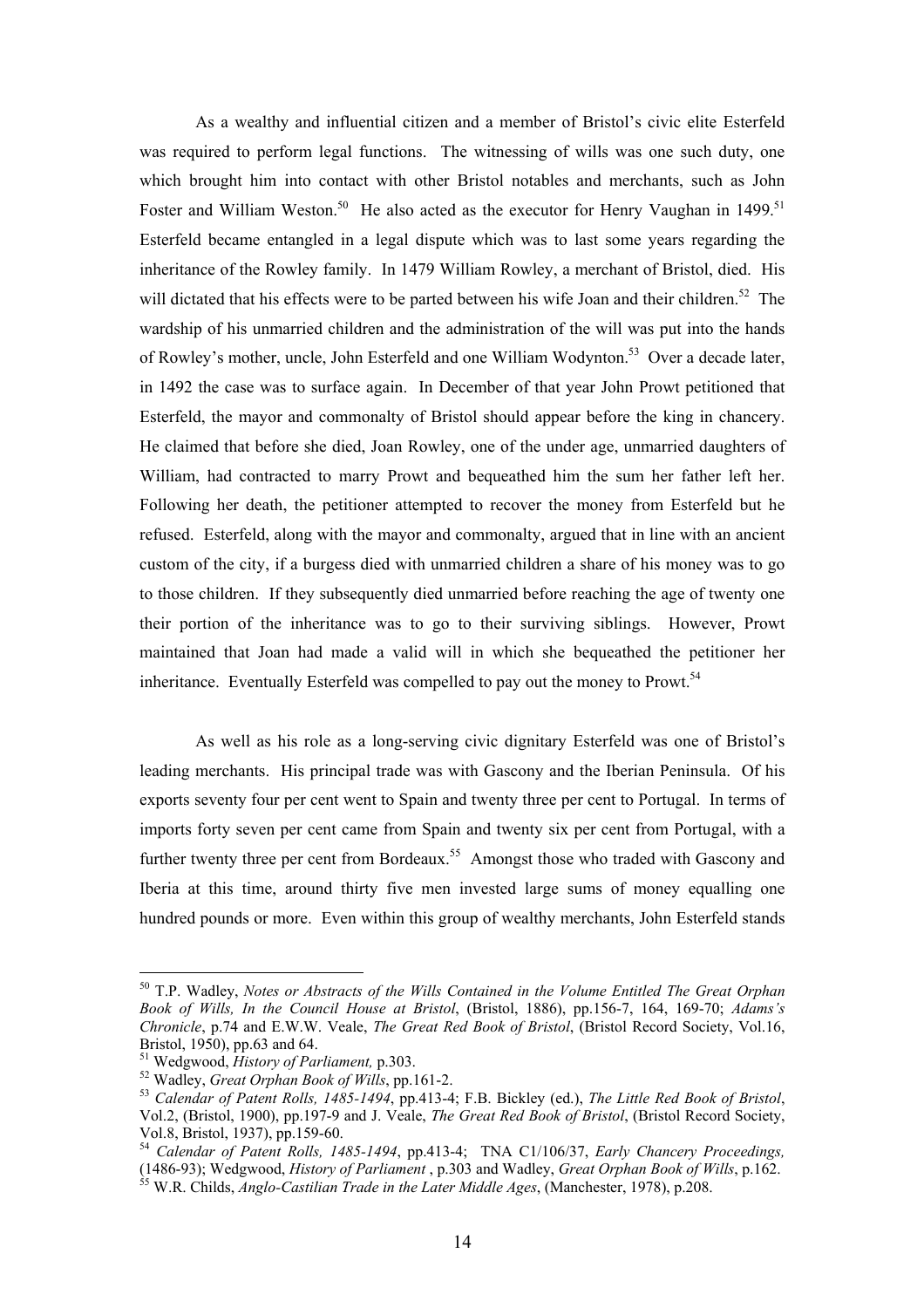out.[56](#page-14-0) From 1485 to 1487 he was the second largest importer of cloth and the third largest importer. The customs accounts for 1479 to 1480 reveal the merchandise that Esterfeld was shipping on a regular basis. During this period he transported woad, wine, sugar, cloth, hides, calf-skins and oil on some sixteen ships. In 1480, for example, Esterfeld was clearly trading in France, dealing in woad and wine, as in March of that year a grant was made to him and two other Bristol merchants in consideration of the wreck of a ship in the port of La Rochelle, which had been laden with their merchandise.<sup>57</sup> The accounts also demonstrate that Bristol's important merchants were often involved with the same voyages. Along with others, Esterfeld was engaged in accessing the same markets and trading aboard the same ships as men such as Robert Thorne and John Jay, also merchants involved with the Bristol Atlantic voyages of the era.[58](#page-14-2) In 1480-1, for example, the *Trinity* of Bristol, under the direction of John Jay, made a voyage to the ports of Andalusia and North Africa. Esterfeld employed the ship's purser, John Balsall, as his agent on the expedition. Balsall was to sell consignments of cloth given to him by Esterfeld before the ship left Bristol and make a return in money or wine from Spain. This expedition was made shortly before the *Trinity,* along with the *George,* made the expedition of 1481 into the Atlantic in search of the Isle of Brasil.<sup>59</sup> Whether Esterfeld himself was involved in Atlantic expeditions, he continued to trade overseas throughout the 1480s and 1490s in markets he knew well. In October 1500 he appears in the accounts shipping six tons of wine.<sup>60</sup> As late as January 1504, the year before he died, Esterfeld was still actively engaged in overseas trade, shipping seven and a half tuns of wine over from France.<sup>61</sup>

Esterfeld, as a wealthy merchant, was also involved in a number of property deals within Bristol and the surrounding area. In November 1493 he, along with other Bristol notables including William Weston, Richard Hobby, John Wyot, John Rowley and John Roweland, bought land from Thomas Baker in 'Yatton, Kyngeston Seymor, Nye, Blakedon, Wynchecombe and Chirchill.<sup>562</sup> In 1501 certain tenements of Sir Nicholas Growmere were enfoeffed to Esterfeld and Henry Dale. These included messuages and fourteen cottages in St Peter Street, Defence Street, Broad Street, a tenement on the bridge over the River Avon, and

<span id="page-14-0"></span><sup>&</sup>lt;sup>56</sup> Sherborne, *Port of Bristol*, pp.27-8.

<span id="page-14-2"></span><span id="page-14-1"></span>

<sup>&</sup>lt;sup>57</sup> Calendar of Patent Rolls, 1476-1485, p.193.<br><sup>58</sup> E. M. Carus-Wilson, (ed.), *The Overseas Trade of Bristol in the Later Middle Ages*, (Bristol Record Society, Vol.7, Bristol, 1937), pp.224-85. Society, Vol.7, Bristol, 1937), pp.224-85.<br><sup>59</sup> T.F Reddaway and A.A. Ruddock (eds.), 'The Accounts of John Balsall, Purser of the *Trinity* of

<span id="page-14-3"></span>Bristol, 1480-1,' in *Camden Miscellany Vol.23*, 4<sup>th</sup> Ser. Vol.7, (London, 1969), pp.7, 20 and 12.<br><sup>60</sup> J. Vanes (ed.), *Documents Illustrating the Overseas Trade of Bristol in the Sixteenth Century*,

<span id="page-14-4"></span>

<span id="page-14-5"></span><sup>(</sup>Bristol Record Soc. Vol.31, Bristol, 1979), p.77.<br><sup>61</sup> *1503/04 Collectors Account*, <[http://bris.ac.uk/Depts/History/Ireland/datasets.htm>](http://bris.ac.uk/Depts/History/Ireland/datasets.htm) August 2007.<br><sup>62</sup> *Medieval Feet of Fines*,

<span id="page-14-6"></span><sup>&</sup>lt;http://www.medievalgenealogy.org.uk/fines/abstracts/CP\_25\_1\_202\_42.shtml> August 2007.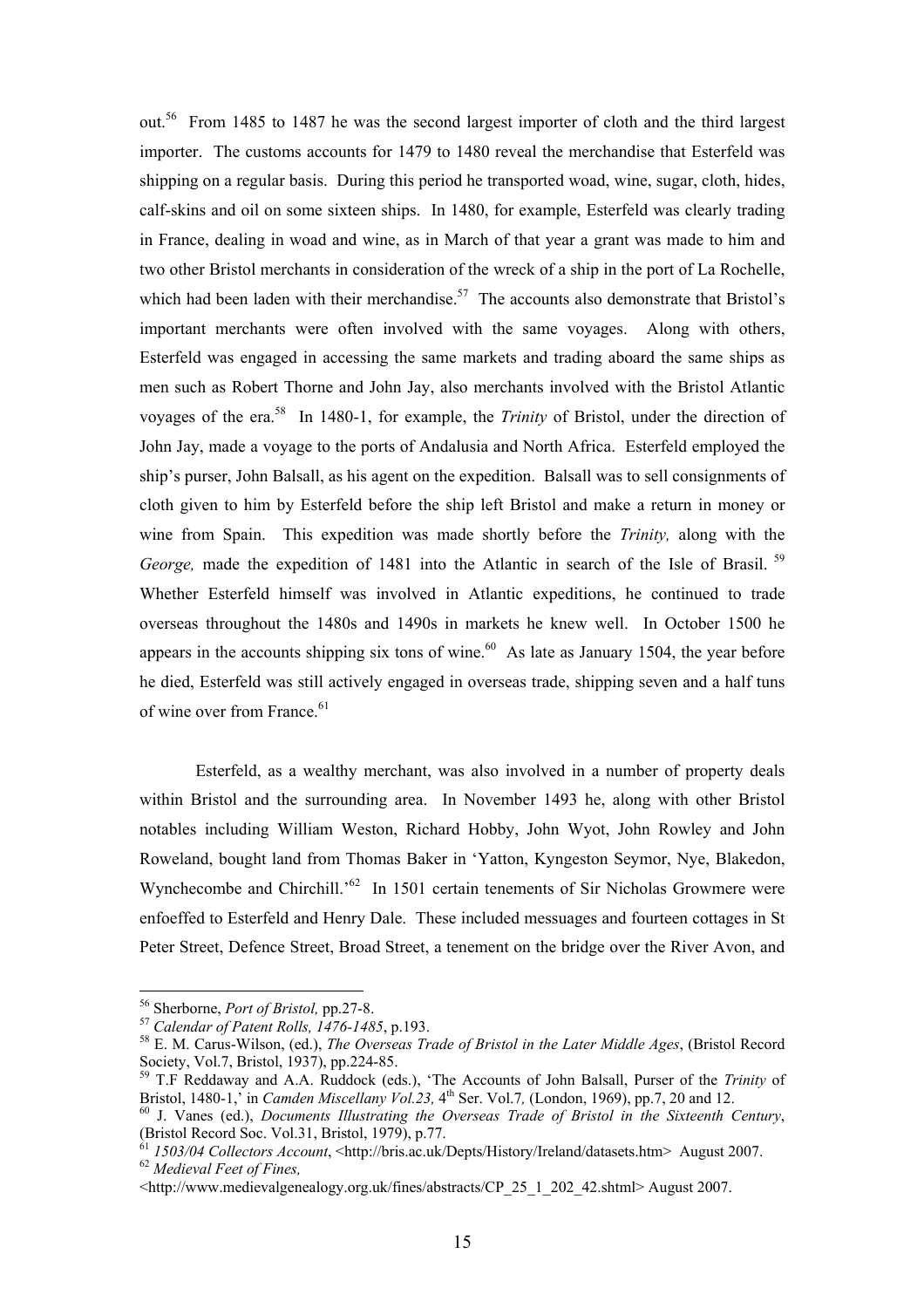messuages on West Tucker Street and Corn Street.<sup>63</sup> Here then, as through his political and mercantile activities, Esterfeld was in constant contact with men such as Weston who were involved with Atlantic expeditions, connections which could have provided the impetus or means for his own involvement.

Esterfeld married twice. First to Maud, whose will was proved in 1491. This document mentions four children: John, Henry, Isabel and Joanna.<sup>64</sup> By November 1492 Esterfeld had evidently married again, to Scolastica, formerly Scolastica Boket, widow of the late William Boket, who at this time was involved in a dispute in chancery with David and Joan Underwode over money that 'David had exacted from her.<sup>565</sup> John Esterfeld made his will on 5 February 1504 and died the following year, some time immediately prior to 17 March 1505.<sup>66</sup> He was buried in St Peter's Church beneath a large flat stone, in which was inserted a brass which reputedly bore the inscription 'beneath this marble is entombed the illustrious John Esterfeld, merchant, and twice mayor of this town, and alderman also, together with the remains of Alicia [or Scolastica], a learned woman, and of Matilda [or Maud], his wives.<sup>57</sup> Esterfeld's will reveals some of the property and goods he owned at the time of his death. He appoints his eldest son John executor along with John Vaughan, asking them to dispose of the residue of his goods not bequeathed as they think best 'for the welth of my soule.' He requests that his body be buried in the chapel of Our Blessed Lady of the Bellhouse in St Peter's Church, also giving to that chapel his 'best masse boke my chalice of siluer and gilt and my Cruettes of siluer.' For the good of his soul he asks that 'an honest priest' sing in St Werburgh's Church for 'the space of an hoole yere.' In terms of bequests to his family, Esterfeld leaves his wife Scolastica all goods that she had before the time of their marriage, as well as one hundred pounds. He permits her to remain in their dwelling so long as she pays the rent of four pounds a year, and to retain a garden in St Leonard's Lane. To his eldest son John he gives 'iij of my best gownes furred with such as thatt please him best' as well as 'my best coverpayne other wise called a bredcloth.' To his son Henry he leaves 'my best coverlet of aras work the which I had of maister ffoster and a fethre bed with a bolster and ij pylowes garnesshed.' He also gives him two new houses in Small Street. His daughter

<span id="page-15-0"></span><sup>63</sup> Ralph, *Great White Book,* p.117 and Roger H. Leech, *The Topography of Medieval and Early Modern Bristol. Part I: Property Holdings in the Early Walled Town and Marsh Suburb North of the* 

<span id="page-15-1"></span><sup>&</sup>lt;sup>64</sup> E.W.W. Veale (ed.), *The Great Red Book of Bristol*, (Bristol Record Society. Vol.2, Bristol, 1931), p.58 and Wadley, *Great Orphan Book of Wills*, p.177.

<span id="page-15-2"></span>p.58 and Wadley, *Great Orphan Book of Wills,* p.177 . 65 *Calendar of the Close Rolls Preserved in the Public Record Office. Prepared Under the Superintendence of the Deputy Keeper of the Records. Henry VII. Vol.1. 1485-1500*, (London, 1955), p.189.<br><sup>66</sup> C.D. Ross (ed.), *Cartulary of St Mark's Hospital Bristol*, (Bristol Record Society, Vol.21, Bristol,

<span id="page-15-3"></span><sup>1959),</sup> p.288. 67 J.F Nicholls and J. Taylor, *Bristol Past and Present. Vol I: Civic History*, (Bristol, 1881), p.219.

<span id="page-15-4"></span>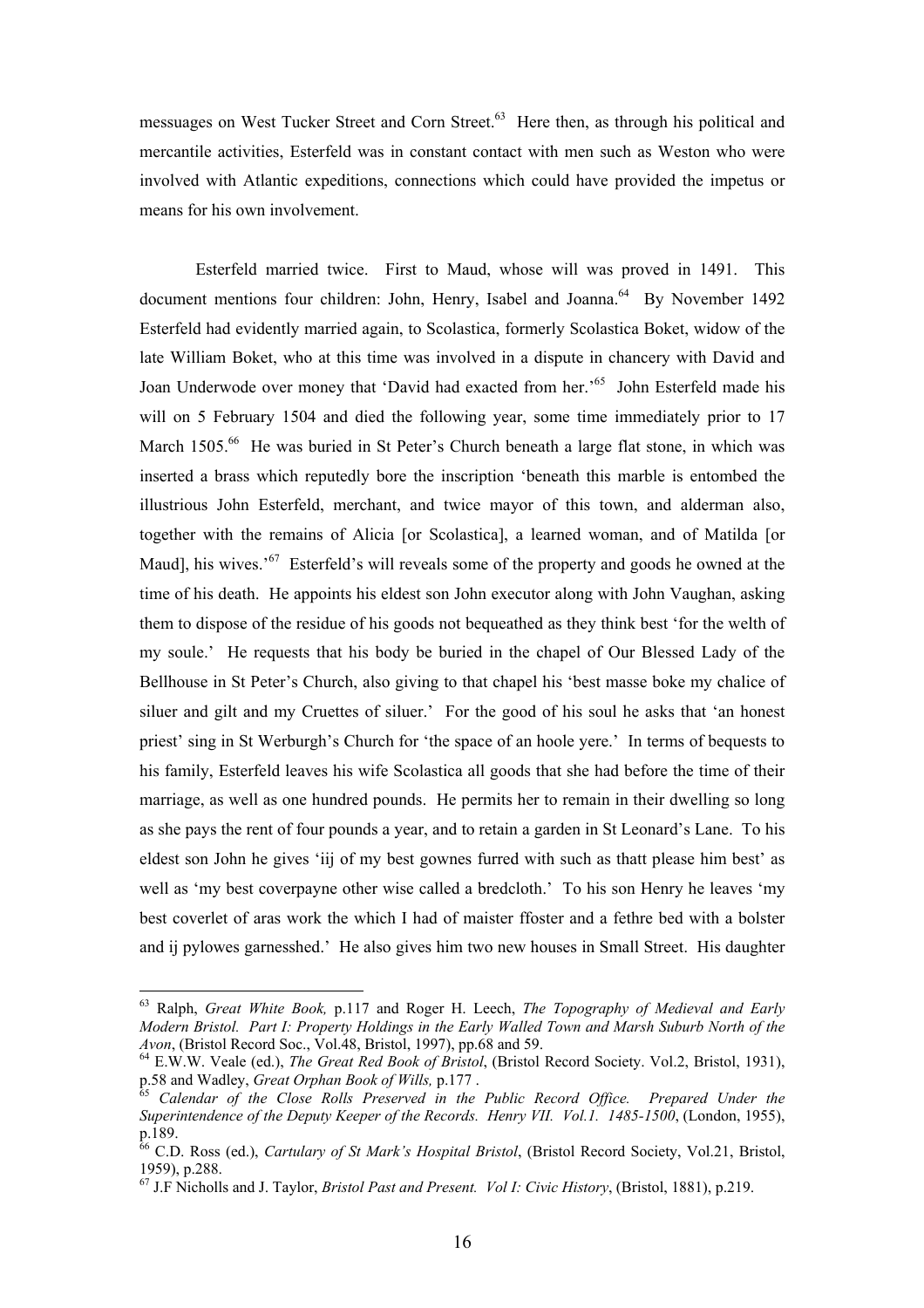Jane receives all these goods if her brothers should die without heirs. To his youngest son John he leaves money, plate, a featherbed and items of silver. He confirms the bequests his mother made to him in her will of a house in Temple Street and a garden in Old Market.<sup>68</sup> There may well have been other properties and lands owned by Esterfeld that were not included in his will, as it was common to hand land over to children as they came of age.<sup>69</sup> Despite this, the will, reveals Esterfeld's wealth at the time of his death, demonstrating that despite possible financial involvement with the failed 1498 Atlantic voyage, Esterfeld succeeded in overcoming this and retaining his position as one of Bristol's elite merchants.

Esterfeld was clearly a wealthy and influential citizen of Bristol. His involvement, politically and commercially, with men such as Weston, Jay and Thorne may have encouraged him to engage in Atlantic expeditions. He was certainly a man willing to search out distant markets in order to secure a profit, as demonstrated by his involvement with the voyage to North Africa in 1480-1. Ruddock does not suggest that Esterfeld himself actually went on a discovery voyage, simply that he was involved in the preparations and financing of the expedition. In 1498 five ships accompanied Cabot from Bristol, four equipped by merchants of Bristol and London, one by the King.<sup>70</sup> It is entirely plausible that Esterfeld was one of these merchants.

<span id="page-16-1"></span>

<span id="page-16-0"></span><sup>68</sup> TNA PROB/11/14, *The will of John Esterfeld*, (6 Feb 1504). 69 T. Arkell, N. Evans and N. Goose (eds.), *When Death Do Us Part. Understanding and Interpreting the Probate Records of Early Modern England*, (Oxford, 2000), p.68. 70 Williamson, *Cabot Voyages,* p.91.

<span id="page-16-2"></span>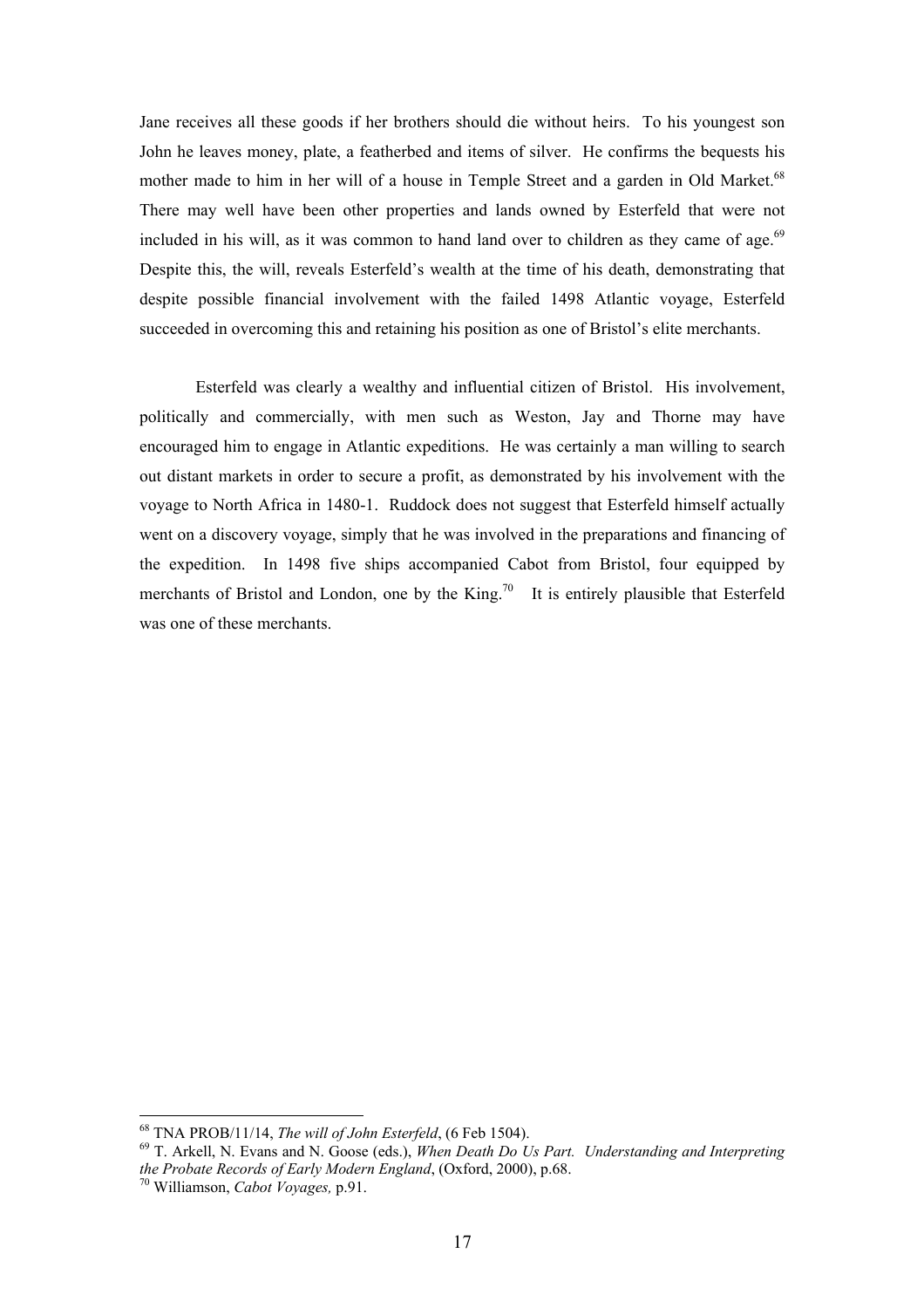#### **CHAPTER 2 – WILLIAM WESTON**

William Weston, also a Bristol merchant, is said by Ruddock to have been involved in Cabot's 1498 voyage. According to the historian, Weston, along with Cabot, returned to Bristol in 1500 having made landfall in North America, and received compensation from the king before living out his last years in Bristol.<sup>71</sup> It is unknown at present that the 1498 voyage even made landfall in North America, let alone that it returned to England. There is some evidence that Cabot, or at least one of the ships, made it across the Atlantic, as following Gaspar Corte-Real's expedition in 1501, the Venetian ambassador in Portugal wrote that the Portuguese sailors had found that the natives possessed a broken gilt sword which appeared to be Italian and some silver earrings that were almost certainly Venetian.<sup>72</sup> While some have suggested that these items were left behind after Cabot's men went ashore in  $1497<sup>73</sup>$  it is possible that they point to some success of the 1498 expedition. In a personal letter Ruddock goes into more detail, claiming that Weston was the only survivor of the 1498 voyage to receive compensation from Henry VII and that he was involved in the first North West Atlantic voyage. This must refer to the voyage of the *Dominus Nobiscum*, the ship that carried the friars across the Atlantic in 1498, and possibly coasted north along the North America in 1499<sup>74</sup> Quinn suggested that the 'matiers of variaunce' document discovered by Margaret Condon revealed that Weston was being commissioned by the king to look again for the New Found Land after the failure of the 1498 voyage, dating the writing of the document to 1499 or  $1500$ .<sup>75</sup> However, Ruddock was adamant that the document was written in the months immediately prior to the departure of Cabot's expedition from Bristol in 1498.<sup>76</sup> This would indeed be evidence that Weston was at least intending to accompany the Italian navigator aboard one of the five ships that went. Ruddock maintained that the tradition of a great two year voyage, which departed in 1498 and returned in 1500 remained in Bristol for generations, although unfortunately from where she found this information is unknown.<sup>77</sup>

<span id="page-17-0"></span><sup>&</sup>lt;sup>71</sup> Jones, 'Alwyn Ruddock,' p.26.

<span id="page-17-1"></span>

<span id="page-17-2"></span>

<span id="page-17-4"></span><span id="page-17-3"></span>

<sup>&</sup>lt;sup>72</sup> Williamson, *Cabot Voyages*, pp.229-30.<br><sup>73</sup> Morison, *European Discovery*, p.180.<br><sup>74</sup> Jones, 'Alwyn Ruddock,' p.27.<br><sup>75</sup> David Beers Quinn to Margaret Condon, 15 December 1981. Library of Congress, Box 165, *Henry VII and the Western Atlantic Voyages: Some Additional Information, 1981-1990*, n.d., Folder 9 and David Beers Quinn, *Henry VII and the Western Atlantic Voyages: Some Additional Information*, unpublished 1981. Library of Congress, Box 165, *Henry VII and the Western Atlantic Voyages: Some* 

<span id="page-17-5"></span>*Additional Information, 22 March 1992,* 77 Jones, 'Alwyn Ruddock,' p.28-9.

<span id="page-17-6"></span>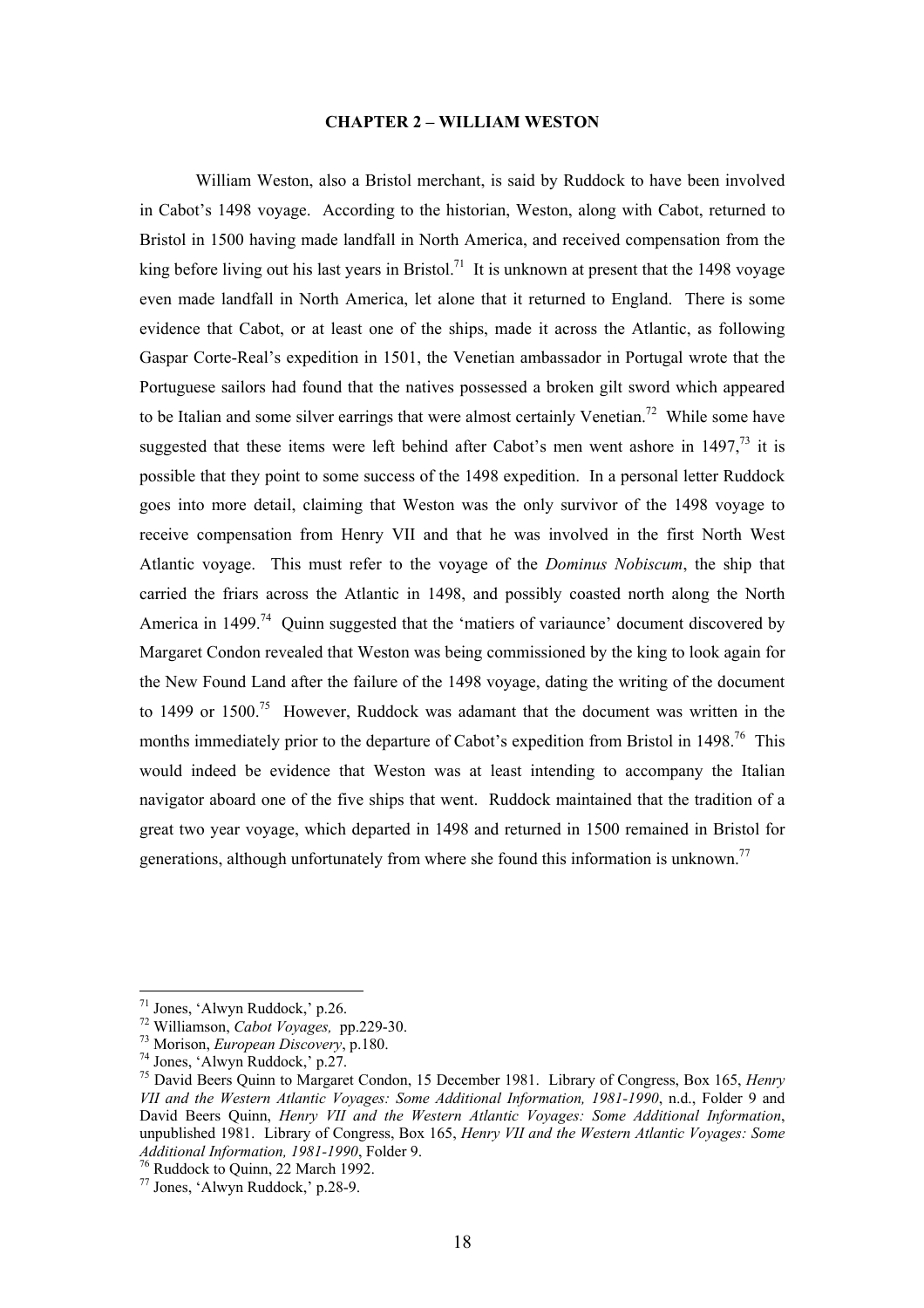In the 1992 book proposal Ruddock refers to the 'Forster family and their long tradition of Iceland voyages.'[78](#page-18-0) Jones suggests that this must be in connection with Weston as the husband of Agnes Foster, the daughter of the great Bristol merchant John Foster who died in 1492. Foster was particularly important in Bristol's Icelandic trade. Between 1461 and 1478 he is recorded as handling seventy per cent of the cloth exports, sixty nine per cent of the export value, and eighty per cent of the import value of the port's trade with Iceland.<sup>79</sup> Foster was also active in other overseas markets, a customs account reveals that he shipped merchandise on the *Seynt Spirit* of Fuenterrabia in December of 1479, along with other important Bristol merchants including John Esterfeld.<sup>80</sup> As a member of Bristol's elite merchant class, Foster participated not only in the commercial life of the port but in the civic and political activities of the city as well. He was appointed bailiff in 1462, sheriff in 1474 and mayor in 1481. He also served as Member of Parliament for Bristol in 1489.<sup>81</sup> Weston's links with Foster may have helped his own political career in Bristol. Records show that in the years before Cabot's voyages Weston was mixing with the other key players in Bristol's commercial and political life. For example in 1482 and 1483 Weston, along with John Esterfeld and others, was involved in the proving of a number of wills. $82$  Weston can be seen to be moving in the same circles as other important Bristol figures again in November 1493 when Weston together with Esterfeld and other notables, were involved in the purchase of certain lands from Thomas Baker.<sup>[83](#page-18-5)</sup>

However far the connections of his father in law boosted his standing in civic terms, Weston was certainly a merchant in his own right. A document dating from the late 1480s or early 1490s shows that at this time he was engaged in trade with the Iberian Peninsula, placing him in Portugal with a ship called the *Anthony* of Bristol. Weston borrowed money from one Thomas Smyth and it was agreed that the sum would be repaid once the ship arrived safely into the port of Kingrode just outside of Bristol. However, if the ship was to incur damage from storms or the like before making it back to Bristol, Weston was to be discharged of his debts. The ship was caught up in a storm and wrecked off the English coast. Smyth commenced an action of debt against Weston, in response to which Weston petitioned Cardinal Morton, the archbishop of Canterbury and Lord Chancellor, to have the matter

<span id="page-18-1"></span><span id="page-18-0"></span>

<sup>&</sup>lt;sup>78</sup> Jones, 'Alwyn Ruddock,' p.19.<br><sup>79</sup> W.R. Childs, 'England's Icelandic Trade in the Fifteenth Century: The Role of the Port of Hull,' in<br>*Northern Seas Yearbook*, (1995), p.22.

<span id="page-18-2"></span>

<span id="page-18-4"></span><span id="page-18-3"></span>

<sup>&</sup>lt;sup>80</sup> Carus-Wilson, *Overseas Trade*, pp.233-4.<br><sup>81</sup> *Adams's Chronicle*, pp.69, 72 and 74 and Toulmin Smith, *Maire of Bristowe*, pp.43 and 45.<br><sup>82</sup> E.W.W. Veale (ed.), *The Great Red Book of Bristol*, (Bristol Record Soc pp.62-4. 83*Medieval Feet of Fines*.

<span id="page-18-5"></span>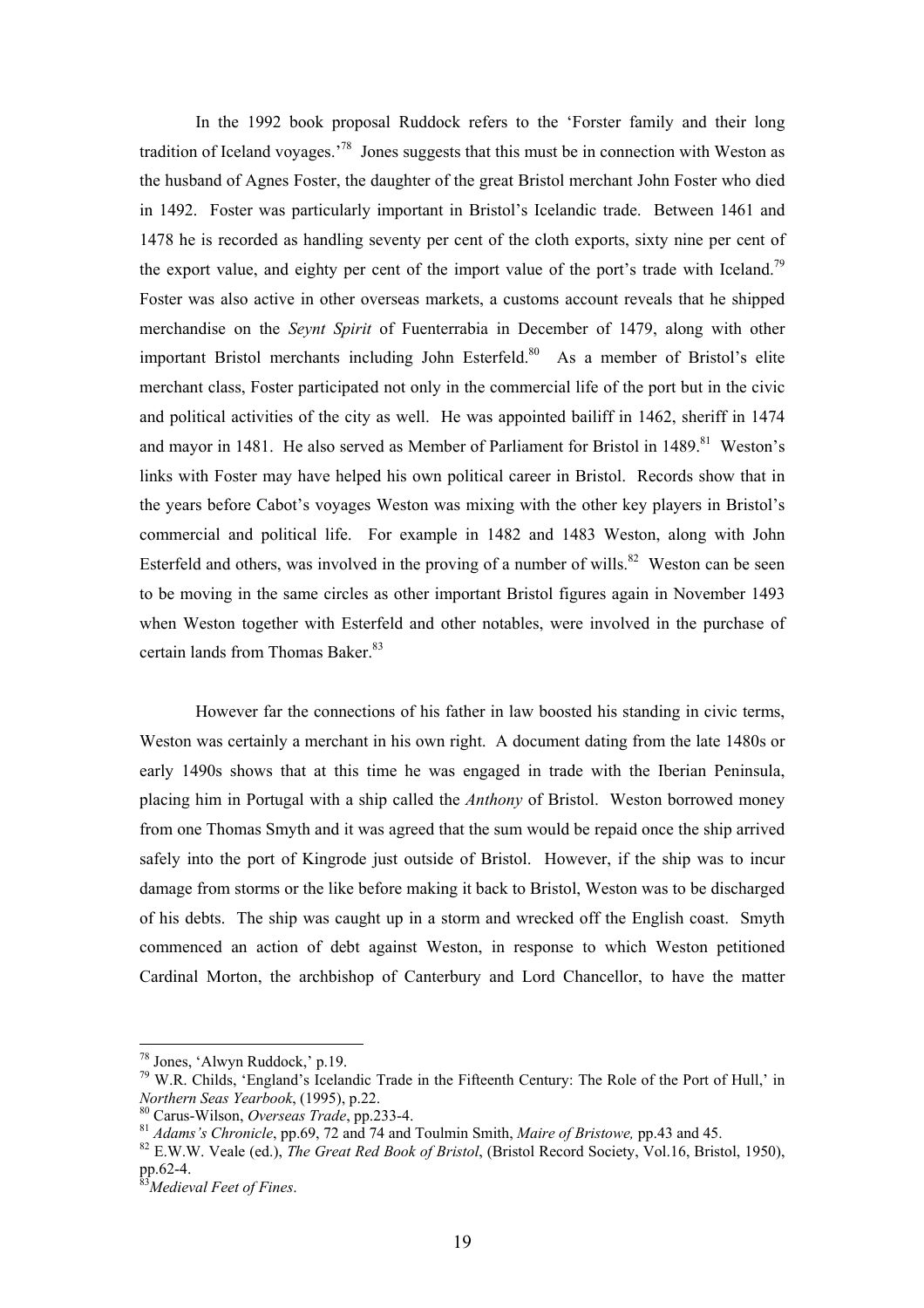settled in chancery.<sup>84</sup> Weston was also involved in markets further a field. A Bristol customs account reveals that on 18 May 1480 the *Mawdeleyn* of Quimperle sailed from Bristol to Madeira. William Weston shipped a cargo of cloth on this voyage. <sup>85</sup> Although this was perhaps not the earliest voyage from Bristol to Madeira, it is the first that we know of and as such was probably only one of a small number at this time.<sup>86</sup> The first recorded voyage from Madeira to Bristol was in 1486 which again suggests that this was a new area of trade.<sup>87</sup> This demonstrates that Weston was involved in a relatively recent and developing area of Bristol's overseas trade, suggesting that he was commercially aware and perhaps open to taking risks to secure a profit.

Weston's links with Madeira and the Azores would have brought him into contact with Portuguese merchants and seamen and therefore it is possible to surmise that he would have been aware of their stories and theories of what lay out to the west and perhaps even of past expeditions of discovery into the Atlantic. Portugal had for some decades been engaged in Atlantic voyages and the tales could have reached Weston from the ports of the Azores. His father-in-law's connections with Iceland could also have provided Weston with knowledge of old sagas of land to the west. There is even the possibility that Bristol men themselves were travelling to Iceland and from there beyond into the Atlantic in the second half of the fifteenth century. The biography of Christopher Columbus written by his son, Ferdinand, gives some suggestion that a voyage was made to Iceland and beyond from Bristol in 1477. Although the passage is somewhat cryptic it seems that Columbus had knowledge of an expedition made in February 1477 from Bristol. Ruddock suggests that this possibly relates to a voyage made by men from Bristol to Iceland and beyond which Columbus later came to know of. However, while merchants and fishermen had been sailing each spring to trade and fish in Iceland for some decades by 1477, it still remains uncertain whether this voyage of further exploration was ever actually made.<sup>88</sup> Nevertheless, the links Weston had with the Portuguese and possibly the Icelandic trades, would have provided him with the opportunity to learn about theories of land lying out to the west and perhaps of previous attempts, successful or not, to find it. Although, this must be purely speculative, it does demonstrate that Weston was a potentially useful man for Cabot to involve in his own discovery voyages, and perhaps even why Weston, a commercially aware man, would have been willing to participate in the challenge of exploiting new and untapped resources and markets.

<span id="page-19-1"></span><span id="page-19-0"></span>

<sup>&</sup>lt;sup>84</sup> TNA C1/175/45, *Early Chancery Proceedings*, (1486-93).<br><sup>85</sup> Carus-Wilson, *Overseas Trade*, p.285 and Williamson, *Cabot Voyages*, p.187.<br><sup>86</sup> Quinn, *England and the Discovery of America*, p.57.<br><sup>87</sup> Williamson, *C* 

<span id="page-19-2"></span>

<span id="page-19-3"></span>

<span id="page-19-4"></span>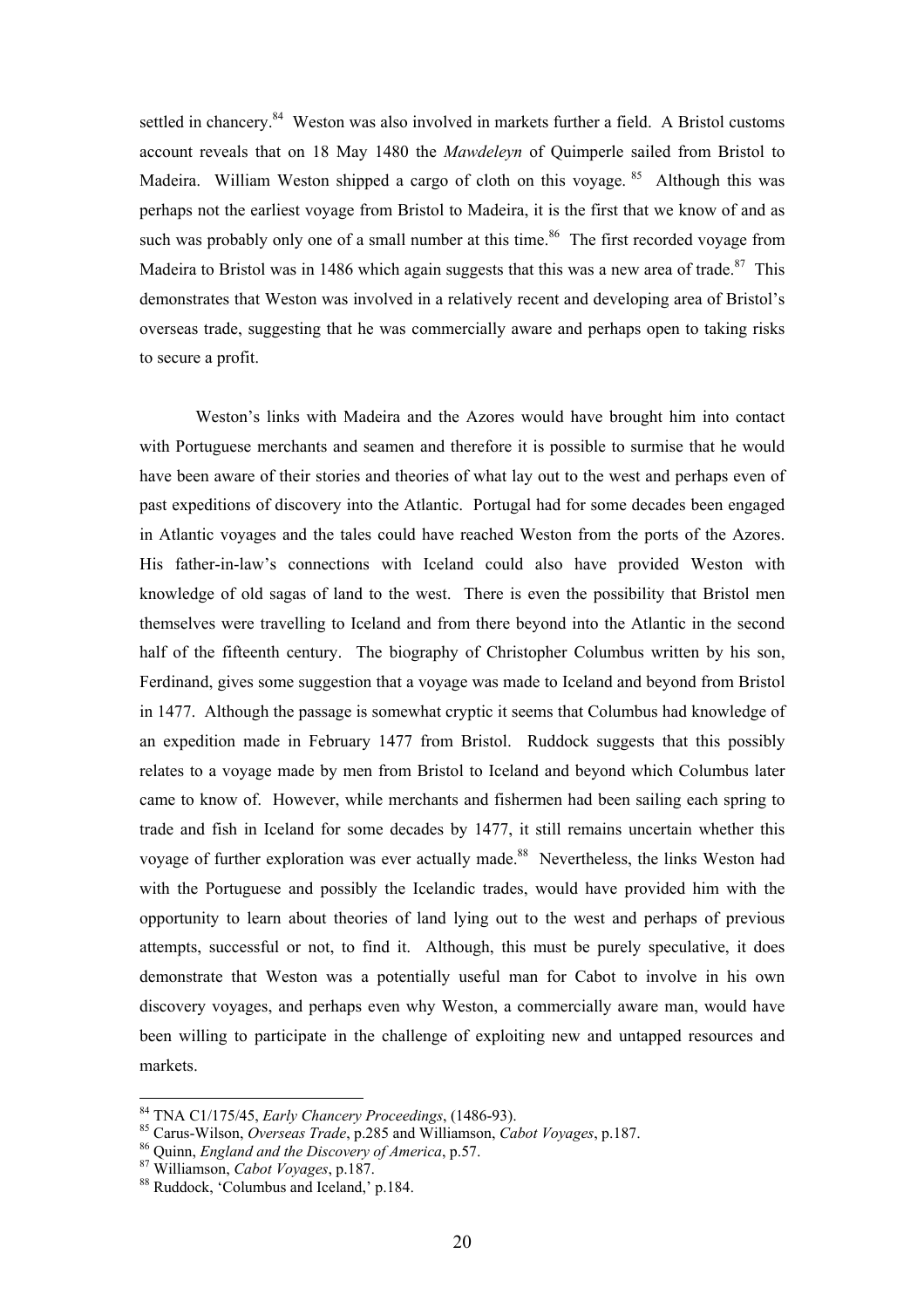Ruddock refers to Weston's last years in Bristol, following his return in 1500 from North America.<sup>89</sup> In a letter to Quinn, she writes that 'he is an interesting figure but seems to have been broken financially and died not long afterwards.<sup>90</sup> A document of 1505 describes Agnes Weston as a widow, living in the messuage in Corn Street in Bristol left to her by her father which she held for her lifetime.<sup>91</sup> This seems to support Ruddock's claim that he died sometime in the first years of the sixteenth century. The tenement where Agnes was living was that which featured in the 'matiers of variaunce' between the Westons and John Esterfeld while Weston was involved in the preparations for his Atlantic voyage. Foster's will reveals that the couple were already living there in 14[92](#page-20-3) at the time of his death.<sup>92</sup> but can only have been there for a couple of years as William Weston is recorded as living in a tenement on the north side of Wine Street in  $1489$ <sup>93</sup> In terms of Weston being financially broken it seems plausible that he could have invested considerably in Cabot's 1498 voyage. Following the discovery and landfall made in 1497 it had been hoped that an expedition the next year would succeed in making it to the great markets of Asia and creating a direct link with them through the port of Bristol. However, it gradually became apparent that Cabot had not discovered the shores of Asia, and had in fact bumped into another landmass blocking the way to the riches of the east. Weston would not have been alone in his disappointment. Henry VII had himself equipped one of the five ships accompanying Cabot in  $1498<sup>94</sup>$  If Weston had invested heavily in the voyage, he could have found himself seriously out of pocket.

William Weston, although not as distinguished a citizen and merchant as John Esterfeld, appears from the records as a man very involved in overseas trade and the exploitation of burgeoning markets. It is possible that Weston, in accompanying Cabot in 1498, hoped to discover, if not the great markets of Asia, another island like Madeira on which sought after sugar could be grown and shipped back to the markets of Western Europe. Weston's Portuguese and Icelandic links could have encouraged him to take the risk to finance heavily in the expedition and accompany Cabot across the Atlantic.

<span id="page-20-0"></span><sup>&</sup>lt;sup>89</sup> Jones, 'Alwyn Ruddock,' p.26.

<span id="page-20-1"></span>

<span id="page-20-3"></span><span id="page-20-2"></span>

<sup>&</sup>lt;sup>90</sup> Ruddock to Quinn, 22 March 1992.<br><sup>91</sup> Veale, *Great Red Book*, Vol.16, p.175 and TNA PROB/11/14.<br><sup>92</sup> TNA PROB/11/9, *The will of John Foster, merchant of Bristol*, (1492).<br><sup>93</sup> Leech, *Topography*, p.181.<br><sup>94</sup> Willi

<span id="page-20-4"></span>

<span id="page-20-5"></span>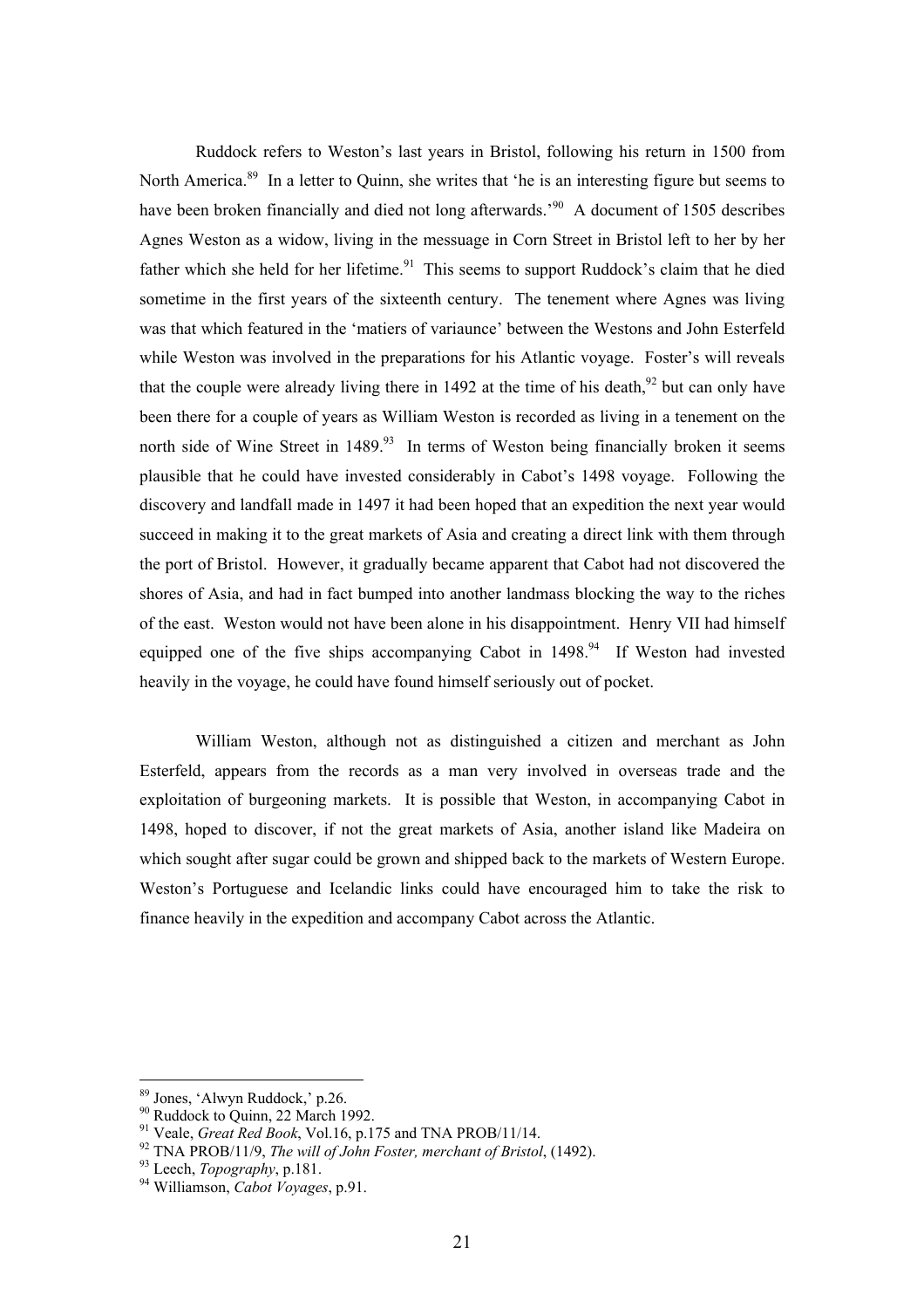#### **CHAPTER 3 – 'MATIERS OF VARIAUNCE'**

In 1981 Margaret Condon of the Public Record Office wrote to David Beers Quinn concerning a document she had found which suggested that William Weston was involved in the Bristol discovery voyages to North America. The document revealed that he was connected in some way with John Esterfeld. As discussed above, Esterfeld and Weston were both members of Bristol's merchant class, involved in overseas trade, as well as both participating in the civic life of the city. However, this document relates to a specific matter involving the two men, and seems to add weight to Ruddock's claims that the men were connected to the discovery voyages. It was addressed to the archbishop and chancellor of England from the king regarding 'certain matiers of variaunce' pending in the court of chancery 'betwixt John Esterfelde of our Towne of Bristowe marchant on the oon partye and william Weston of the same marchant on the other.' It mentions a 'a certain injunccon lately passed out of our said court ayenst the said William,' and commands that since 'we entende that he [i.e. Weston] shall shortly with goddess grace passe and saille for to serche and fynde if he can the new found land,' the said matter and injunction should be suspended until he returns from the expedition.<sup>95</sup> The document is dated simply 12 March, however, the fact that it is addressed to the 'Cardynall Archiebisshop of Canterbury primat of all England and Chauncellor of the same' gives some clue as to its origin. The address must refer to John Morton who held the posts of both archbishop and chancellor between March 1487 and October 1500, and as such the document must lie between these dates. In correspondence with Quinn Ruddock states that she believed it was written in the months immediately prior to Cabot's 1498 voyage to North America, suggesting that Weston accompanied the expedition.<sup>[96](#page-21-1)</sup>

The 'matiers of variaunce' to which the document refers appears to have been a complaint made by Esterfeld against Weston and his wife Agnes in regards to the terms of the will of Agnes' father, John Foster. When Foster died in 1492 he left a will which set out his bequests of land, property and goods to family, friends and religious institutions. One of the main features of the will was the provisions Foster made for the maintenance of an almshouse he had founded some years before his death at a cost of some three hundred, an institution commonly known as Foster's almshouse.<sup>97</sup> It was built, along with a chapel dedicated to the Three Kings of Coleyn, in the northwest end of Steep Street in the parish of St Michael's in

<span id="page-21-0"></span>

<span id="page-21-2"></span><span id="page-21-1"></span>

<sup>&</sup>lt;sup>95</sup> Condon to Quinn, between 27 November and 15 December 1981.<br><sup>96</sup> Ruddock to Quinn, 22 March 1992.<br><sup>97</sup> W.K. Jordan, 'The Forming of the Charitable Institutions of the West of England: A Study of the Changing Pattern of Social Aspirations in Bristol and Somerset, 1480-1660,' in *Transactions of the American Philosophical Society*, New Ser., Vol.50, No.8 (1960), p.26.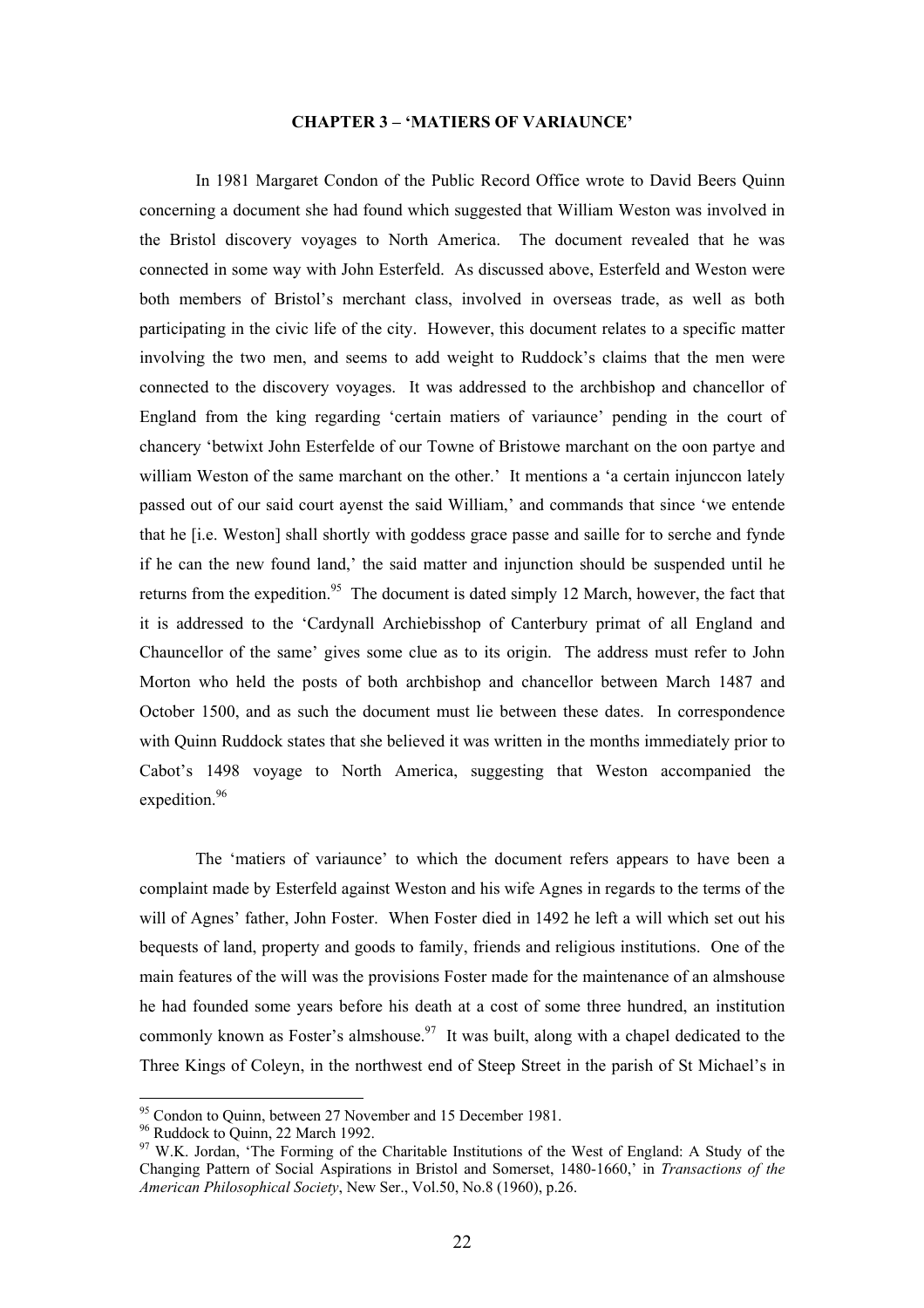Bristol, and provided fourteen chambers and gardens for a priest, eight poor men and five poor women. He directed that certain lands and tenements in Gloucestershire were to be sold by his executors and the resulting money was to go towards the maintenance of the almshouse and chapel. He named John Esterfeld and John Walshe his executors, leaving them a silver cup and twenty pounds for their troubles. As well as bequeathing those of his goods and property not included in the will to his executors, he left Esterfeld a house in Small Street and a garden in St Leonard's Lane, those which Esterfeld himself bequeathed in his own will of 1504. Foster left his daughter and her husband a property in Corn Street, in which they were living at the time of his death, and decreed that it remain theirs for as long as Agnes should live. However, he stipulated that they should also contribute ten shillings a year towards the cost of maintaining the chapel and almshouse.<sup>98</sup>

In the 1490s, 1498 if we accept Ruddock's dating of the document, Esterfeld, as Foster's executor, petitioned that Weston and Agnes should appear in the court of chancery as they had not kept to the terms of Foster's will. In his bill of complaint, Esterfeld confirmed that Foster had, for the life of Agnes, devised a messuage upon the couple, but only as long as they 'shuld sufficiently repayre susteyne and mayntene the same mesuage.' He also explained that they were required to pay annual rents to the prioress and convent of St Mary Magdalene, the abbot and convent at Tewkesbury and the proprietors of the church of St Werburgh's in Bristol. Esterfeld went on to emphasise that Weston and his wife were required to pay each year for the life of Agnes towards the costs and reparation of the chapel and almshouse 'if nessitye of reparation of the same so require or elles not.' If the executors found Weston and Agnes to be in default of these terms in any way then the couple were firstly to be warned to amend these faults. If sufficient action had not been taken by them to remedy such faults within two months of the warning being issued then the executors were permitted to sell off the messuage, dividing the proceeds from the sale into three equal parts, two of which were to be disposed of for the maintenance of the almshouse, the third going to St Werburgh's church. Esterfeld claimed that he had 'been credibly enformed that theseid mese is greatly in decaye for lacke of reparcions.' Despite having asked on numerous occasions to be permitted to see the messuage to gauge the state of it, Esterfeld maintained that he had been denied access. He goes on to claim that Weston and Agnes have not paid the rents required of them. In line with Foster's will Esterfeld has therefore attempted to sell the property, but has been unable to do so due to the couple's refusal to admit him, or any potential buyers, to view the messuage and as such it remains unsold 'to the hynderaunce of theseid last will.' Esterfeld seeks a writ of subpoena commanding Weston and Agnes to

<span id="page-22-0"></span><sup>98</sup> TNA PROB/11/9; TNA PROB/11/14; and Veale, G*reat Red Book*, Vol.16, p.175.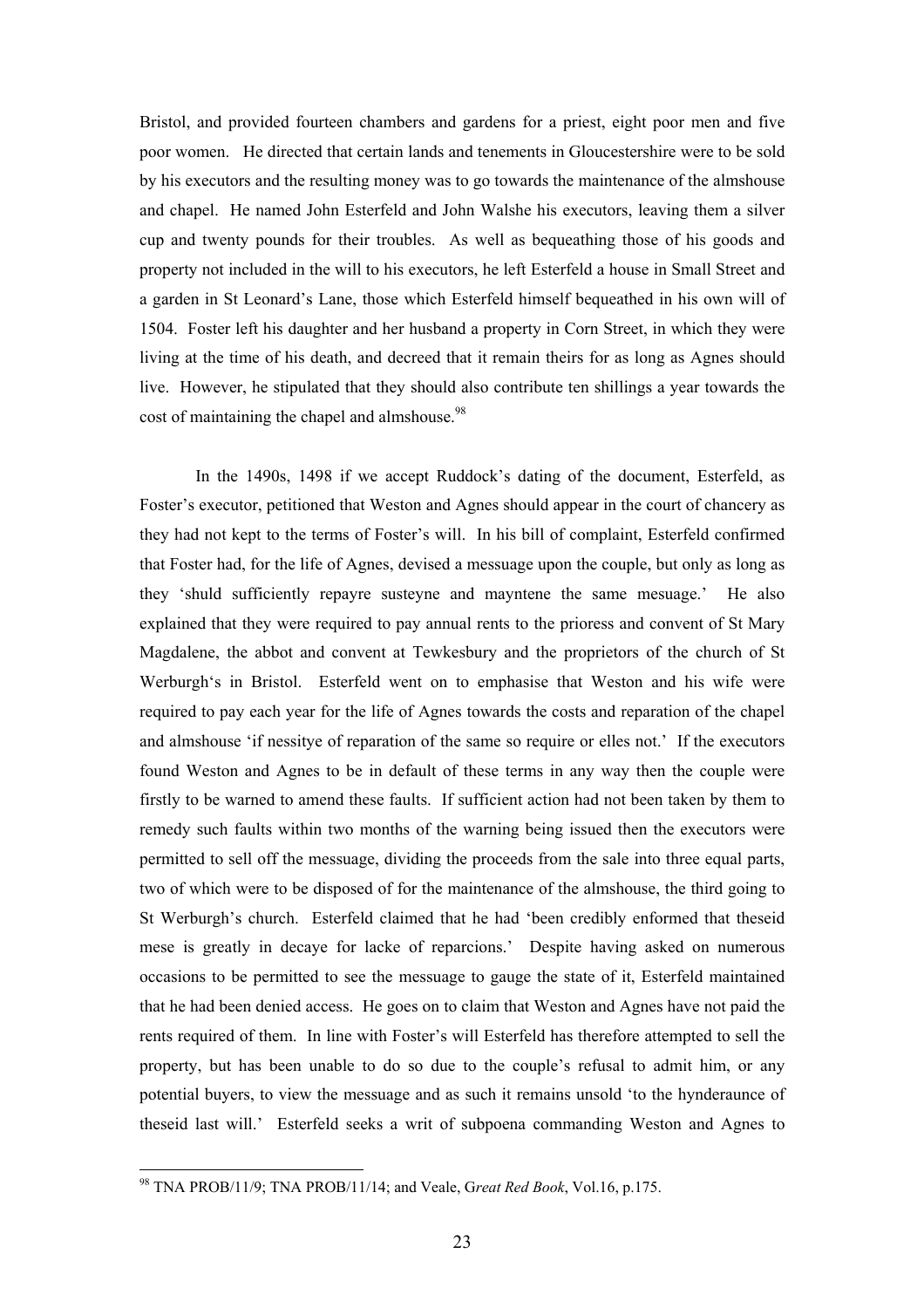appear in chancery. In reply to the bill of complaint, the Westons claim that John Esterfeld is merely seeking to cause 'trouble and vexacion' for them, as he has done in the past and maintain that the messuage is lawfully theirs until the death of Agnes. They claim that the property is in a good state of repair and that they have never denied Esterfeld access to do what he 'ought to do by right or by order if the lawe.<sup>99</sup> At present the final outcome of the case remains unknown. However, Agnes, is recorded as a widow, living in the property on Corn Street at time of Esterfeld's death in 1505 suggesting that the property remained with the Westons.<sup>[100](#page-23-1)</sup>

Foster's almshouse and its maintenance continued to be of importance for John Esterfeld. He carried out repairs on the building, as well as on other properties bequeathed to him by Foster, at his own costs upwards of one hundred pounds, without which it is probable that the almshouse would have foundered. Esterfeld also purchased the fee of the land on which the almshouse stood from the monastery of Tewkesbury to help secure its future.<sup>101</sup> John Walshe, the other of Foster's executors, contrary to the terms of the will sold Foster's lands and tenements in Gloucestershire and used the money for his own use. However, in recompense, when he died Walshe left Esterfeld fifteen messuages, a garden and the reversion of eight messuages and parcels of land, although they were not as valuable as the Gloucestershire properties he had sold. Esterfeld caused the rents, revenues and profits from the lands given by Walshe to go towards the maintenance of the chapel and almshouse.<sup>102</sup> Before his death shortly before 17 March 1505, Esterfeld set out his provisions for the almshouse and the ordinances for its governance. In 1504 an indenture was drawn up for the 'ferther profytyng and perpetuall contynuaunce of the saide prest poore men and women.' An 'honest and dyscrete prest' was to be employed to say mass daily in the chapel of the Three Kings to pray for the souls of Foster, his wife Elizabeth, their fathers and mothers, and for James Venables, as Foster had stipulated in his will of 1492. Esterfeld ordained that mass should also be said for the good estates of himself, his executors and for his two wives. The inmates of the almshouse were also required to pray for their souls. The ordinances dictated that the inhabitants of the almshouse were to be English, unmarried and at least fifty years old upon admittance to the institution. After his death, Esterfeld stipulated that the responsibility to choose new male inmates lay with the mayor and aldermen of the city, that for new female

<span id="page-23-0"></span>

<span id="page-23-2"></span><span id="page-23-1"></span>

<sup>&</sup>lt;sup>99</sup> TNA C1/199/76, *Early Chancery Proceedings*, (probably 1498).<br><sup>100</sup> TNA PROB/11/14.<br><sup>101</sup> Veale, *Great Red Book*, Vol.16, p.175; C. Burgess, 'By Quick and By Dead. Wills and Pious Provision in Late Medieval Bristol,' in *English Historical Review*, Vol.102, No.405, (Oct, 1987), pp.837-58, p.846 and Jordan, 'Charitable Institutions, pp.26-7.<br><sup>102</sup> Veale, *Great Red Book*, Vol.16, p.175 and T.J Manchee, (ed.), *The Bristol Charities, Being the* 

<span id="page-23-3"></span>*Report of the Commissioners for Inquiring concerning charities in England and Wales, so far as relates to the Charities Institutions in Bristol*, Vol.1, (Bristol, 1831), p.82.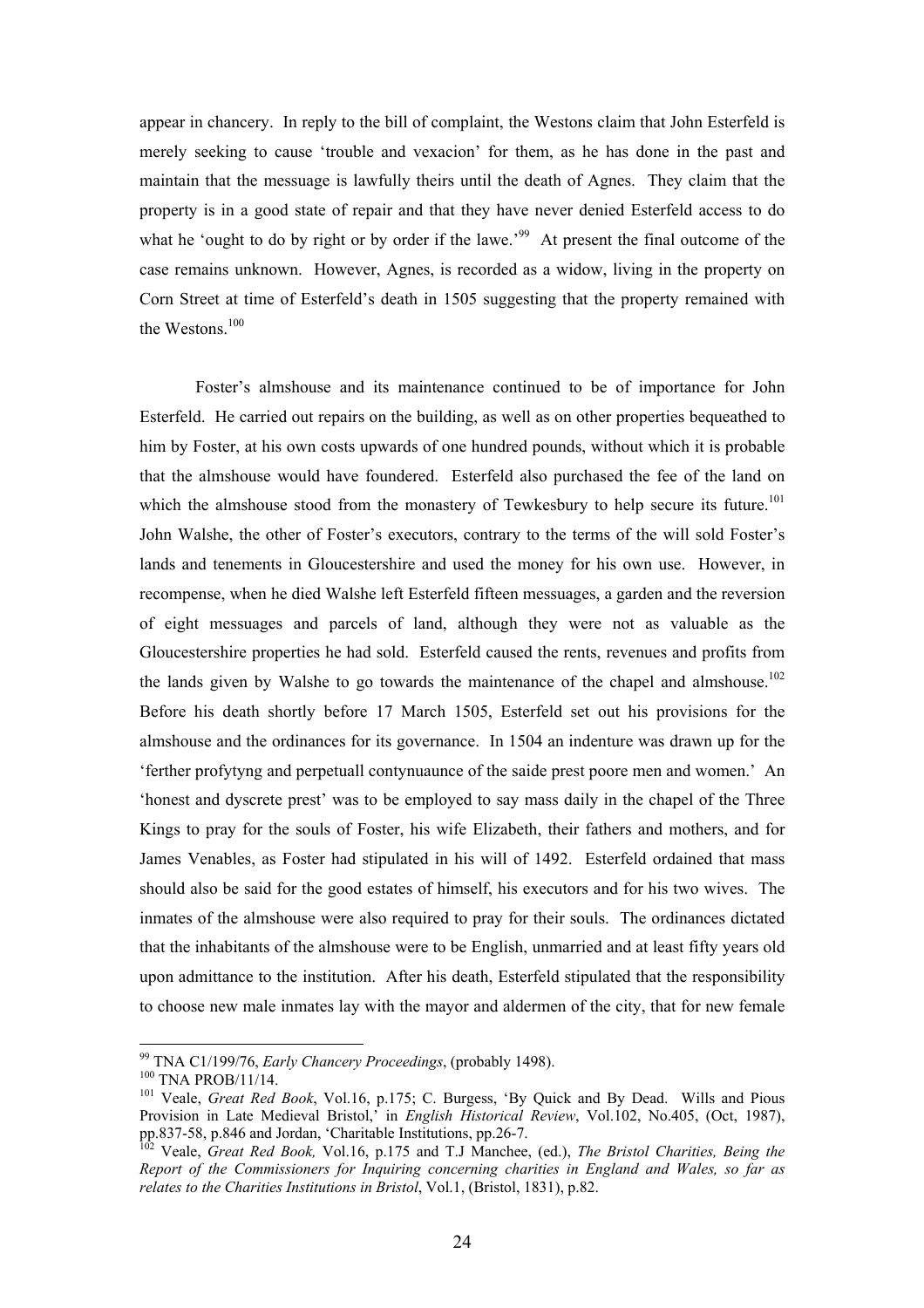inmates with the mayoress. However, the master of the hospital of St Mark's of Billeswick was granted the right to appoint one of the eight poor men and one of the five poor women. A 'discrete' person was to be appointed to gather the rents and revenues coming from specified lands and tenements to ensure that the chapel and almshouse were well repaired.<sup>103</sup> An indenture drawn up following Esterfeld's death in 1505 between the mayor and commonalty of Bristol and the master of St Mark's, Thomas Tylar, set out the responsibilities of the hospital towards the almshouse and chapel. Duties included overseeing repairs of the building, the appointment of new feoffes for Esterfeld's properties in Corn Street, Marsh Street and St Michael's Hill from which revenues were going to the almshouse, and the distribution of alms amongst the inmates.<sup>[104](#page-24-1)</sup>

For wealthy men such as Foster and Esterfeld the endowment of almshouses was a spiritually attractive investment at a time when good works were considered of the utmost importance for one's soul. Another Bristol merchant, William Canynges, also followed the practice, establishing two almshouses. However, Foster's almshouse is the only long-term late medieval charitable institution in Bristol that can be examined in any detail.<sup>105</sup> Esterfeld's involvement with John Foster's will and almshouses however, reveals more than simply the charitable works of Bristol's wealthy merchant community. The document discovered by Condon relating to this affair, reveals that Weston was intending to participate in an Atlantic voyage and perhaps even suggests how Esterfeld could have come to know of and become involved in the expedition. Ruddock lists both Esterfeld and Weston as having played a part in the Atlantic discovery voyages of the late 1490s. While the document discovered by Margaret Condon reveals one, particularly significant, incident when the two men came into contact, throughout the last years of the fifteenth century there would have been some degree of interaction between the two men. They were men who would have moved in the same circles in Bristol and come into contact with each other on a number of occasions, as has been shown above. This suggests that one or the other could have introduced the other to the notion of Atlantic discovery and have introduced them to Cabot's planned expedition.

<span id="page-24-0"></span><sup>&</sup>lt;sup>103</sup> Veale, *Great Red Book*, Vol.16, p.175 and Ross, *Cartulary of St Mark's*, p.121.<br><sup>104</sup> Ross, *Cartulary of St Mark's*, pp.122 and 257-8.<br><sup>105</sup> Burgess, 'Wills and Pious Provision,' p.845-7.

<span id="page-24-1"></span>

<span id="page-24-2"></span>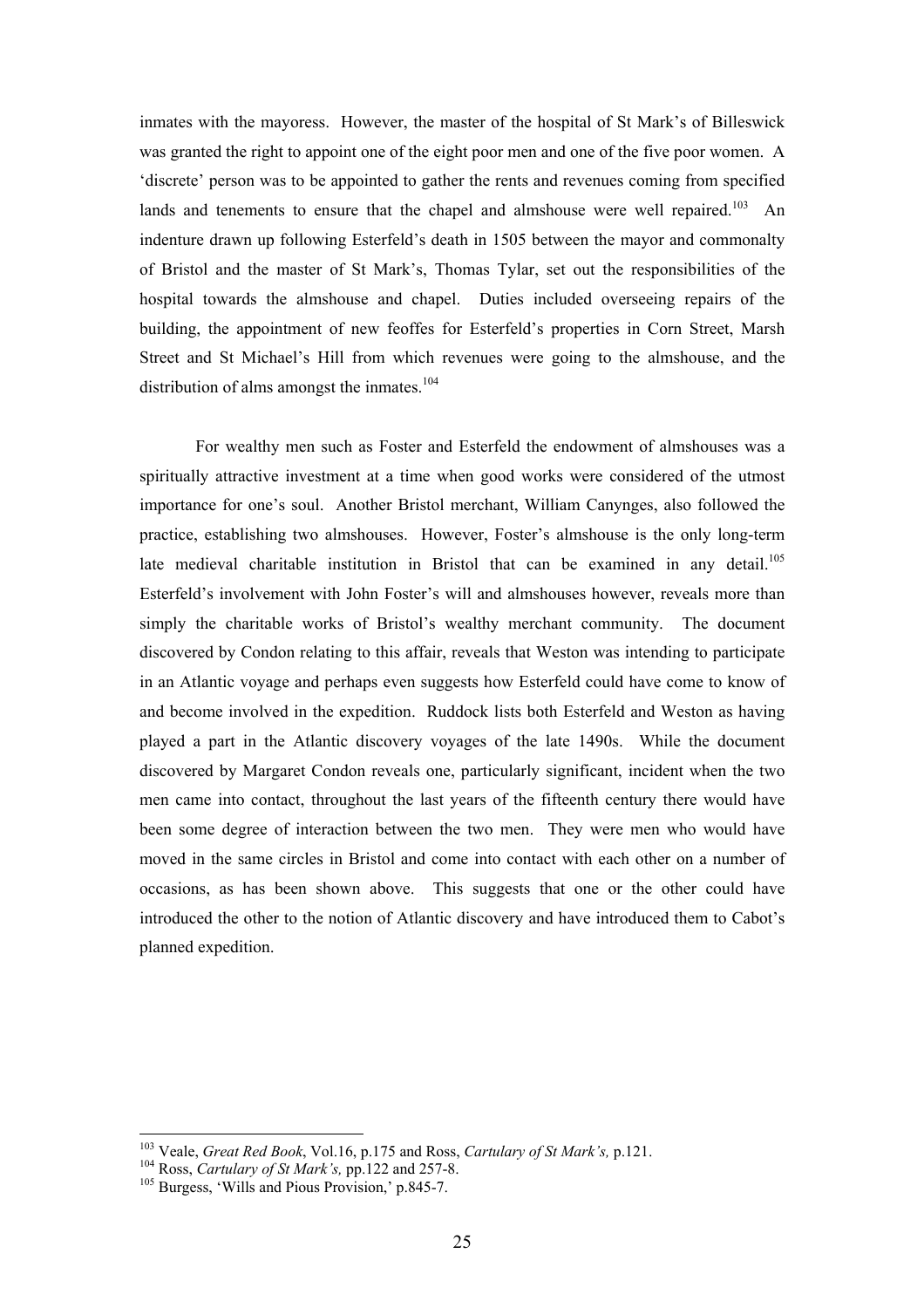## **CHAPTER 4 - JOHN ESTERFELD JUNIOR**

Having examined the lives of Weston and the elder John Esterfeld, it seems appropriate to consider the other Bristol men who could have been involved in the preparations for the late fifteenth century Atlantic voyages from the port. Ruddock, after all, did refer to the Esterfelds plural rather than singular. The eldest son of John Esterfeld, also named John, was a cleric. Henry and a younger son, again called John, followed in their father's footsteps and entered the commercial life of Bristol as merchants.<sup>106</sup> By 1500 John Esterfeld, cleric had been appointed king's chaplain, in November of that year being granted for life the prebend of the royal college of St Mary and St George in Windsor castle, vacant after the death of Thomas Fraunceys. In August 1504 Esterfeld was presented with the parish church of Bradwell in the diocese of London which was available after the resignation of Gundissalvus Ferdinandi. Later that year, in December, he was granted a canonry and prebend in the collegiate church of Bridgenorth, following the death of William Shurley.<sup>107</sup> Esterfeld's increasing status is demonstrated again in 1504. An indenture was drawn up between the king, the abbot of St Peter's Westminster and several third parties, whereby the third parties agreed to undertake to celebrate annually a specific anniversary. One such party were the chancellor, masters and scholars of the University of Oxford, whose agreement was acknowledged in St Mary's Church before John Esterfeld.[108](#page-25-2) Esterfeld served as administrator to the dean of St George's chapel, Thomas Hobbes, becoming involved in a dispute sometime between 1504 and 1515 with Richard Wrottesley, the farmer of the deanery of Wolverhampton regarding an action brought concerning the profits of the deanery which Wrottesley maintained had not been paid.<sup>109</sup>

Esterfeld remained connected with events in his home town however. In 1504 he was made one of the executors of his father's will, along with John Vaughan, and as such was responsible for some of Esterfeld senior's property in Bristol, including the rents collected from lands and tenements that would only go to the younger son John once he came of age. $110$ He continued to have interaction with the merchant community in Bristol he had grown up in. Esterfeld's name surfaced several times in the dealings of the Staple Court in Bristol regarding claims for orders of Attachment in respect for claims for money arising from the

<span id="page-25-0"></span><sup>&</sup>lt;sup>106</sup> E.E. Rich (ed.), *The Staple Court Books of Bristol*, (Bristol Record Society, Vol.5, Bristol, 1934), pp. 130-1.

<span id="page-25-2"></span><span id="page-25-1"></span>

<sup>&</sup>lt;sup>107</sup> Calendar of Patent Rolls, 1494-1509, pp.220, 372 and 399.<br><sup>108</sup> Calendar of the Close Rolls Preserved in the Public Record Office. Prepared Under the *Superintendence of the Deputy Keeper of the Records. Henry VII. Vol.2. 1500-1509*, (London, 1963), pp.205-6.

<span id="page-25-3"></span><sup>&</sup>lt;sup>109</sup> TNA C1/305/74, *Early Chancery Proceedings*, (1504-15).<br><sup>110</sup> TNA PROB/11/14.

<span id="page-25-4"></span>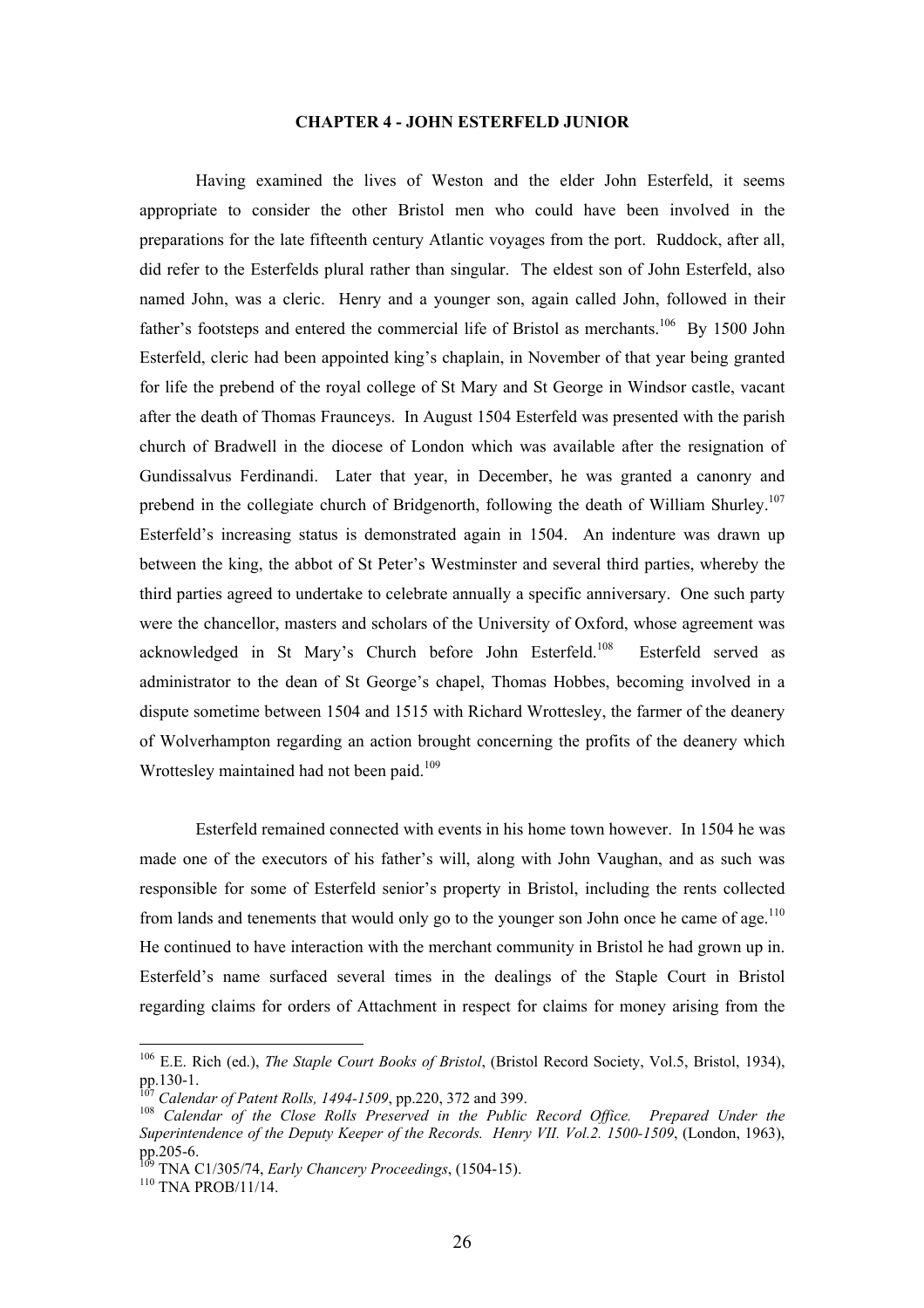estates of the deceased. In 1512 John Whyte, a pewterer of the city, demanded the arrest under writ of attachment of Esterfeld, and John Vaughan, as executors of Esterfeld senior's will, in respect of a debt of four marks.<sup>111</sup> Also that year John Bouwet, a Bristol merchant, and John Grere, a grocer, and his wife Joanna, issued an attachment against Esterfeld and Vaughan, in respect of a debt of seventy five shillings.<sup>112</sup> Esterfeld, therefore, despite becoming a cleric, did not completely distance himself from mercantile Bristol and its activities.

The most significant post held by Esterfeld was that of king's chaplain. In his will of February 1504 Esterfeld senior described his son as 'maister John Esterfeld my boy chanon of saint George chapell within the castell of Windesore.<sup>113</sup> Even by the standards of the day Henry VII was a pious man. He heard two or three masses daily, was a frequent almsgiver, and made regular pilgrimages to shrines. He also founded convents and carried out building work on the chapels at Windsor, King's College, Cambridge and the Westminster Abbey.<sup>114</sup> It was to the chapel of St George's at Windsor that Esterfeld was appointed king's chaplain. Permanent chapel royals had been established at a number of residences since Norman times. Edward III had made St George's a chapel royal in 1348, rededicating it to the Virgin Mary, St George and St Edward the Confessor. Henry VII took a personal interest in St George's, intending it as his resting place after his death, and continuing the great construction project initiated by Edward IV. However his attention shifted to Westminster and it was left to his son to complete the work. As a king's chaplain in the chapel royal at Windsor, Esterfeld would have celebrated mass daily for the king's soul and the souls of his ancestors and heirs.<sup>115</sup> As Windsor was one of Henry VII's favoured royal residences, Esterfeld could have come into contact with the monarch on a number of occasions. In 1507 Thomas Wolsey was appointed as one of Henry VII's chaplains, his subsequent career evidence of what could be achieved in the role.

Although it cannot be said with certainty that John Esterfeld of St George's, Windsor, was one of the Esterfelds referred to in Ruddock's 1992 book proposal, it is at the very least plausible that he did play some role in the late fifteenth century discovery voyages. The cleric clearly remained involved in activities in Bristol and in regular contact with influential merchants there. It is possible that this is where the connection between the Esterfelds and

<span id="page-26-0"></span><sup>&</sup>lt;sup>111</sup> Rich, Staple Court Books, p.159.

<span id="page-26-1"></span>

<span id="page-26-2"></span>

<span id="page-26-4"></span><span id="page-26-3"></span>

<sup>&</sup>lt;sup>112</sup> Rich, *Staple Court Books*, pp.129-30.<br><sup>113</sup> TNA PROB/11/14.<br><sup>114</sup> R.L. Storey, *The Reign of Henry VII*, (London, 1968), p.63.<br><sup>115</sup> J.C. Cox, 'The Collegiate Church of Windsor,' in *The Victoria History of Berkshi* (Folkestone, 1912), pp.108-9 and 106.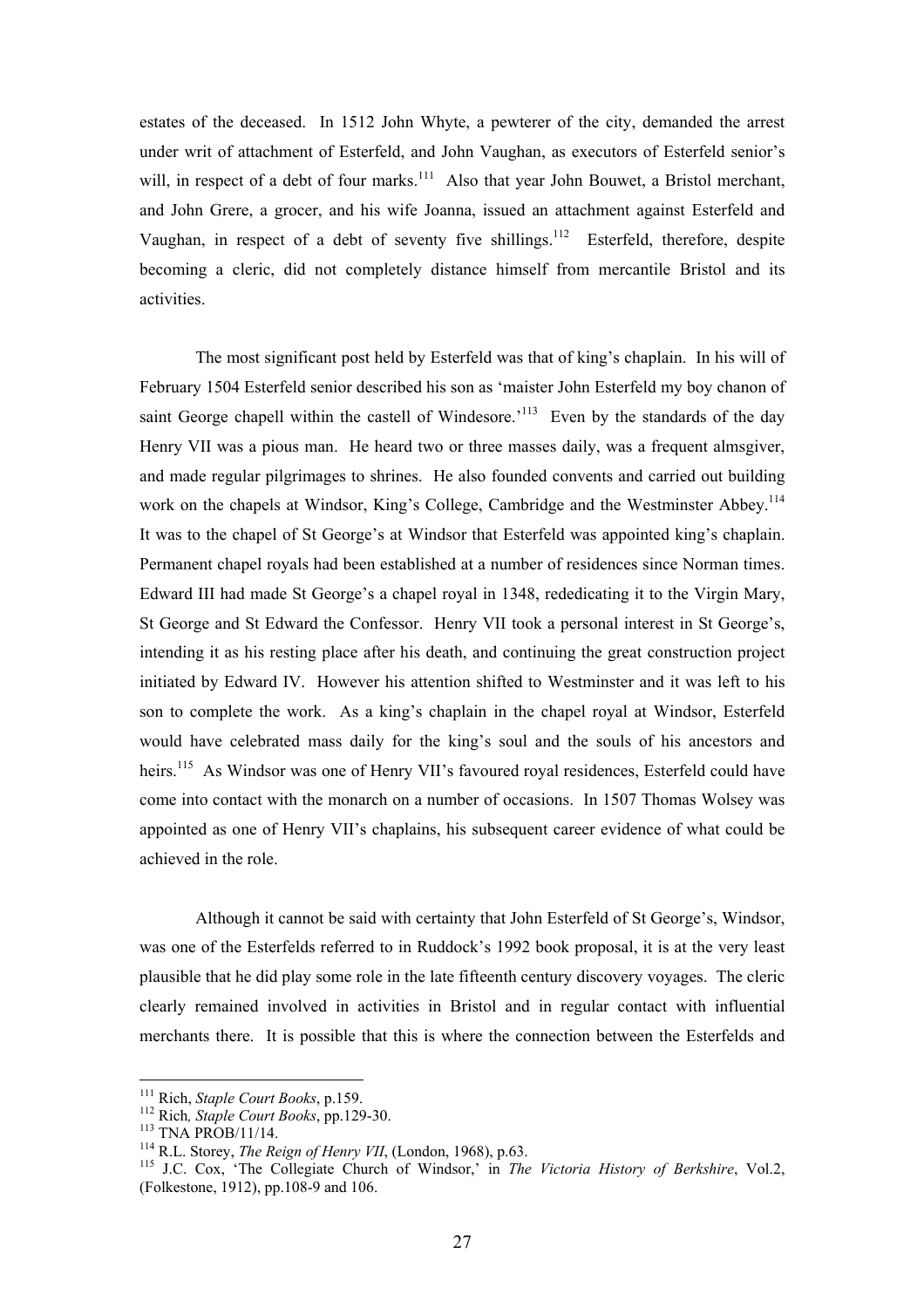loans from Henry VII originated. While Esterfeld senior probably came into contact with the king occasionally as a civic dignitary of Bristol, his son conceivably knew the king more intimately, as a trusted spiritual advisor. He was perhaps a significant link in the preparations for the Atlantic expedition in securing a loan from the monarch to help finance a voyage his father and others were planning in Bristol.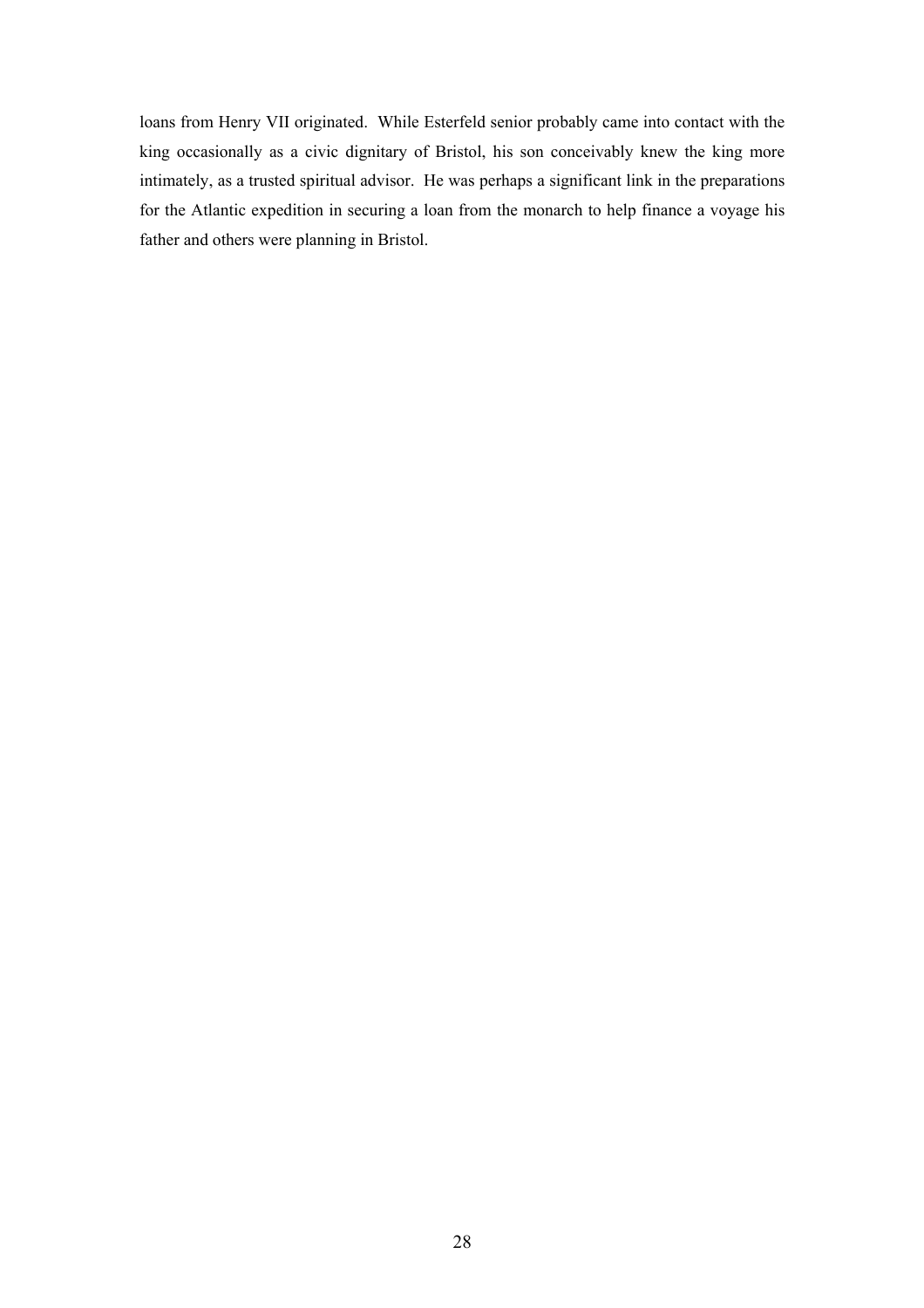### **CHAPTER 5 – HUGH ELYOT AND ROBERT THORNE**

In 1527 Robert Thorne described to Dr Lee, the English ambassador in Spain, that his own 'inclynation or desire' for exploring and discovering had been inherited form his father who, 'with an [other] Marchaunt if Brystow named hughe Elliot [were] the discoverers of the Newfound Landes.'[116](#page-28-0) Since then it has commonly been accepted that Hugh Elyot and Robert Thorne the elder, merchants of Bristol, were involved in the Atlantic discovery voyages of the late fifteenth and early sixteenth centuries, although there has been some debate as to whether they made it to North America before Cabot, with Cabot, or after him. John Dee, the Elizabethan mathematician, claimed that Elyot and Thorne had discovered land across the Atlantic in 1494, although where he got this information from is unknown. The word 'discoverer' could after all, in the context of the sixteenth century, refer to the men making a fuller examination of a land already known to exist.<sup>[117](#page-28-1)</sup>

Hugh Elyot and Robert Thorne were both active in the overseas trade of Bristol in the late fifteenth and early sixteenth centuries. As business partners they were involved in various foreign markets. Robert Thorne was particularly involved with the trade between Bristol and the Iberian Peninsula. In the 1490s and early 1500s customs accounts show that he was trading in Andalusia, whilst Elyot traded with Ireland.<sup>118</sup> Despite being business partners Elyot and Thorne worked with other merchants independently as well. Sometime between 1500 and 1504 Henry VII made a grant to Hugh Elyot and Robert Popham, also described as a merchant of Bristol, of all wines called 'prisewynes' in the port. The king granted one hundred pounds to Elyot and others to support them in their travels to '*Insulam de noveo*.<sup>'119</sup> This reveals that there remained a high degree of royal support for Atlantic voyages at this time. The grant also reveals that Elyot was working with other merchants. He, along with his partner, Robert Thorne, moved within Bristol's circle of wealthy merchants and as such came into regular contact with men such as Esterfeld and Weston. For example, in 1480 a customs account records that in April of that year Elyot shipped goods aboard the same ship as Esterfeld.<sup>[120](#page-28-4)</sup>

As members of Bristol's elite merchant class, Elyot and Thorne were also naturally involved with the civic life of the city. In 1500 Hugh Elyot was appointed as one of the

<span id="page-28-0"></span><sup>&</sup>lt;sup>116</sup> Williamson, Cabot Voyages, p.202.

<span id="page-28-3"></span><span id="page-28-2"></span>

<span id="page-28-1"></span><sup>&</sup>lt;sup>117</sup> Williamson, *Cabot Voyages*, pp.131, 201 and 26-7.<br><sup>118</sup> Quinn, *England and the Discovery of America*, p.56 and *1503/04 Collectors Account*.<br><sup>119</sup> Condon to Quinn, 28 September 1981 and *Calendar of Close Rolls*,

<span id="page-28-4"></span>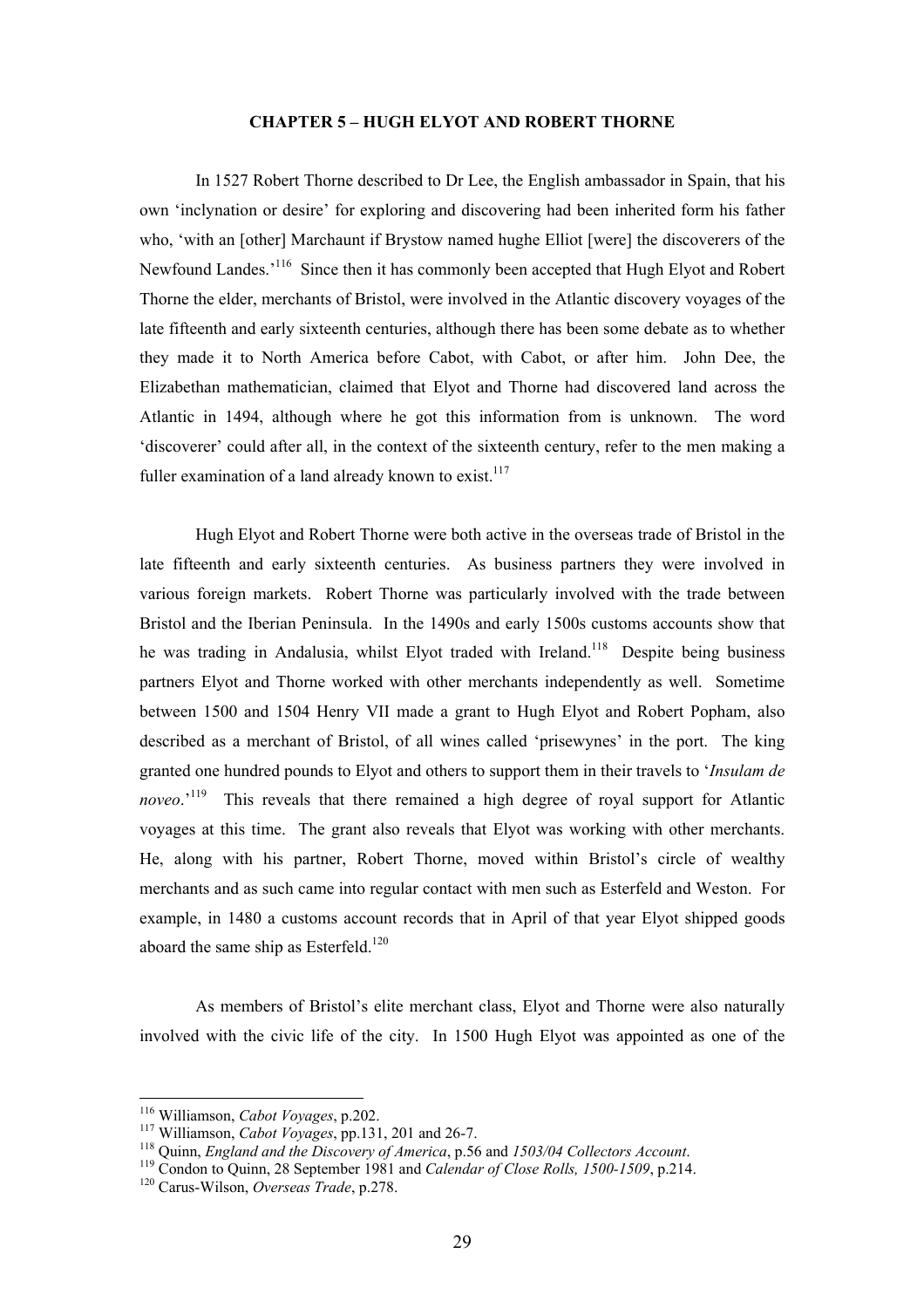sheriffs of Bristol.<sup>121</sup> In 1503, around the time that he is recorded as living in a tenement of Witham Priory on St Nicholas Street, Robert Thorne also served in that office.<sup>122</sup> In 1514 Robert Thorne was appointed mayor, although it is debatable whether this was the elder Robert or his son of the same name.<sup>123</sup> Certainly only a few years later Robert Thorne the elder was dead, although there remains some confusion over the exact date. It seems that in 1518 William Dale of Bristol brought an action against the mayor and the aldermen in the Court of Star Chamber regarding the matter of sheriffs' expenses. The mayor of Bristol sent some of his men, including Thorne, to London to refute the claims made by Dale. Whilst away on this business Thorne died. Other sources maintain that he died sometime after 1519 following a more permanent move to the capital.<sup>124</sup> Clearly by 1525 however, he was dead, as from that year the will of his wife, Joanna, survives, in which she is described as a widow.<sup>125</sup> Various Elyots and Thornes continue to appear in the civic lists of the city during the following years suggesting that both families remained important in Bristol. Despite relocating to Seville, Robert Thorne the younger remained committed to his birth place, founding a grammar school there with his brother Nicholas, an idea which possibly originated with their father.<sup>126</sup> The younger Robert, as he asserted in 1527, had inherited the desire to explore, believing that a North West Passage could be made, or even a route passing directly over the North Pole.<sup>127</sup>

The household books of Henry VII suggest that voyages across the Atlantic were being made in the first years of the sixteenth century, recording the rewards given to men who had been to the new found land and the items they had brought back with them. While these could be belated rewards for the earlier voyages of Cabot in the late 1490s, taken together they do suggest that expeditions were taking place in the early sixteenth century. In September 1501 a reward was given to William Thomas of Bristol, followed in January 1502 by a payment to 'men of bristoll that founde thisle.' In September 1502 rewards were granted by the king to 'the merchauntes of bristoll that have bene in the newe founde launde,' as well as to 'a mariner that brought haukes,' and to 'an other that brought an Egle,' suggesting that not only were voyages taking place but that they were successfully making landfall. Such rewards continue over the next few of years with money going to 'one that brought the haukes from the Newfounded Island' in November 1503 and to 'a preste that goith to the new Ilande,' in April 1504. In August 1505 the king gave one hundred shillings to the

<span id="page-29-0"></span><sup>&</sup>lt;sup>121</sup> Adams's Chronicle, 79.

<span id="page-29-1"></span>

<span id="page-29-3"></span><span id="page-29-2"></span>

<sup>&</sup>lt;sup>122</sup> Leech, *Topography*, p.149 and *Adams's Chronicle*, p.79.<br><sup>123</sup> *Adams's Chronicle*, p.82.<br><sup>124</sup> Ralph, *Great White Book*, pp.3-4 and John Latimer, *Sixteenth Century Bristol*, (Bristol, 1908), p.41.<br><sup>125</sup> Veale,

<span id="page-29-5"></span><span id="page-29-4"></span>

<span id="page-29-6"></span>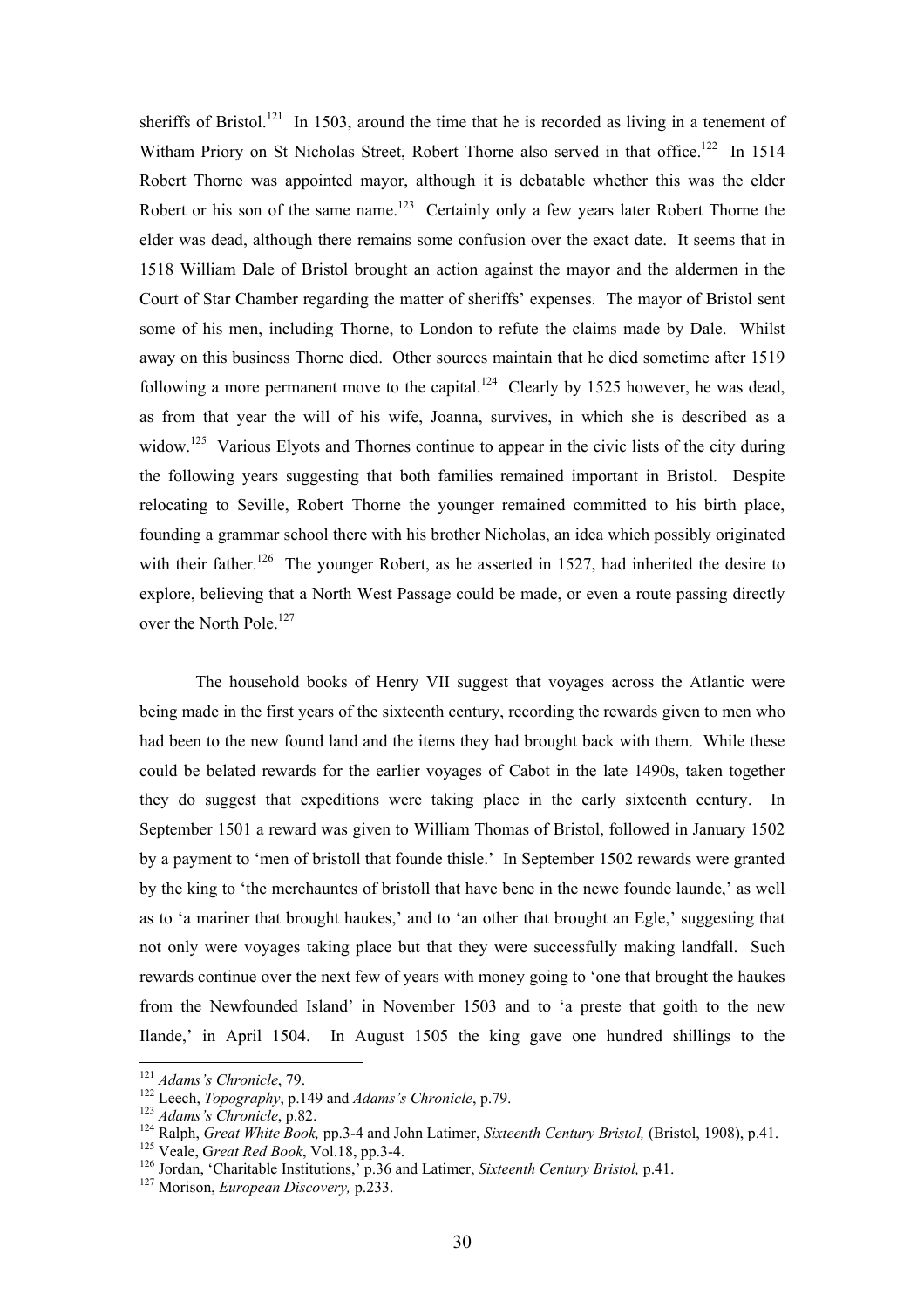'Portyngales that brought popyngais and catts of the mountayne with other stuff to the King's grace.' Three native men from North America were even brought before the king in England.<sup>128</sup> This demonstrates that successful voyages were being made across the Atlantic in the early years of the sixteenth century.

There is a certain amount of evidence that suggests that Elyot and Thorne financed or even participated in these ventures. In January 1502 Hugh Elyot, Robert Thorne and his brother William Thorne, were granted a remission of twenty pounds on duties payable on the cargo they brought back on a new ship they had purchased in Diepe, Normandy, named by them the *Gabriel*, upon her next arrival into Bristol from Bordeaux. In May 1502 one Thomas Thorne was paid twenty pounds. Although there is no conclusive proof that the two incidents are related, perhaps the *Gabriel* had arrived into Bristol before the authority for the remission had been granted and Thomas Thorne, a relation of Robert and William, was required to collect the payment as the others were away from Bristol for some time, perhaps on an Atlantic expedition.<sup>129</sup> This is of course speculation, but there is firm evidence that Elyot and Thorne were involved in such ventures. On 9 December 1502 letters patent for exploration were granted to Hugh Elyot and Thomas Asshehurst, merchants of Bristol, and to Joao Gonslaves and Francisco Fernandes, Azorean-Portuguese, permitting them to 'find, recover, discover, and search out any islands, countries, regions or provinces whatsoever heathens and infidels in whatsoever part of the world placed.<sup>130</sup> The inclusion of the Portuguese, or 'Portyngales,' in this syndicate supports the suggestion that it was this group which made the voyages Henry VII was granting rewards for. What came to be called the Company of Adventurers to the New Found Lands was clearly emerging under the auspices of Elyot, who also received financial assistance from Bartholomew Rede of London.<sup>131</sup> There is some suggestion that Sebastian Cabot, son of John, may have been involved with Elyot and the others in some way at this time in his search for a North West Passage.<sup>132</sup> Ruddock asserted that Sebastian made two North Atlantic voyages, one in 1504 and the second in 1508-9. The first was made in the ships of Bristol merchants, the other in ships provided by the king. In 1504 two of the Bristol ships, the *Jesus* and the *Gabriell*, were provided and fitted out by Elyot and Thorne. Ruddock maintains that the *Gabriell* had in fact already made the voyage to North America in 1501 skippered by a kinsman of Robert Thorne, John A

<span id="page-30-0"></span><sup>&</sup>lt;sup>128</sup> Williamson, *Cabot Voyages*, pp.215-6 and 222.

<span id="page-30-3"></span><span id="page-30-2"></span>

<span id="page-30-1"></span><sup>&</sup>lt;sup>129</sup> Williamson, *Cabot Voyages*, pp.132 and 247-8.<br><sup>130</sup> Williamson, *Cabot Voyages*, p.250 and Calendar of Close, H2, 320.<br><sup>131</sup> K.R. Andrews, *Trade, Plunder and Settlement. Maritime Enterprise and the Genesis of the* 

<span id="page-30-4"></span><sup>&</sup>lt;sup>132</sup> Quinn, *Henry VII and the Western Atlantic Voyages.*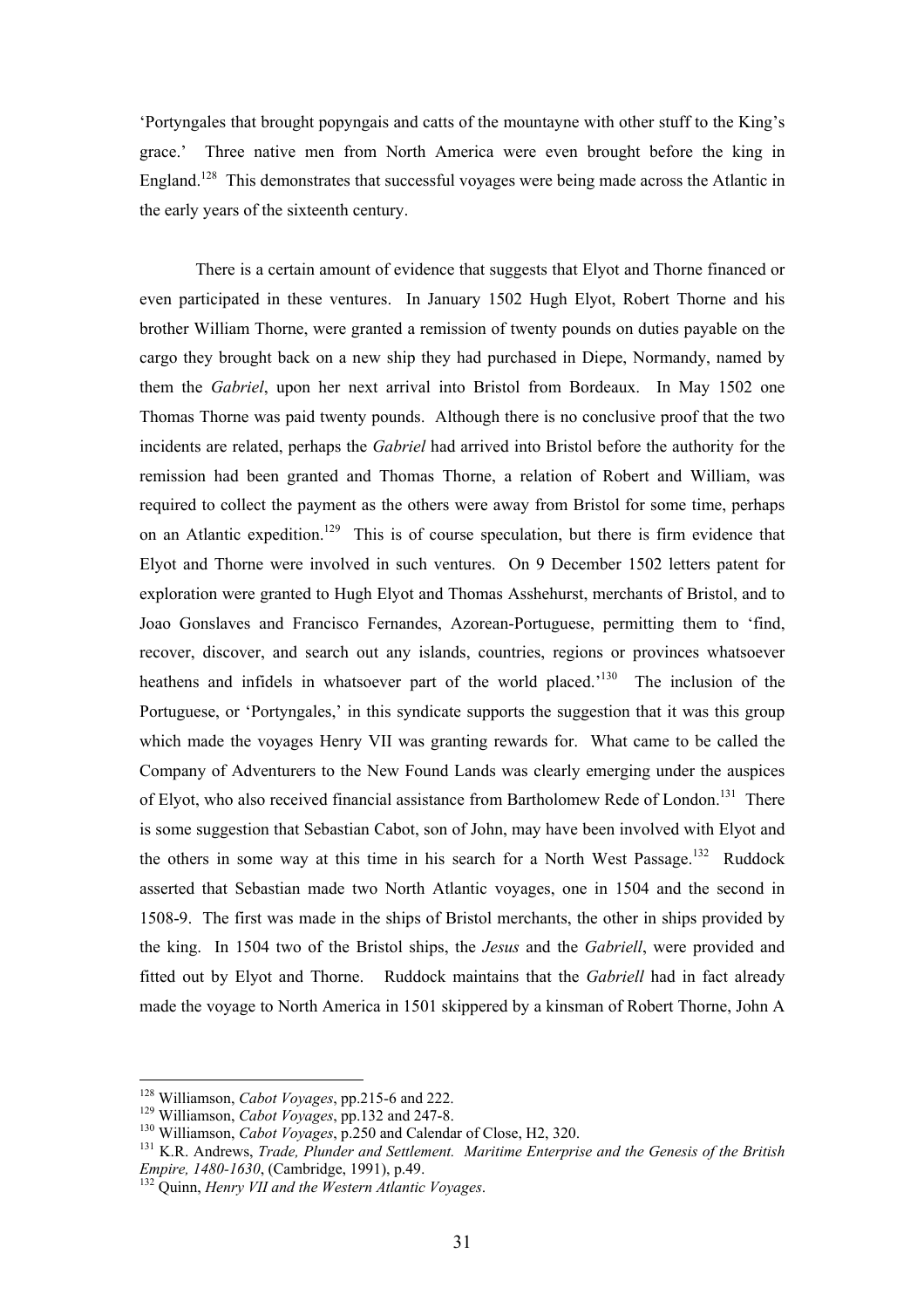Mayne.<sup>133</sup> The 1504 expedition returned to Bristol between Michaelmas and December of that year carrying a large cargo of salt fish from the Newfoundland Banks. This cargo was recorded in the accounts as being exempt from customs duties as these were not levied on fish taken from the sea. This supports the notion that none of the Atlantic voyages to have left from Bristol previously, whether under the command of John Cabot or otherwise, were engaged in fishing as no records for any other exemptions of this sort before this voyage exist.<sup>134</sup> The Bristol customs accounts for Michaelmas 1503 to 1504 reveal that Elyot, William Thorne and William Clerk, a Londoner who traded in Bristol and belonged to the Company of Adventurers, do not appear as trading in or out of the port for several months, lending support to the possibility that they were on a voyage overseas. Robert Thorne appears in the accounts several times throughout the summer however, and so did not participate on any such expedition.<sup>[135](#page-31-2)</sup>

By around 1506 the Company of Adventurers was falling apart. Robert Thorne, and his brother William, do not appear in the records in connection with the Atlantic again. It is possible that after 1504 they withdrew from such expeditions, although they could have continued to exploit the Newfoundland fisheries independently from Elyot.<sup>136</sup> Elyot and Thorne had traded in partnership for two decades by this point, and long-term partnerships that lacked a strong family character often disintegrated eventually becoming vulnerable to disputes and litigation.<sup>137</sup> Certainly the relationships between the others in the syndicate began to deteriorate. Elyot became embroiled in litigation with the others. In 1506 William Clerk was awarded a sum of money for the losses he incurred after investing in a voyage planned by Elyot to North America, which seems not to have taken place. Clerke complained that, despite Elyot's claims to the contrary, he had paid off money he owed Elyot by the date agreed and that in fact Elyot owed him money.<sup>138</sup> Francisco Fernandes demanded that Elyot appear in chancery after the Bristol merchant commenced an action of debt against Fernandes claiming that he owed him one hundred pounds. Fernandes claimed that this was fabrication of Hugh's 'malicious mynde,' and that it was Hugh who was indebted to him. Fernandes complained that he remains in prison 'ayenst all right and goode conscience.'<sup>139</sup> Although undated this case probably occurred in 1506 as well. Following this there are no further traces of the Company of Adventurers in the records, perhaps indicating its fracturing and

<span id="page-31-0"></span><sup>&</sup>lt;sup>133</sup> Ruddock, 'Reputation of Sebastian Cabot,' pp.96-8.

<span id="page-31-1"></span>

<span id="page-31-2"></span>

<span id="page-31-3"></span>

<span id="page-31-4"></span>

<span id="page-31-6"></span><span id="page-31-5"></span>

<sup>&</sup>lt;sup>134</sup> Ruddock, 'Reputation of Sebastian Cabot,' p.98.<br><sup>135</sup> Williamson, *Cabot Voyages*, pp.137-8.<br><sup>136</sup> Quinn, *Henry VII and the Western Atlantic Voyages*.<br><sup>137</sup> Sacks, *Widening Gate*, p.69-70.<br><sup>138</sup> Vanes, 133-4 and W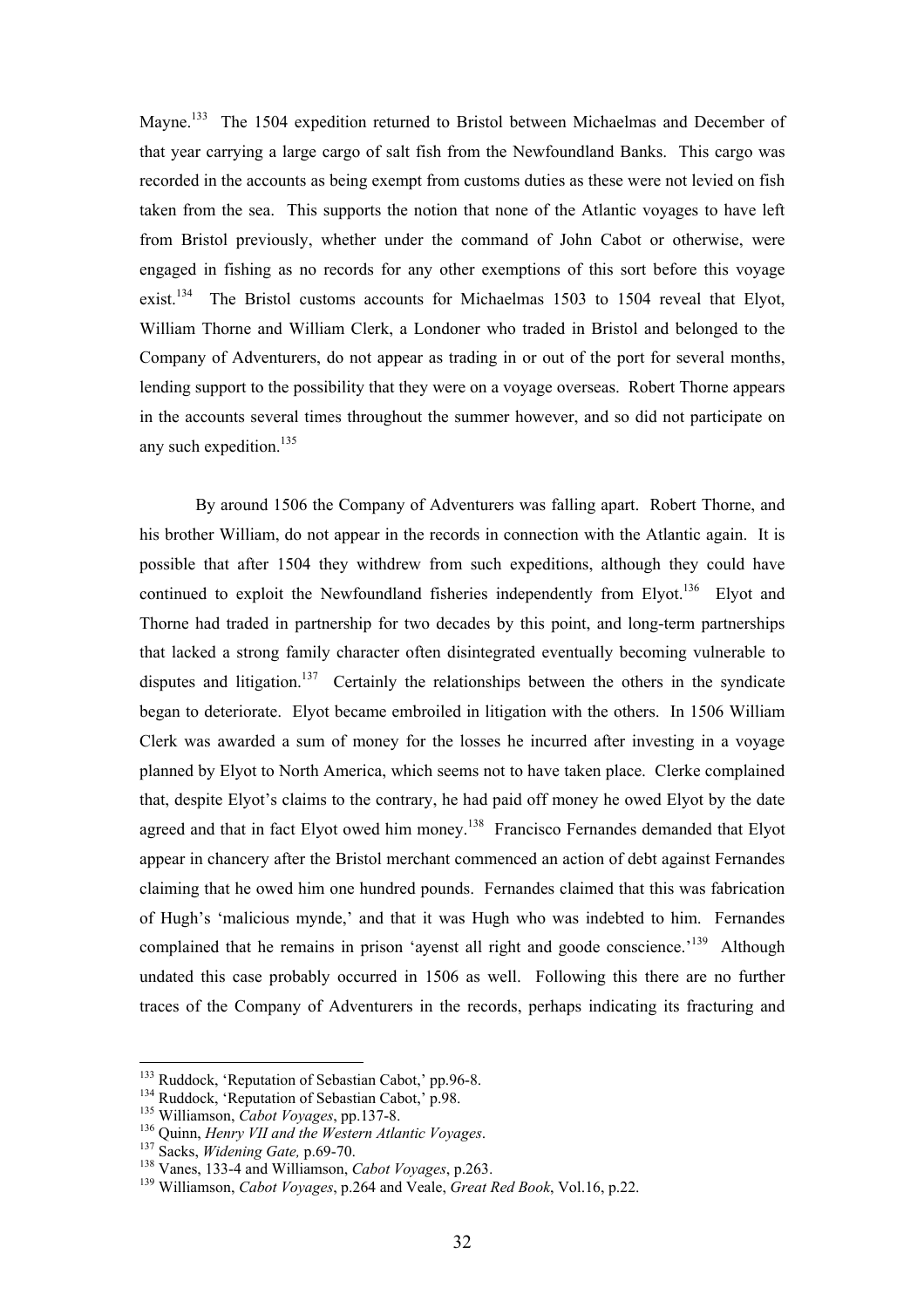eventual break up[.140](#page-32-0) Before its collapse, the Company, despite Sebastian Cabot's possible involvement and search for a North West Passage, seem to have moved away from the search for a trade link with Asia which dominated the expeditions of the late 1490s. Elyot and Thorne focused more on exploiting the Newfoundland fisheries and in establishing a market for trade in North America. The disintegration of the Company suggests that they were too ambitious in their aims and expected too much of a sparsely inhabited and underdeveloped land.<sup>141</sup> North America clearly did not live up to their expectations, and led to the disbandment of the syndicate and the abandonment of voyages across the Atlantic for some time.

The Atlantic and potential markets out to the west were not the only focus for Elyot or Thorne in the early years of the sixteenth century. Accounts show that Elyot was still shipping cargos to Ireland including such merchandise as wine, silk, salt, cloth and honey in 1503 and 1504. Robert Thorne meanwhile, remained active in trade with the Iberian Peninsula shipping cargos of cloth to Andalusia and bringing back olive oil, wine and wax. <sup>142</sup> In 1505 aboard the *Jesus*, Elyot and Thorne shipped one hundred and fifty tons of salt from Brouage to Bristol.<sup>143</sup> Elyot and Thorne therefore, remained successful merchants and were able to retain their position despite the failures and disappointments of the Atlantic expeditions. The two men moved in the same circles as Esterfeld and Weston, and as such perhaps shared their knowledge of Atlantic expeditions with them. It is possible that the men were involved with the same voyage, or voyages, prepared by Esterfeld and Weston. However, Elyot and Thorne clearly continued to pursue attempts to exploit the North Atlantic discoveries of land and well stocked fisheries into the sixteenth century, following Weston's financial collapse and death and the death of Esterfeld. Despite this, their efforts proved economically unviable and they were persuaded to return to their more traditional routes of commerce in order to make a profit.

<span id="page-32-0"></span><sup>&</sup>lt;sup>140</sup> Williamson, Cabot Voyages, p.139.

<span id="page-32-1"></span><sup>&</sup>lt;sup>141</sup> Quinn, *England and the Discovery of America*, pp.126-7.<br><sup>142</sup> *1503/04 Collectors Account.* <sup>143</sup> Vanes, *Overseas Trade*, p.102.

<span id="page-32-2"></span>

<span id="page-32-3"></span>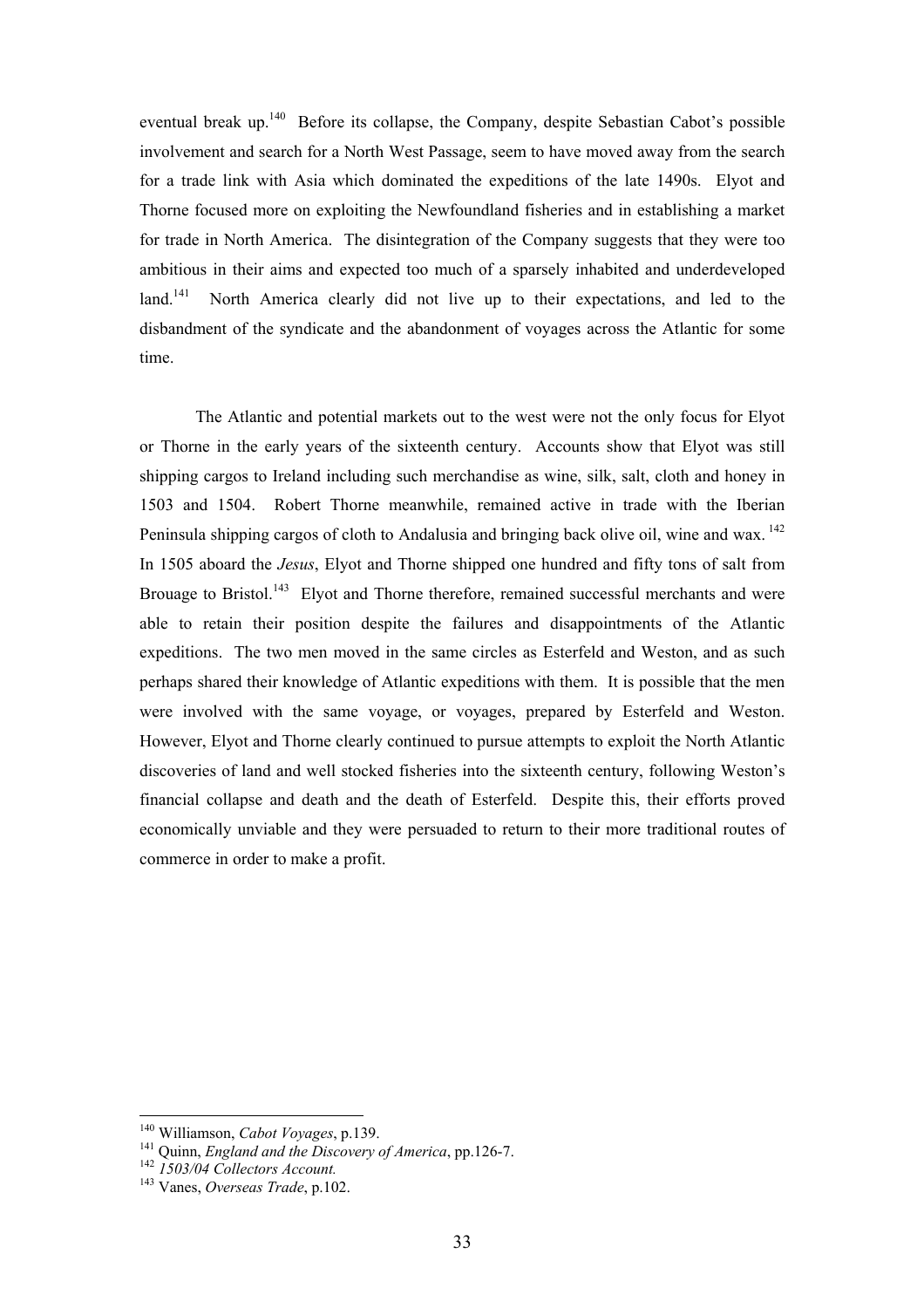## **CONCLUSION**

Ruddock believed that men from Bristol very probably found land across the North Atlantic at some date prior to 1480 but subsequently its exact location was lost or forgotten, and that the voyages after that date, including the ventures of John Cabot, were attempts to refind it.<sup>144</sup> It seems that Esterfeld, Weston, Elyot and Thorne participated in some of these attempts, in collaboration with Cabot or otherwise. The investigations carried out for this dissertation have failed to find any documents which conclusively support Ruddock's claims for the involvement of the Esterfelds in the financing of Cabot's Atlantic ventures, or for the return of Weston from the 1498 voyage and his subsequent financial crisis. However, it has placed these men within the context of mercantile Bristol at the turn of the sixteenth century and in the process has demonstrated that their involvement with the Atlantic voyages of discovery from the city is not only possible but also highly plausible.

The Esterfelds, Weston, Elyot and Thorne would all have moved within the same circles in Bristol. They were all involved with the overseas trade of the city and were members of the class which dominated its civic life. As such, there would have been some degree of contact between the men, to a lesser or greater extent. They were members of the council during the same period and would have regularly encountered one another in the course of their civic careers. The records demonstrate, as discussed above, that they were also involved with each other in economic and commercial terms. They were concerned with many of the same overseas markets and at times participated on the same ventures abroad. Perhaps they shared their knowledge and ideas with one another of past and planned expeditions into the Atlantic. This is of course speculation, but individually at least, they would have come into contact with the tales told by foreign sailors of lands that lay out to the west and the stories of discoveries made in times past. The condition of Bristol's trade at the end of the fifteenth century must also have played a part in encouraging these men and others like them to invest in Atlantic voyages and the potential discovery of new and untapped markets. The economic prosperity of Bristol at this time would have allowed such wealthy merchants as these to find the money required to finance such ventures. The loss of Gascony earlier in the century and the serious blow dealt to trade with Iceland by the activities of the Hanseatic League, may also have spurred them on across the Atlantic in search of new opportunities. Esterfeld, Weston, Elyot and Thorne, were clearly all commercially aware men, with experience of exploiting overseas markets to their full potential, as demonstrated by Esterfeld's venture to North Africa and that of Weston to Madeira. In Cabot's plan to

<span id="page-33-0"></span><sup>&</sup>lt;sup>144</sup> Ruddock, 'John Day of Bristol,' p.233.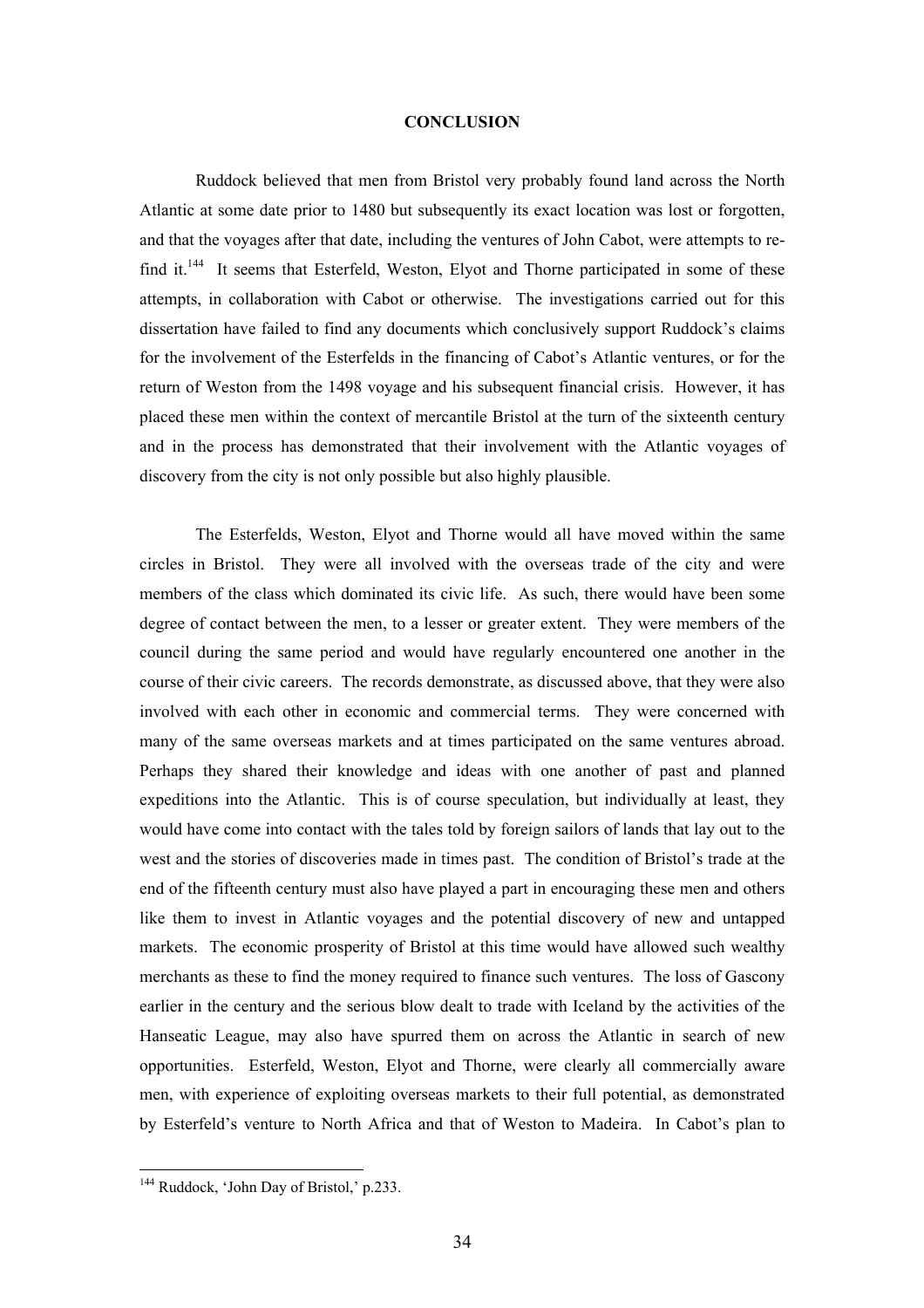create a direct link between Bristol and Asia they would surely have seen an opportunity to be exploited. A potential source of profit would also have been apparent in the vast fish stocks of the Newfoundland waters particularly following the loss of the Icelandic fisheries, as demonstrated by the efforts made by Elyot and Thorne in the early years of the sixteenth century.

Elyot, Thorne and the Esterfelds remained successful merchants throughout the period. Any involvement with the expeditions into the Atlantic did not seriously jeopardise their more traditional forms of commerce. They all remained active in established European overseas markets, such as Gascony, Portugal and Spain, and continued to trade in their staple goods such as wine, woad and cloth. However, according to Ruddock, Weston apparently returned in 1500 financially broken, perhaps a contributing factor in his death not long afterwards. The other merchants were able to cut their losses when Atlantic activities proved unprofitable, but it seems that Weston either did not have the secure commercial base that the others had established for themselves before he went overseas, or that he simply invested too heavily in the Atlantic expedition to deal with the consequences of its failure to find the markets of Asia.

Henry VII was clearly interested in Atlantic exploration and the possibility of creating direct trade links with Asia and of establishing a fishery in the northern waters. The fact that he was prepared to postpone the 'matiers of variaunce' between Esterfeld and Weston until the latter returned from the expedition, reveals, perhaps not only the importance of Weston and his knowledge and experience to Cabot, but also the degree to which the king was committed to seeing the venture through successfully. Henry VII's grant to Hugh Elyot in the early sixteenth century demonstrates that this support still existed, despite the earlier setbacks and failures. Perhaps events would have taken a very different course if Henry VIII had been as committed to Atlantic voyages as his father. Following his accession to the throne in 1509 such ventures were seen as of little importance and put on hold. It was not until the later sixteenth century that the rich fisheries off Newfoundland began to be exploited by England.

The merchants of Bristol were concerned with securing a foothold in markets new and old, and in maximising their profits. They were not focused on exploration for its own sake, and would have been more concerned with securing a return on the capital they invested in such expeditions, than on gaining themselves a place in the history books of exploration and discovery. As such, merchants such as Esterfeld, Weston, Elyot and Thorne must have regarded the voyages of the late fifteenth and early sixteenth centuries as a loss. Not only had they failed to create a direct trade link with Asia, but any efforts to trade with the newly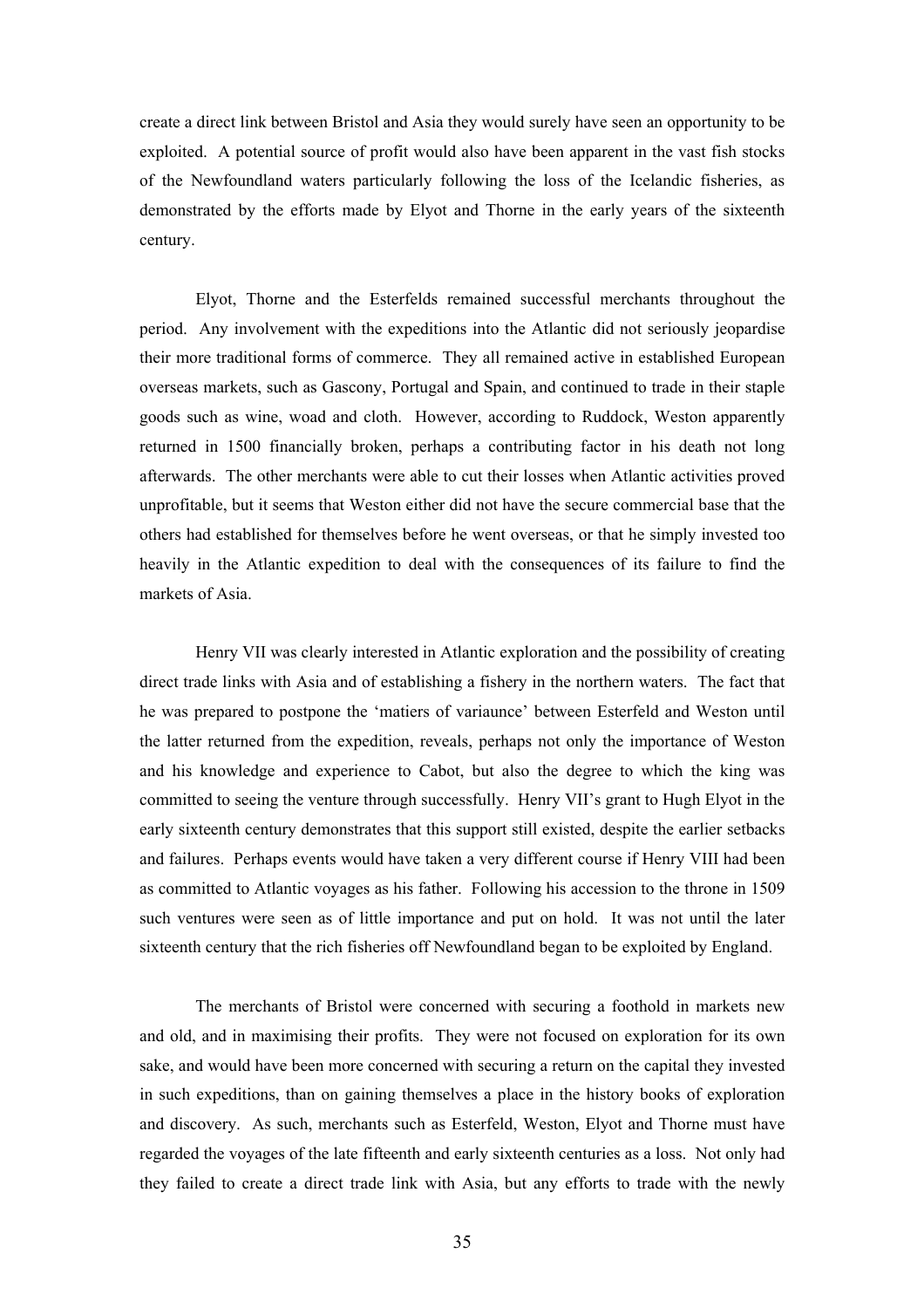discovered land proved short-lived and fruitless.<sup>145</sup> Despite their aims, however, the men of Bristol, had played a significant part in discovering a new, or at least new to fifteenth century Europe, continent. As such the roles of the Bristol men in the Atlantic discovery voyages of the late fifteenth and early sixteenth centuries ought to be recognised and explored further.

Until relatively recently the Atlantic voyages of John Cabot and his discovery of North America were attributed to his son, Sebastian Cabot. This confusion began as early as the sixteenth century as Sebastian seems to have repeatedly misrepresented his role in the early expeditions.<sup>146</sup> Scholarship has ensured that John's endeavours have once more been recognised and his place in the history books secured. However, as wealthy, commercially minded men, and the financial backers of Cabot, the merchants of Bristol, cannot be excluded from the picture. These men would have had a clear agenda of their own and would not have financed or participated on any proposed voyage had it not fitted in with their own purposes.<sup>147</sup> As such they were key players in the discovery voyages and their part needs to be re-examined. It can only be hoped that the roles of the individual Bristol men who played a part in the preparations for the Atlantic voyages and even in the expeditions themselves will soon receive the same treatment that John Cabot has and be remembered for their part in the discovery of North America.

<span id="page-35-0"></span>

<span id="page-35-2"></span><span id="page-35-1"></span>

<sup>&</sup>lt;sup>145</sup> McGrath, 'Bristol and America,' p.90.<br><sup>146</sup> P.E. Pope, *The Many Landfalls of John Cabot*, (Toronto, 1997), p.58.<br><sup>147</sup> E. Jones, 'The Matthew of Bristol and the Financiers of John Cabot's 1497 Voyage to North America,' *English Historical Review* Vol.121, No.492, (2006), p.790.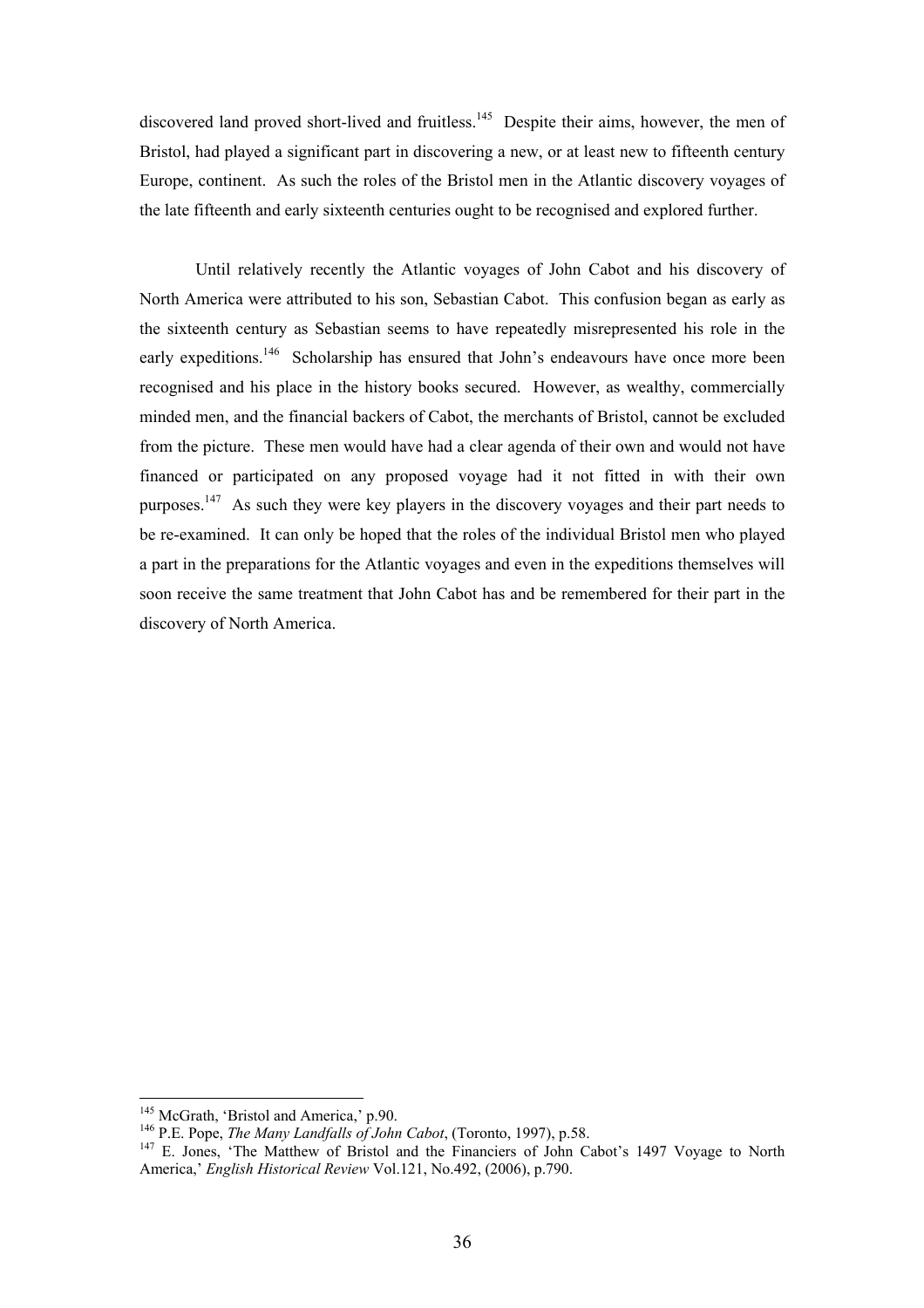## **Appendix I:**

# **Extracts from the Will of John Esterfeld, 5th February 1504 (TNA PROB/11/14)**

I John esterfeld of bristowe merchant being in good and hole mynde at that tyme make this my testament…

I bequeith my soule unto almighty god and to oure Lady saint Mary and to alle the holy company of heven and my body to be buried in the holy Oratory of our blessed Lady of belhowsse within the church of saint Peter in Bristowe. Also I gyve to the said chapell of our Lady my best masse boke my chalice of siluer and gilt and my Cruettes of siluer from I bequeath to the high aulter of saint warbroits chirch in Bristowe for tithes and offerings forgotten…Also I will that an honest priest that sing before my Wif in saint warbrois chirch in Bristowe by the space of an hoole yere and he to have for his salary vi li...

Also I bequeith to my wife Scolast alle such goods of hir mone that she had before the tyme and the tyme of our marriage that was not given nor spent before the tyme and houre of my departing…Also I will that my said wife scolast have during hir life after the first yere of my decesse suche state as I have in my dwelling place so that she be disposed to dwell therin hir self orells not she paying for the rent as I do that is to saye to sir John Rodney knight by the yere iv li and she to fynd reparacions. Also the to have my gardeyn in saint Leonards lane aslong as she dwelleth in my said house. Also and my wife will not kepe and hold in hir hands the house that longeth to saint warbrois church which I hold and paye therfor by the yere xiij & iiij d. I will that myn executoure restore it to church ageyn…

Also I bequeith to maister John Esterfeld my boy chanon of saint George chapell within the castell of Windesore iij of my best gownes furred with such as thatt please him best…Also I Bequeith to him my best coverpayne other wise called a bredcloth…Also I bequeath to my boy Henry Esterfeld my best coverlet of aras work the which I had of maister ffoster and a fethre bed with a bolster and ij pylowes garnesshed. Item I gift unto him a psaulterboke and a matens boke and my best cheyne of gold with the crosse ther unto belonging and a paire of complete harness and in potts pannys basyns ewers and peuter vessell the value of my \_\_\_ and my clothe presse to pak in clothes Also a good flok bed with a bolster and in like wise a matress with a bolster. Also I bequeith to him ij newe houses that I made in SmalStrete wherin John Jamsye and William Hurst nowe dwelles in and if he dye withoute heirs of his body lawfully begotten then the houses to remayne to my yong boy John Esterfeld and to his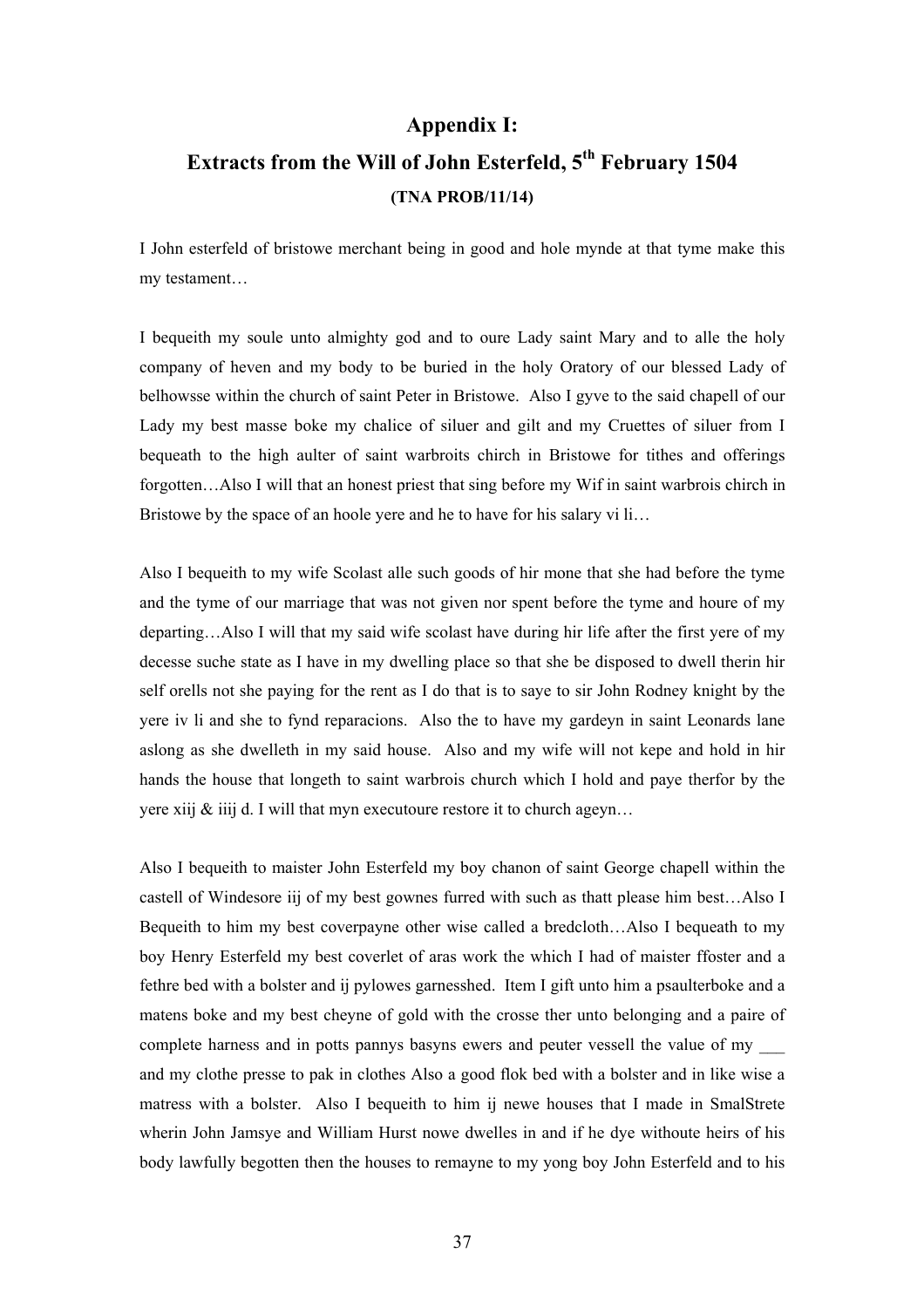heirs and if he dye withoute heirs then to my doughte Jane poppheyne and to hir heirs…Also I gyve and bequeith to my yong boy John Esterfeld xx li that is to sey in plate xxx li and iij li that is in thands of his maister Dauid Philip alis Dauid Cogan. Also my best featherbed that hath in my greate chambre and my fine coverlet of old aras also a powche of purpull velvet...Also I will that he have alle the lands that his moder bequeithed him by hir testmament that is to sey a hause with thappurtences in Temple Strete wherin William Maltman late dwelled and a gardegn in the olde market place wherin John Spencer mercer nowe holdeth the rent therof to be begot in the hands of my boy maister John Esterfeld till he be of laufull age…and if he dye withoute heirs then the said house and gardeyn to my boy Henry Esterfeld and to his laufull heirs and if he dye withoute laufull heirs then the said house to remayne to my doughter and to hir laufull heirs male…if they alle dye then the saime houses and gardeyne to remayne to the Almeshowses of the iij kings of colegn…

Also I bequeith unto William Grevell s'iaunt at lawe Recorder of Bristowe John Esterfeld klerk Henry Esterfeld John Esterfeld my sonnes John Roweland Richard Hoby merchanuts Thomas Hardyng common clerk of the towne aforesaid and John Knottyng the reversion of vij messuage and ij parcelles of land vsid with fullers Rakkes with their appurtenauces set and being in the parisshs of the holy crosse of temple in the towne aforesaid and of a mesuage set in a strete called marshtstrete which alice wicham nowe holdeth for terme of hir life and the reversion of ij parte of that mesuage with the appurtenaunces set in cornestrete of the said towne which agnes weston wydowe nowe holdeth for time of hir life To have and to hold and perteyne the said reversion of the forsaid mesuages lands and tenements and also the saime mesuages lands and tenements thappurtenaunces immediately when it falleth after the deth of the alice wicham and agnes weston to the said William Grevell John Esterfeld clerk Henry Esterfeld John Estefeld the yonger John Roweland Richard Hoby Thomas Hardyng and John Knottyng their heirs and assigns forevermore therof to execute and fulfille diuerse devises and intentions and Intentions conteyned and specified in Indentures by me…

Also I will that afore my decesse my executours or their assigns have in their rule and possession alle my boks of my dettes alle my obligacions and billes obligatory and also alle my keys of alle my cellers with alle the salt therin and to sell my merchandise to the moost value and to dispose the money therof in good works and in the execution of that my will aforesaid…

The residue of my goods not bequeathed I gif to myn executours to \_ dispose to the pleasure of god as they think best for the welth of my soule and in especial to have remembraunce to the almashouse.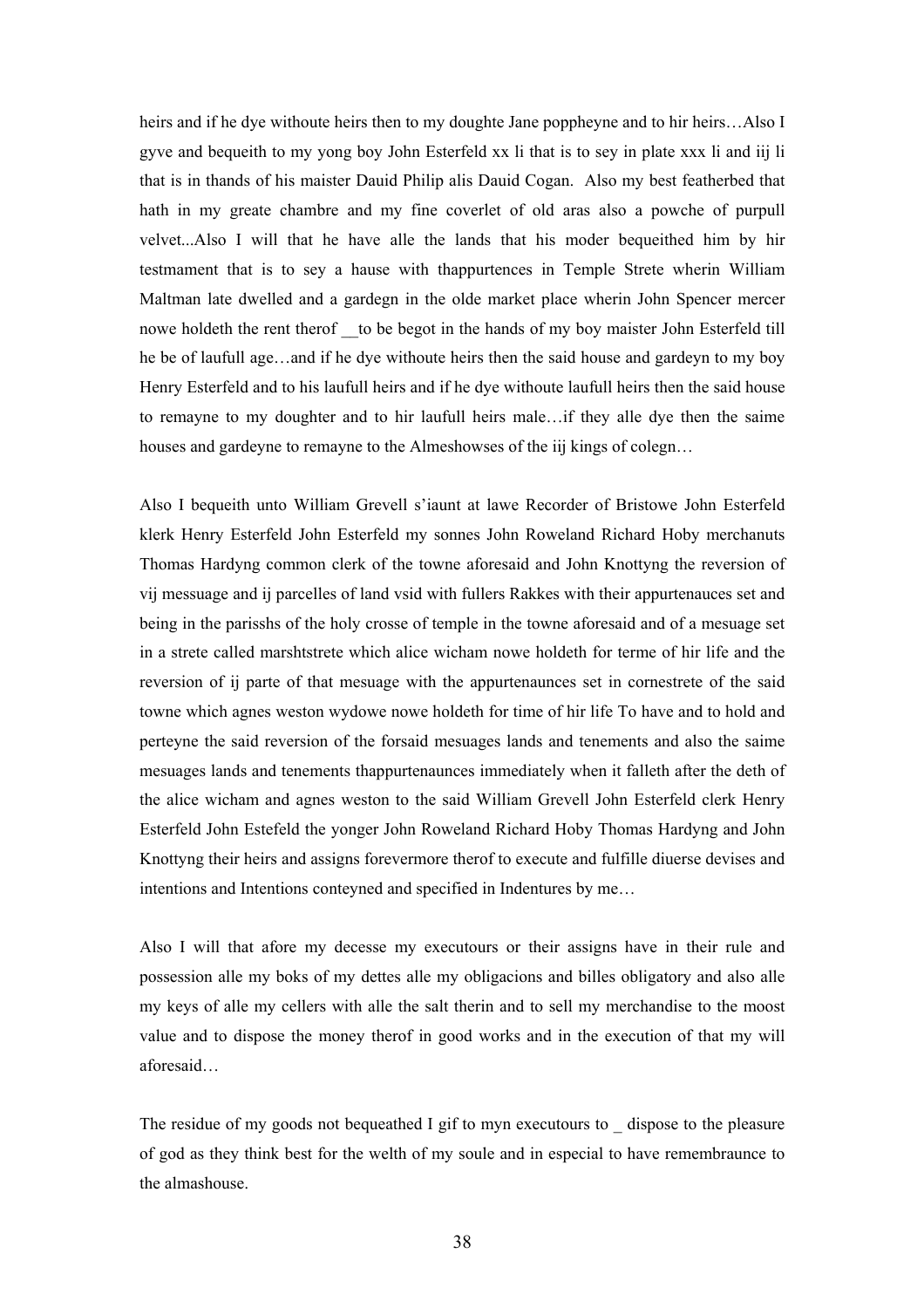## **Appendix II:**

## **Extracts from the Will of John Foster, 6 August 1492 (TNA PROB/11/9)**

I John Ffoster of Bristow merchaunt being of good and hole mynd…

I bequeith and recommende my soule unto allmyghty god my maker and redemer and to our lady saint mary virgine and all to all saints and my body to be buried beside the ault of the holy trinitie within the parissh church of saint werburgh virgine of Bristow…

I will that my said executours of my goods find an honest priest to syng dayly in the chapell of myn almshouse set in stepestrete in the parissh of michell in Bristowe…for my soule and for the soules of Elizabeth late my wife oure fadres modres and benefactoures and in \_\_all for the soule of James Venebles…

Also that the saime myn executoures of my goodes pay and distribute weekly…after my decesse amonge the poore people dwelling in my chambers of the saide almshouse…

also I will that my proffet of and in all my landes and tenements…in cam slymbrigge coslyngton and arlyngham in the countie of Glouc make or do to be made unto Richard ffoster my sonne and to kateryn his wife…

founde in the said chapell a perpetuall chantrey of \_\_ to sing ther for the soules afore rehersed and in founding establisshing and endoying of the saide chantrey with landes tenements and all other thynges that to such a chantrey is necessary…

Also I will that agnes my doughte wife unto William Weston merchant have and hold among the naturall liff of the saime agnes my mesuage with thappurtenaunces sett in cornstrete of the said towne of Bristow in which mesuage the saime William Weston and agnes nowe dwells…the saime William and agnes aslong the lif of the saime agnes shall sufficiently repaire susteyne and mayntene the saime mesuage…and if any defaute of reparacion of the saime mesuage be found at any tyme here after by my saide executours or by another of them or by their attorney and then if the said William Weston and agnes his wife or others of them be warned on the half of my said executors to amende the saime defaultes…Also I will that the said William Weston and agnes his wife during the lif of the saime agnes pay yerely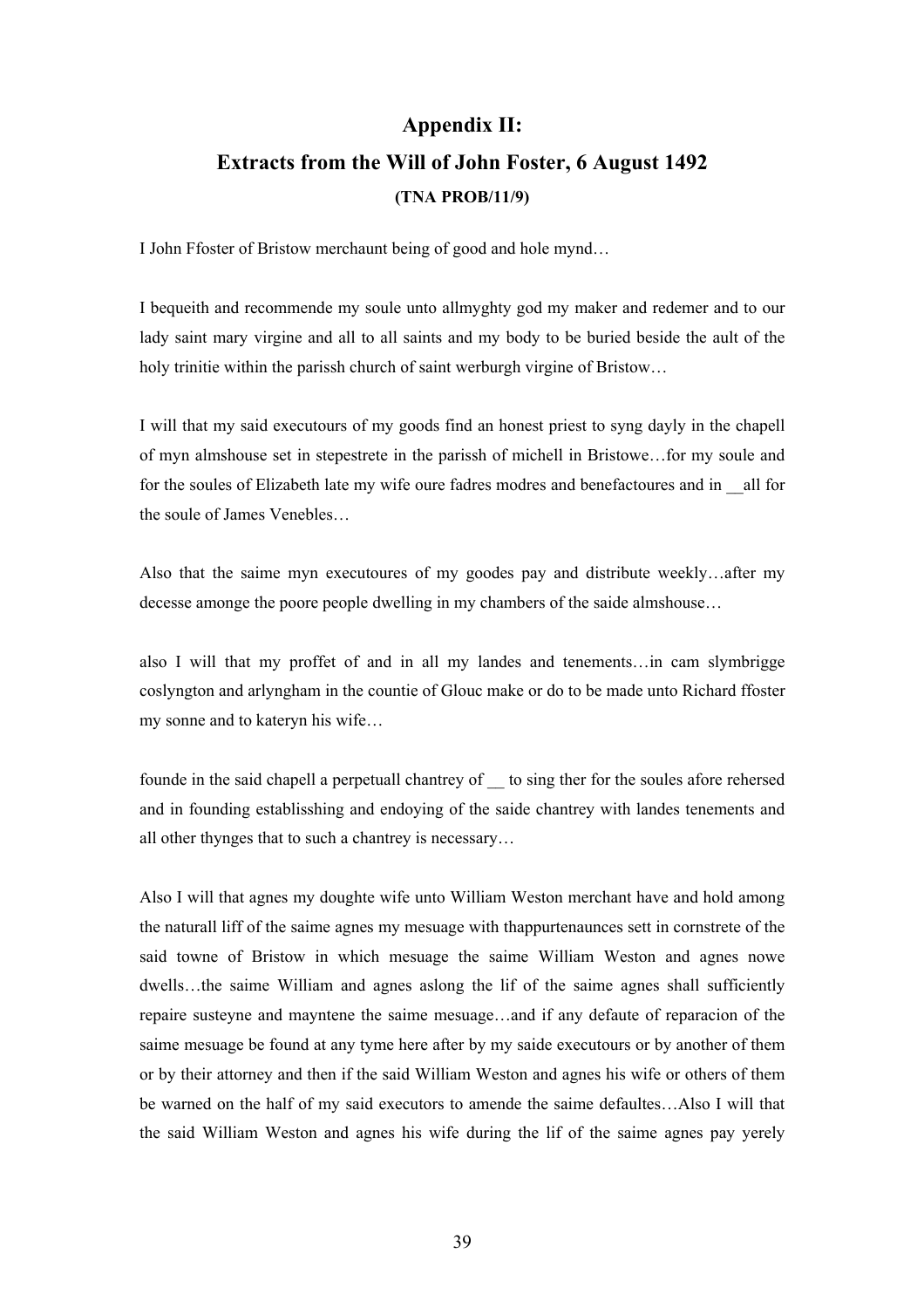toward the reparacion of my said chapell and almeshous xs. if necessite of reperacion of the saime so require or els not…

John Walsh and John Esterfeld I make ordeyne and name of this my \_\_ testament executours and I bequeith to each of them for his laboure and attendaunce tobe had in execution of the saime xx li st and ay cup of silver gilt.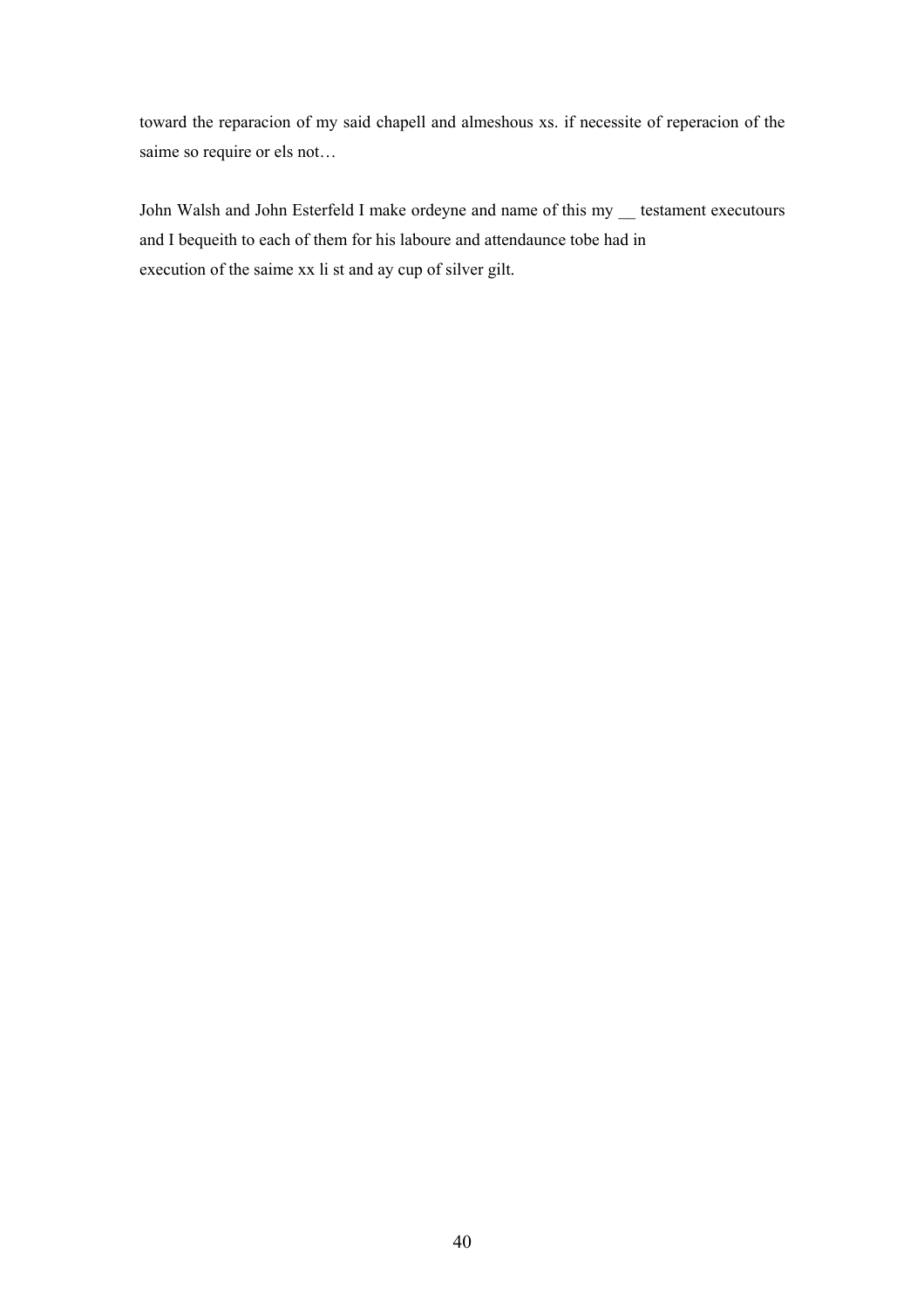## **Bibliography**

## **Manuscripts and Archival Records**

| TNA C1/106/37         | Early Chancery Proceedings, (1486-93).              |
|-----------------------|-----------------------------------------------------|
| TNA C1/175/45         | Early Chancery Proceedings, (1486-93).              |
| TNA C1/199/76         | <i>Early Chancery Proceedings, (probably 1498).</i> |
| TNA C1/305/74         | Early Chancery Proceedings, (1504-15)               |
| TNA PROB/11/9         | The will of John Foster, (6 Aug, 1492).             |
| <b>TNA PROB/11/14</b> | The will of John Esterfeld, (5 Feb, 1504).          |

Margaret Condon to David Beers Quinn, 28 September 1981. Library of Congress, Box 165, *Henry VII and the Western Atlantic Voyages: Some Additional Information, 1981-1990*, Folder 9.

Margaret Condon to David Beers Quinn, between 27 November and 15 December 1981. Library of Congress, Box 165, *Henry VII and the Western Atlantic Voyages: Some Additional Information, 1981-1990*, Folder 9.

David Beers Quinn to Margaret Condon, 15 December 1981. Library of Congress, Box 165, *Henry VII and the Western Atlantic Voyages: Some Additional Information, 1981-1990*, Folder 9.

David Beers Quinn, *Henry VII and the Western Atlantic Voyages: Some Additional Information*, unpublished 1981. Library of Congress, Box 165, *Henry VII and the Western Atlantic Voyages: Some Additional Information, 1981-1990*, Folder 9.

Alwyn Ruddock to David Beers Quinn, 22 March 1992. Library of Congress, Box 158, Folder 7.

## **Printed Sources**

*Adams's Chronicle of Bristol*, (reproduced Bristol, 1910).

Bickley, F.B. (ed.), *The Little Red Book of Bristol*, Vol.2, (Bristol, 1900).

*Calendar of the Close Rolls Preserved in the Public Record Office. Prepared Under the Superintendence of the Deputy Keeper of the Records. Edward IV, Edward V and Richard III. 1476-1485,* (London, 1954).

*Calendar of the Close Rolls Preserved in the Public Record Office. Prepared Under the Superintendence of the Deputy Keeper of the Records. Henry VII. Vol.1. 1485-1500*, (London, 1955).

*Calendar of the Close Rolls Preserved in the Public Record Office. Prepared Under the Superintendence of the Deputy Keeper of the Records. Henry VII. Vol.2. 1500-1509*, (London, 1963).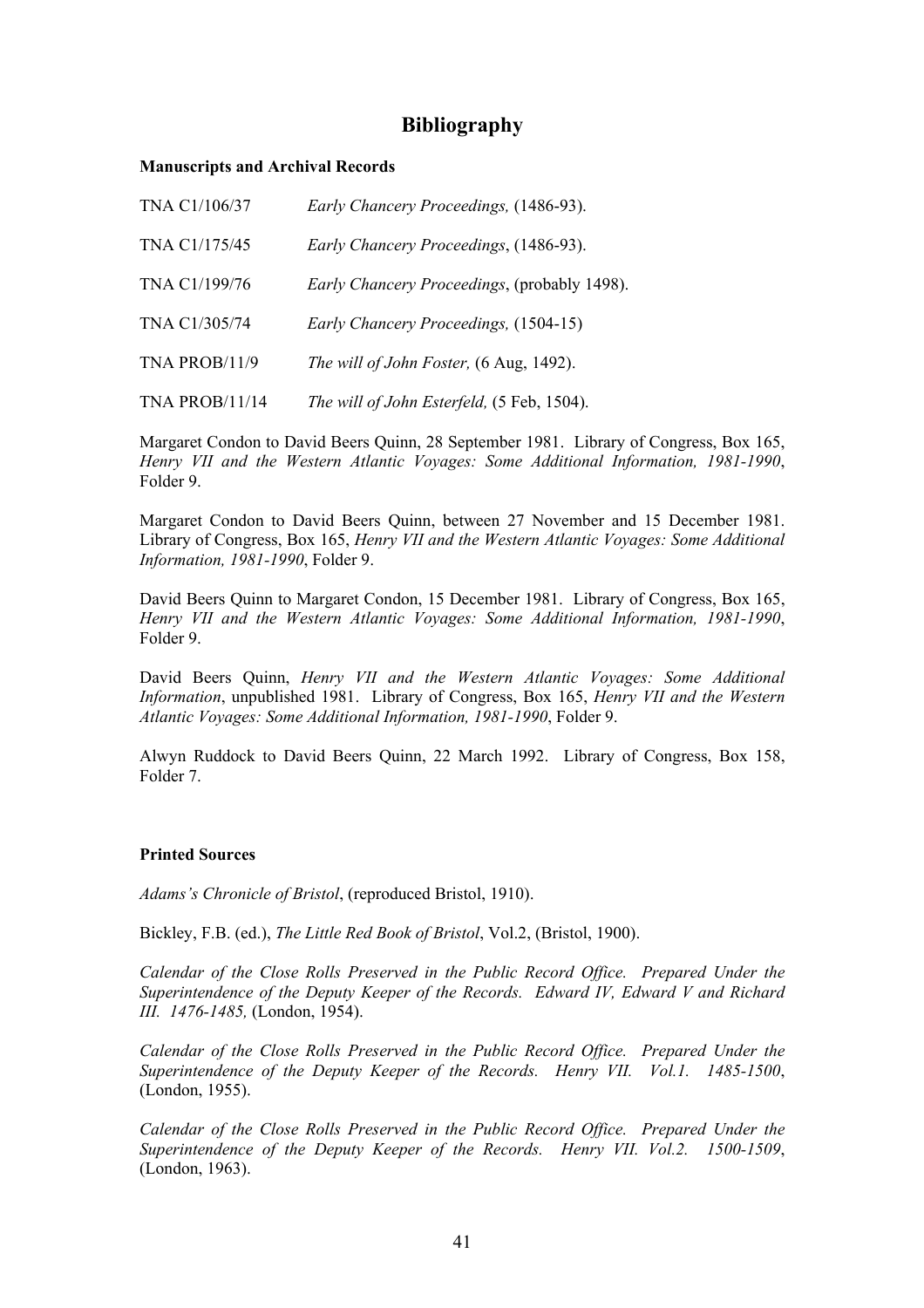*Calendar of the Patent Rolls Preserved in the Public Record Office. Prepared Under the Superintendence of the Deputy Keeper of the Records. Edward IV, Edward V, Richard III. 1476-1485*, (London, 1901).

*Calendar of the Patent Rolls Preserved in the Public Record Office. Prepared Under the Superintendence of the Deputy Keeper of the Records. Henry VII. Vol.1. 1485-1494*, (London, 1914).

*Calendar of the Patent Rolls Preserved in the Public Record Office. Prepared Under the Superintendence of the Deputy Keeper of the Records. Henry VII. Vol.2. 1494-1509*, (London, 1916).

Carus-Wilson, E.M. (ed.), *The Overseas Trade of Bristol in the Later Middle Ages*, (Bristol Record Society, Vol.7, Bristol, 1937).

Neale, F. (ed.), *William Worcestre: The Topography of Medieval Bristol*, (Bristol Record Society, Vol.51, Bristol, 2000).

Ralph, E. (ed.), *The Great White Book of Bristol,* (Bristol Record Society, Vol.22, Bristol, 1979).

Rich, E.E. (ed.), *The Staple Court Books of Bristol*, (Bristol Record Society, Vol.5, Bristol, 1934).

Ross, C.D. (ed.), *Cartulary of St Mark's Hospital Bristol*, (Bristol Record Society, Vol.21, Bristol, 1959).

Toulmin Smith, L. (ed.), *The Maire of Bristowe is Kalendar, By Robert Ricart, Town Clerk of Bristol 18 Edward IV*, (London, 1872).

Vanes, J. (ed.), *Documents Illustrating the Overseas Trade of Bristol in the Sixteenth Century*, (Bristol Record Society. Vol.31, Bristol, 1979).

Veale, E.W.W. (ed.), *The Great Red Book of Bristol*, (Bristol Record Society. Vol.2, Bristol, 1931).

Veale, E.W.W. (ed.), *The Great Red Book of Bristol*, (Bristol Record Society, Vol.8, Bristol, 1938).

Veale, E.W.W. (ed.), *The Great Red Book of Bristol*, (Bristol Record Society, Vol.16, Bristol, 1950).

Veale, E.W.W. (ed.), *The Great Red Book of Bristol*, (Bristol Record Society. Vol.18, Bristol, 1953).

Wadley, T.P. *Notes or Abstracts of the Wills Contained in the Volume Entitled The Great Orphan Book of Wills, In the Council House at Bristol*, (Bristol, 1886).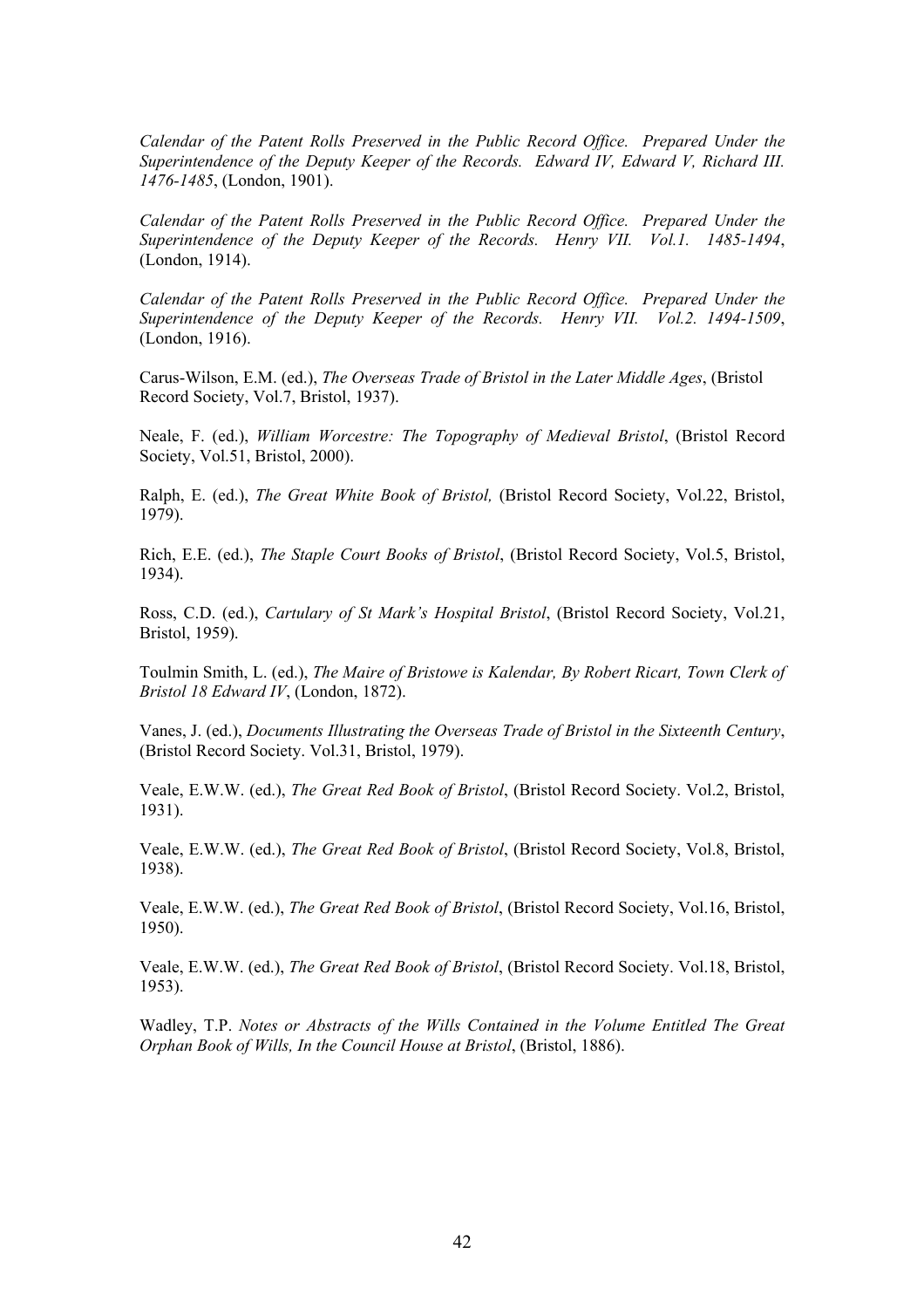## **Secondary Reading**

Andrews, K.R. *Trade, Plunder and Settlement. Maritime Enterprise and the Genesis of the British Empire, 1480-1630*, (Cambridge, 1991).

Arkell, T. Evans, N. and Goose, N. (eds.), *When Death Do Us Part. Understanding and Interpreting the Probate Records of Early Modern England*, (Oxford, 2000).

Barrett, W. *The History and Antiquities of the City of Bristol; Compiled from Original Records and Authentic Manuscripts in Public Offices or Private Hands*, (Gloucester, facsimile reprint 1982).

Burgess, C. 'By Quick and By Dead. Wills and Pious Provision in Late Medieval Bristol,' in *English Historical Review*, Vol.102, No.405, (Oct, 1987), pp.837-58.

Burwash, D. *English Merchant Shipping 1460-1540*, (Newton Abbot, 1969).

Carus-Wilson, E.M. 'The Iceland Venture,' in *Medieval Merchant Venturers*, (London, 1967), pp.98-142.

Carus-Wilson, E.M. *The Merchant Adventurers of Bristol in the Fifteenth Century*, (Bristol, 1962).

Carus-Wilson, E.M. 'The Overseas Trade of Bristol in the Fifteenth Century,' in *Medieval Merchant Venturers*, (London, 1967), pp.1-97.

Childs, W.R. *Anglo-Castilian Trade in the Later Middle Ages*, (Manchester, 1978).

Childs, W.R. '1492-1494: Columbus and the Discovery of America,' in *Economic History Review*, Vol.48, No.4, (Nov, 1995), pp.754-68.

Childs, W.R. 'England's Icelandic Trade in the Fifteenth Century: The Role of the Port of Hull,' in *Northern Seas Yearbook*, (1995), pp.11-31.

Chrimes, S.B. *Henry VII*, (London, 1972).

Cox, J.C. 'The Collegiate Church of Windsor,' in *The Victoria History of Berkshire*, Vol.2, (Folkestone, 1912), pp.106-112.

Crawford, A. *Bristol and the Wine Trade*, (Bristol, 1984).

Elton, G.R. *England Under the Tudors*, (London, 1978).

Fleming, P. 'Conflict and Urban Government in Later Medieval England: St Augustine's Abbey and Bristol,' in *Urban History*, Vol.27, No.3, (2000), pp. 325-43.

Jenks, S. *Robert Sturmy's Commercial Expedition to the Mediterranean (1457/8)*, (Bristol Record Society, Vol.58, Bristol, 2006).

Jones, E. 'The Matthew of Bristol and the Financiers of John Cabot's 1497 Voyage to North America,' *English Historical Review* Vol.121, No.492, (2006), pp.778-795.

Jordan, W.K. 'The Forming of the Charitable Institutions of the West of England: A Study of the Changing Pattern of Social Aspirations in Bristol and Somerset, 1480-1660,' in *Transactions of the American Philosophical Society*, New Ser., Vol.50, No.8 (1960), pp. 1-99.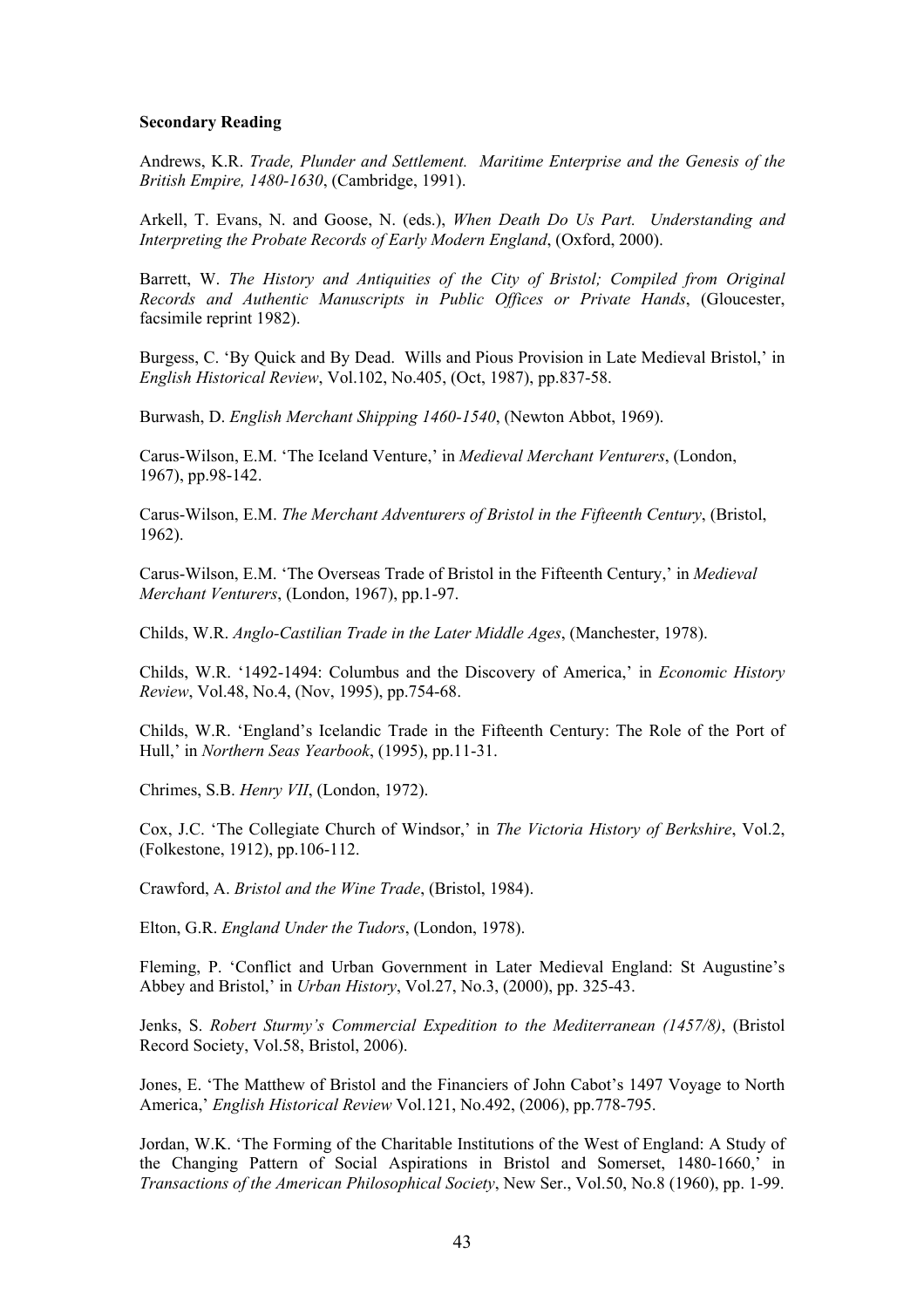Latimer, J. *Sixteenth Century Bristol,* (Bristol, 1908).

Leech, R.H. *The Topography of Medieval and Early Modern Bristol. Part I: Property Holdings in the Early Walled Town and Marsh Suburb North of the Avon*, (Bristol Record Soc., Vol.48, Bristol, 1997).

Manchee, T.J. (ed.), *The Bristol Charities, Being the Report of the Commissioners for Inquiring concerning charities in England and Wales, so far as relates to the Charities Institutions in Bristol*, Vol.1, (Bristol, 1831).

McGrath, P. 'Bristol and America, 1480-1631,' in K.R. Andrews, N.P. Canny and P.E.H. Hair (eds.), *The Westward Enterprise. English Activities in Ireland, the Atlantic, and America 1480-1650*, (Liverpool, 1978), pp.81-102.

Morison, S.E. *The European Discovery of America. The Northern Voyages A.D. 500-1600*, (New York, 1971).

Nicholls, J.F. and Taylor, J. *Bristol Past and Present. Vol I: Civic History*, (Bristol, 1881).

Pope, P.E. *The Many Landfalls of John Cabot*, (Toronto, 1997).

Quinn, D.B. 'The Argument for the Discovery of America between 1480 and 1494,' in *Geographical Journal*, Vol.127, No.3, (Sep, 1961), pp. 277-85.

Quinn, D.B. 'Edward IV and Exploration,' in *Mariner's Mirror*, Vol. 21, (1935), pp.275-84.

Quinn, D.B. *England and the Discovery of America, 1481-1620. From the Bristol Voyages of the Fifteenth Century to the Pilgrim Settlement at Plymouth: The Exploration, Exploitation, and Trial-and Error Colonization of North America by the English*, (London, 1974).

Quinn, D.B. *Sebastian Cabot and Bristol Exploration*, (Bristol, 1993).

Reddaway, T.F. and Ruddock, A.A. (eds.), 'The Accounts of John Balsall, Purser of the *Trinity* of Bristol, 1480-1,' in *Camden Miscellany Vol.23, 4th Ser. Vol.7,* (London, 1969), pp. 1-28.

Ruddock, A.A. 'Columbus and Iceland: New Light on an Old Problem,' in *Geographical Journal*, Vol.136, No.2, (Jun, 1970), pp.177-89.

A. Ruddock, A.A. 'The English and North American Discovery: Review. *England and the Discovery of America, 1481-1620*, By David Beers Quinn, in *Geographical Journal*, Vol.141, No.1, (Mar, 1975), pp.109-12.

Ruddock, A.A. 'John Day of Bristol and the English Voyages Across the Atlantic Before 1497,' in *Geographical Journal*, Vol.132, No.2, (1966), pp.225-33.

Ruddock, A.A. 'The Reputation of Sebastian Cabot,' in *Bulletin of the Institute of Historical Research*, Vol.47, (1974), pp.95-9.

Sacks, D.H. *The Widening Gate. Bristol and the Atlantic Economy, 1450-1700*, (Oxford, 1991).

Scammell, G.V. 'The English in the Atlantic Islands, c.1450-1650,' in *Mariner's Mirror*, Vol.72 (1986), pp.295-318.